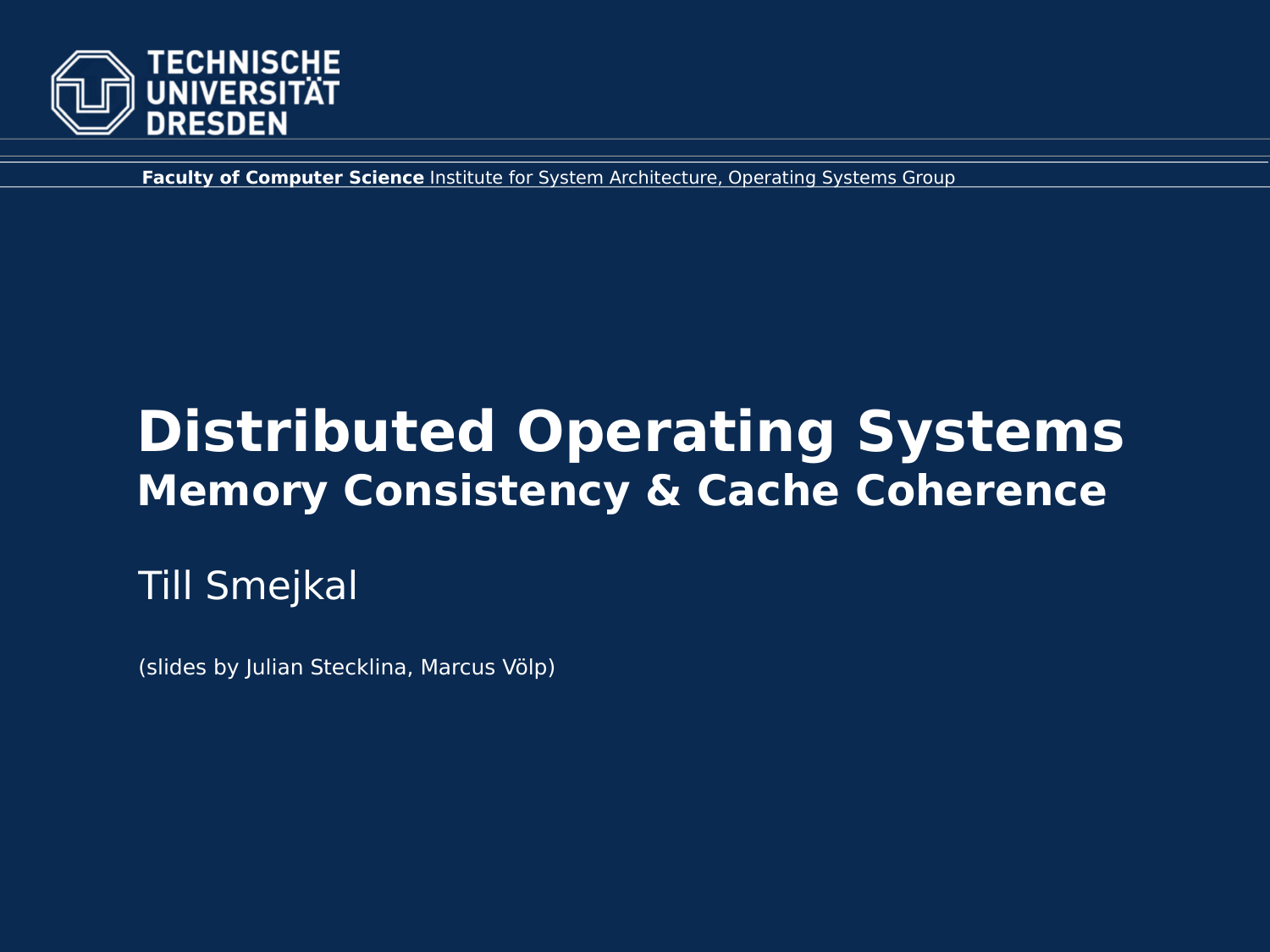

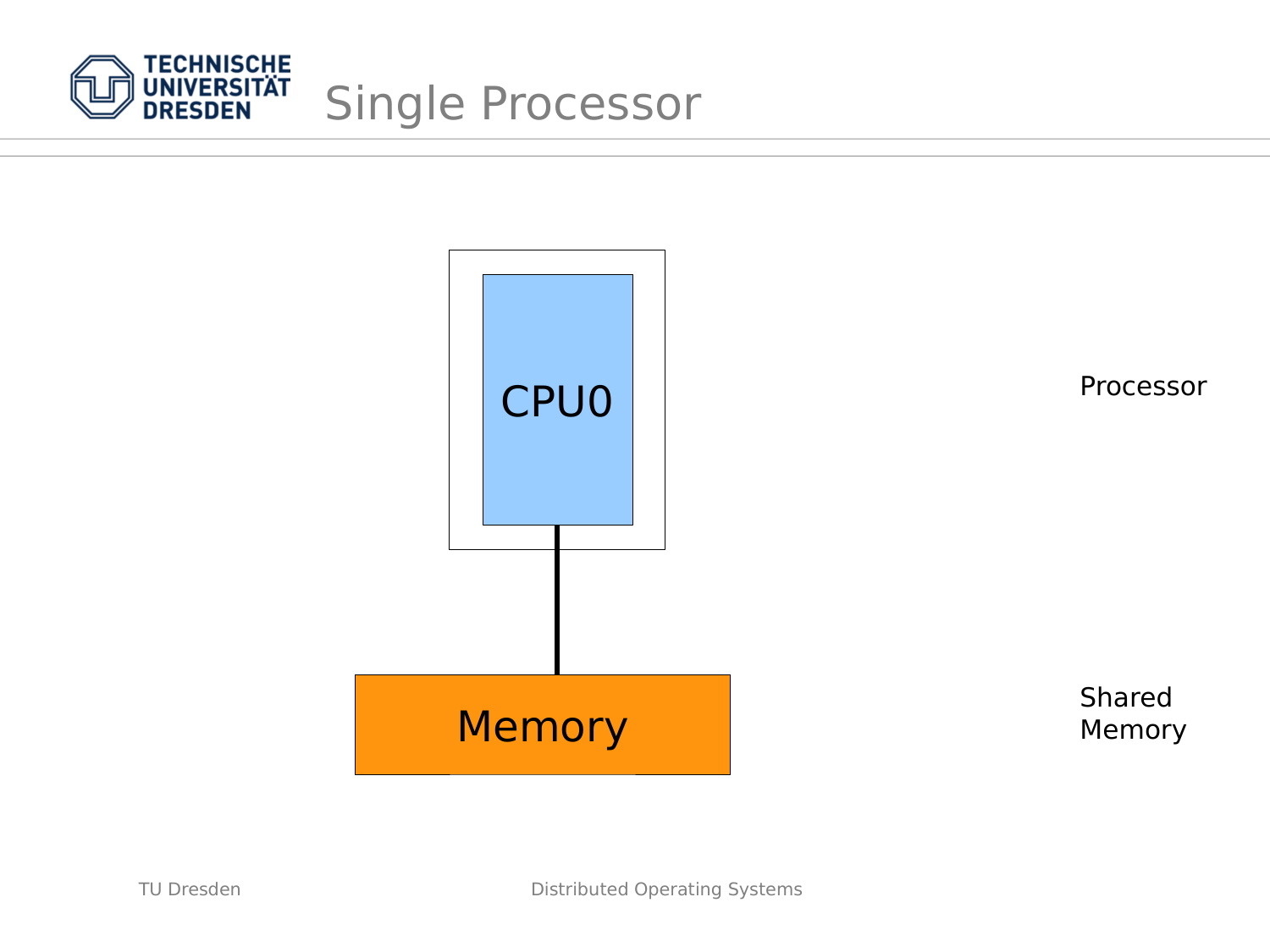

# Symmetric Multiprocessor (SMP)

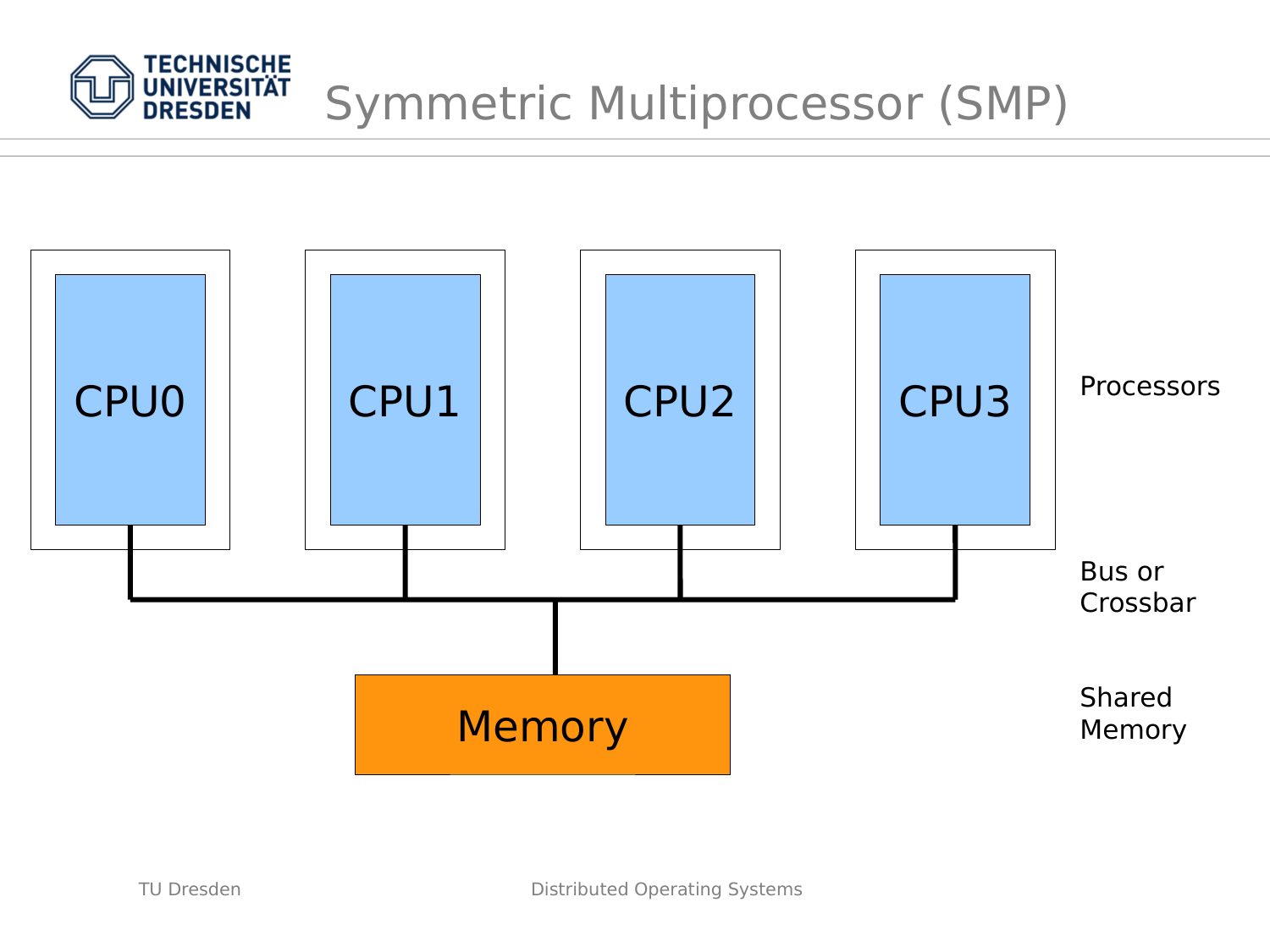

# Symmetric Multiprocessor (SMP)

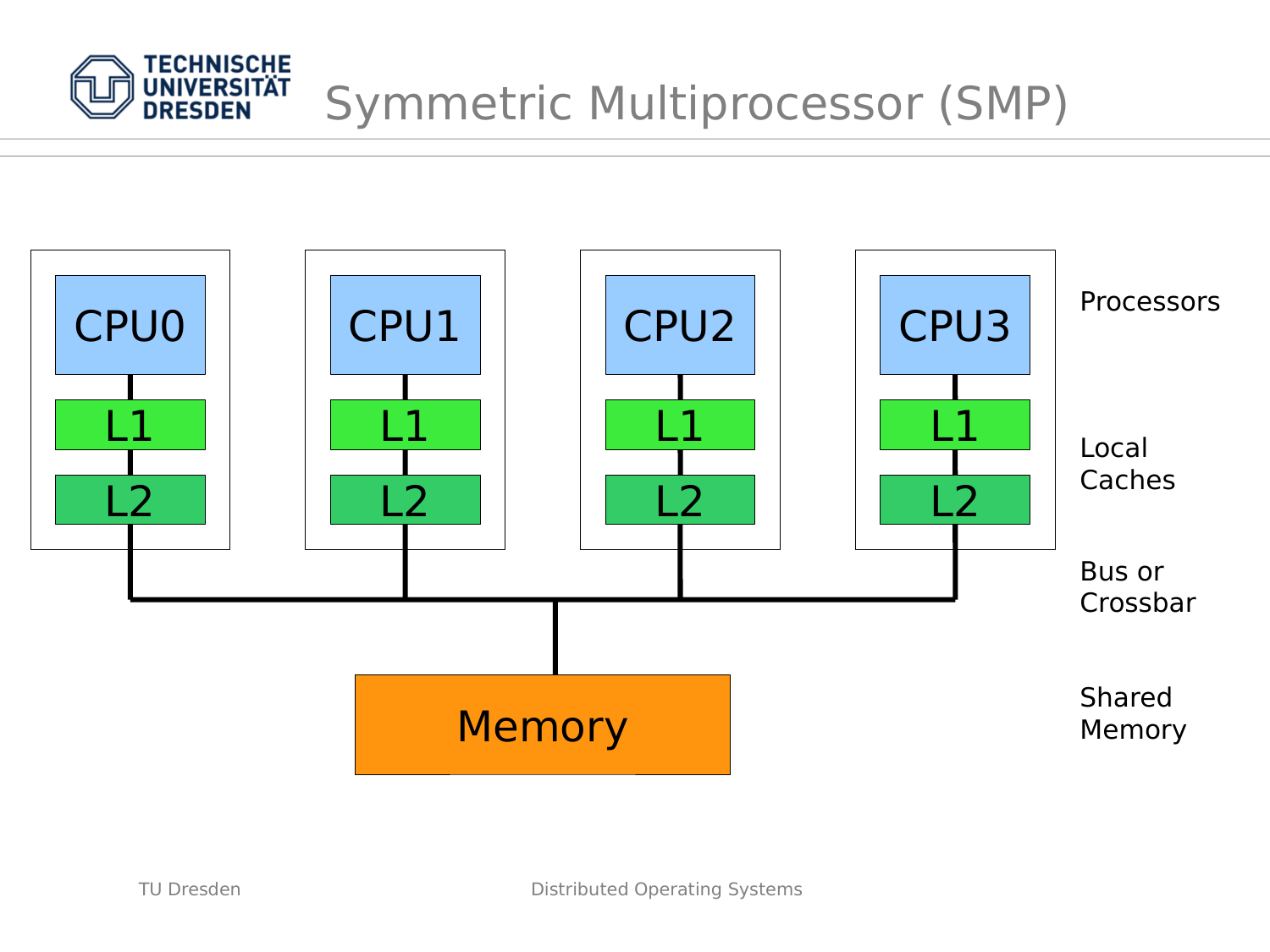

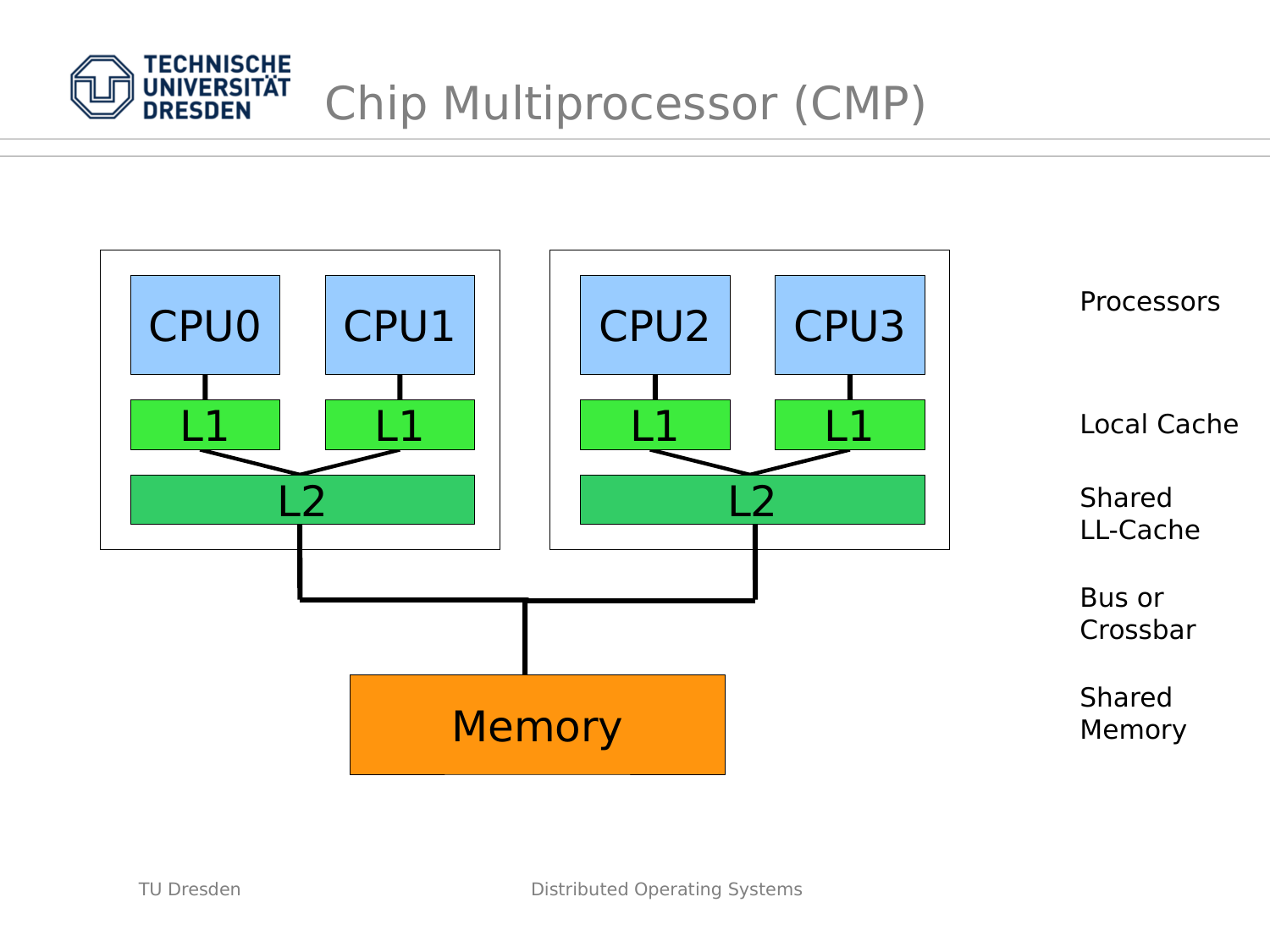

# Symmetric Multithreading (SMT), Hyperthreading

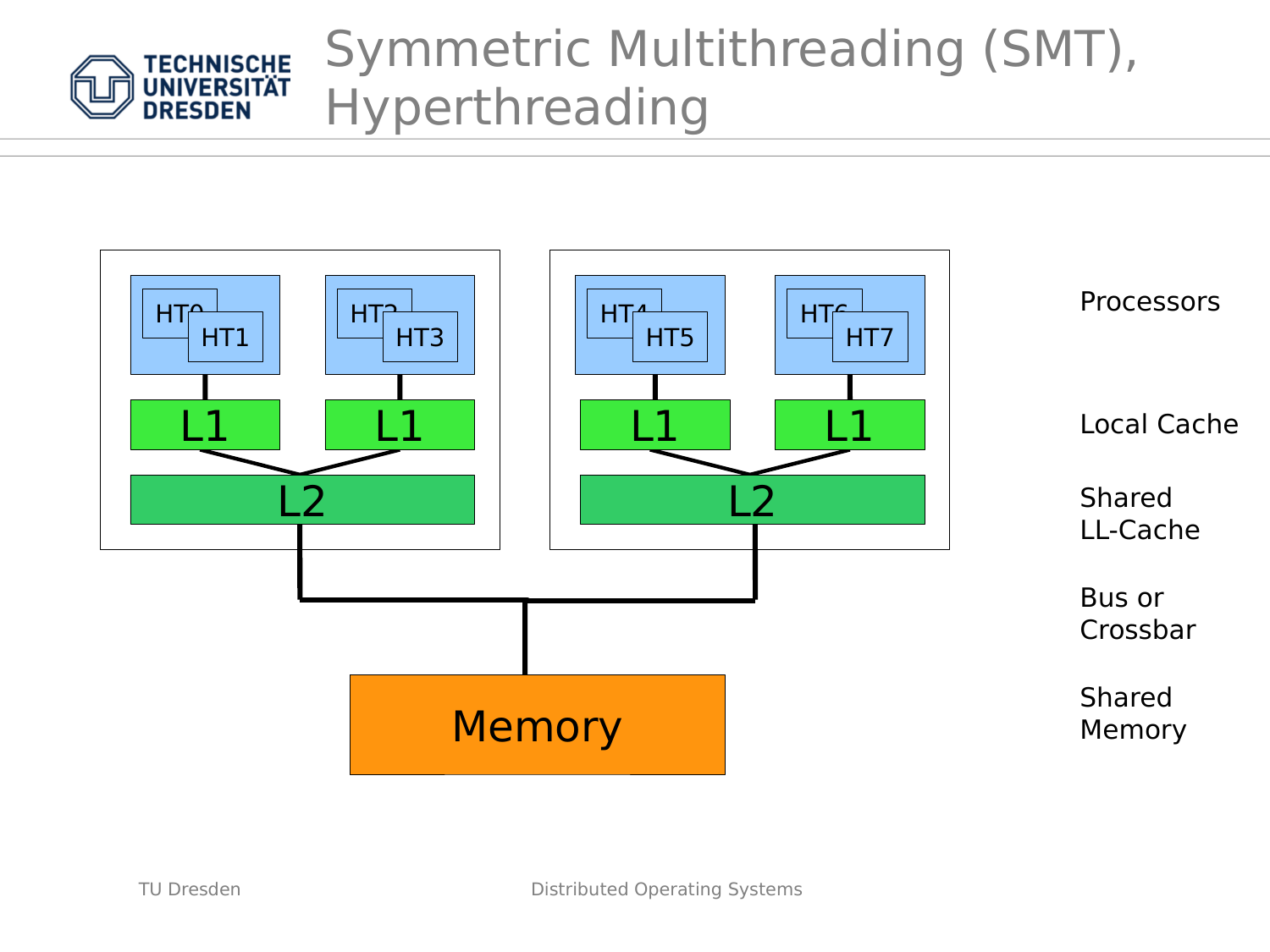

- Caches lead to multiple copies for the content of a single memory location
- Cache Coherency keeps copies "consistent"
	- locate all copies
	- invalidate/update content

#### • **Write Propagation**

writes must eventually become visible to all processors.

#### • **Write Serialization**

every processor should see writes to the **same** location in the same order.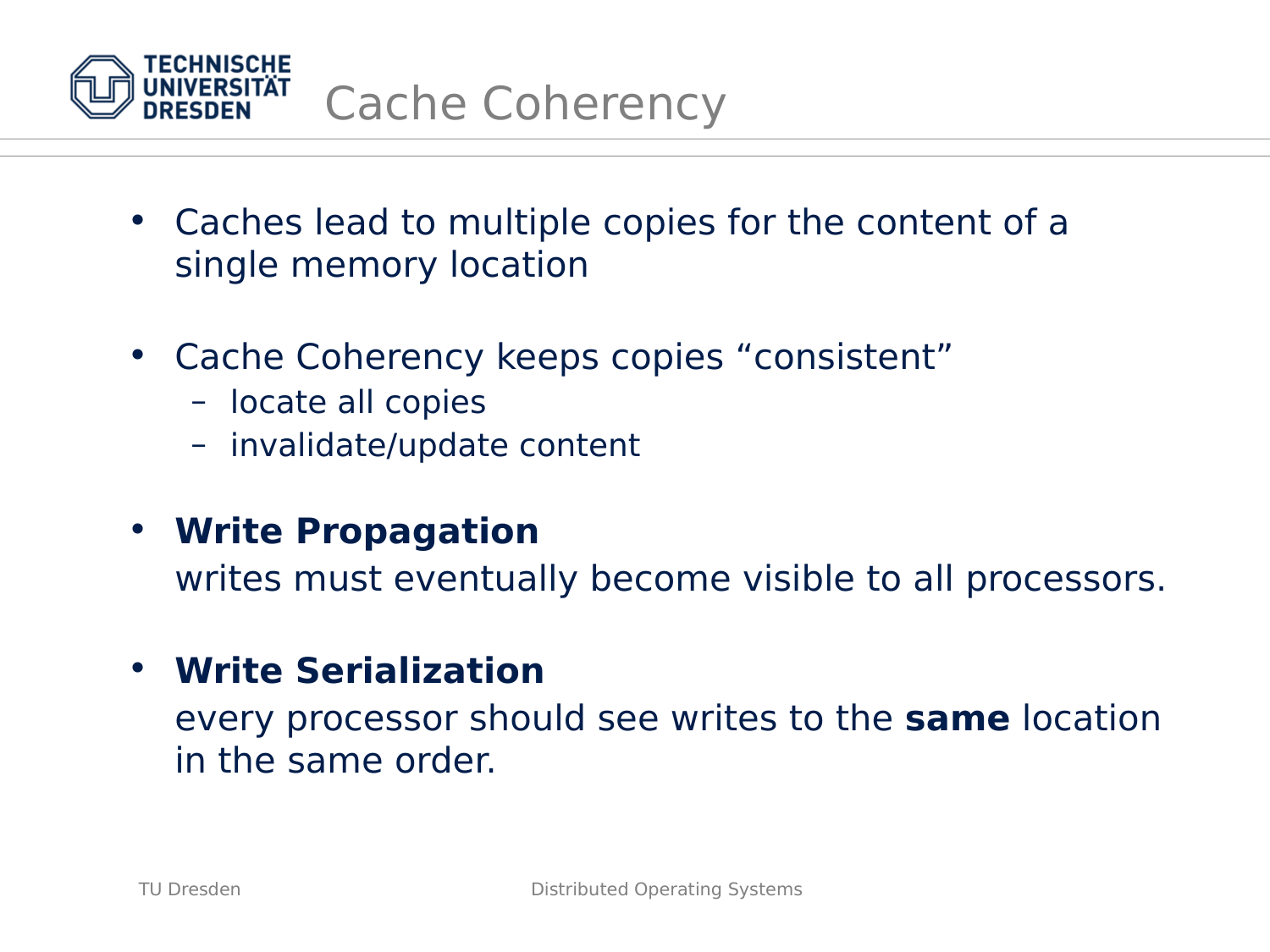

### **Single-Writer, Multiple-Reader Invariant**

For any memory location A, at any given time, **either** only a single core may write (or read-modify-write) the content of A **or** any number of cores may read the content of A.

#### **Data-Value Invariant**

The value of a memory location at the start of an operation is the same as the value at the end of its **last** write (read-modify-write) operation.

[based on Sorin et al., 2011]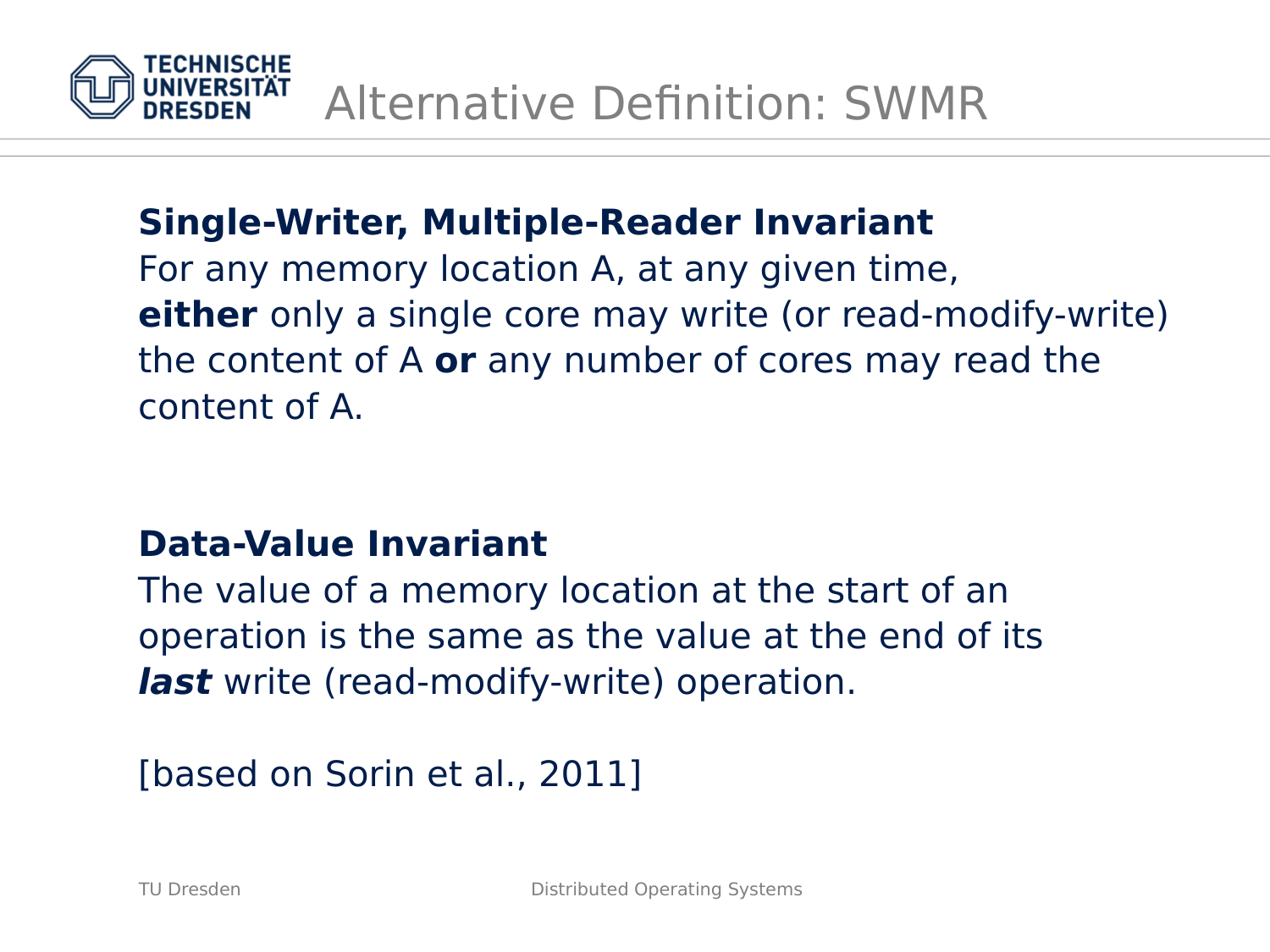

# Attempt 1: write through all caches

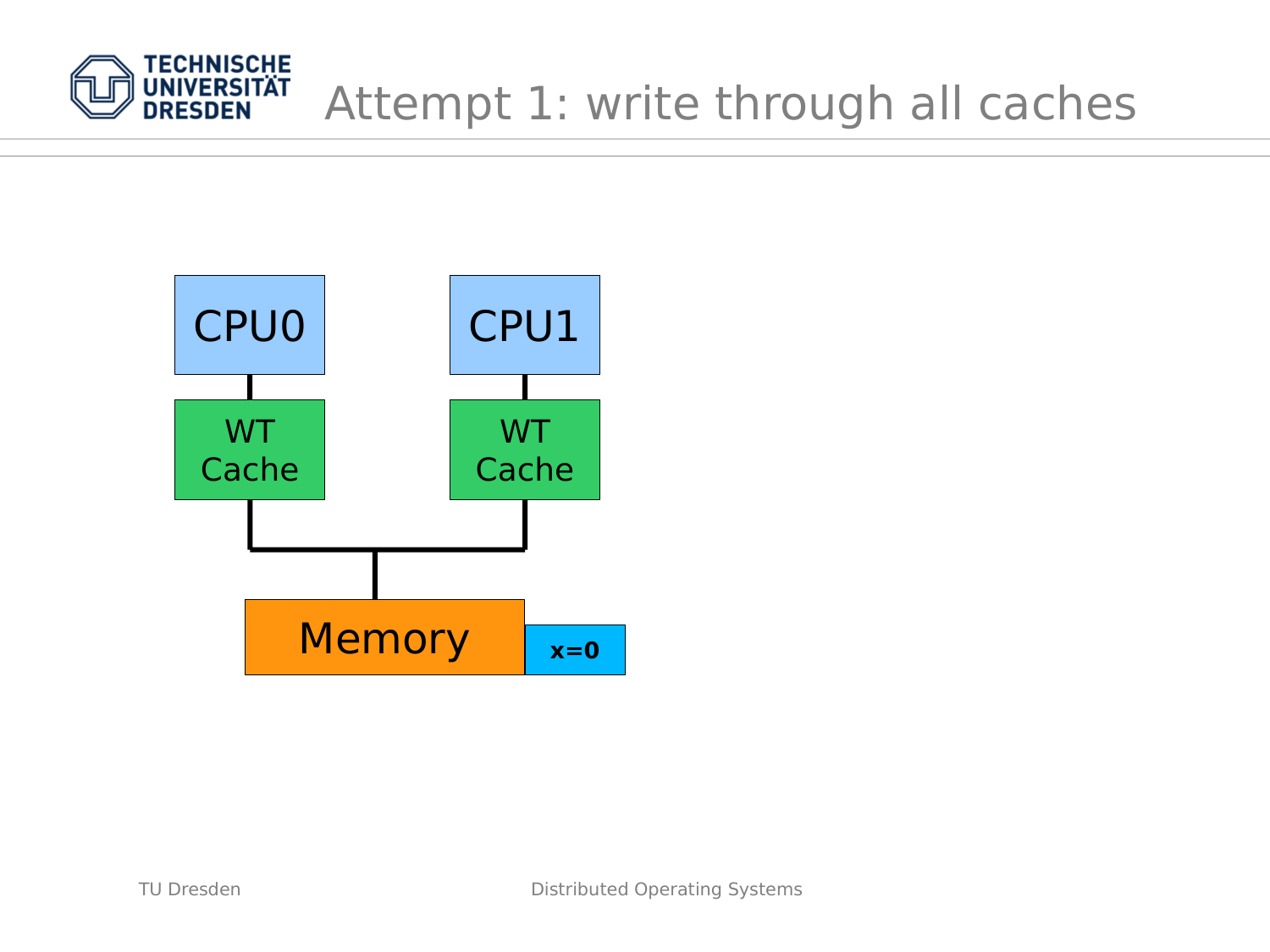

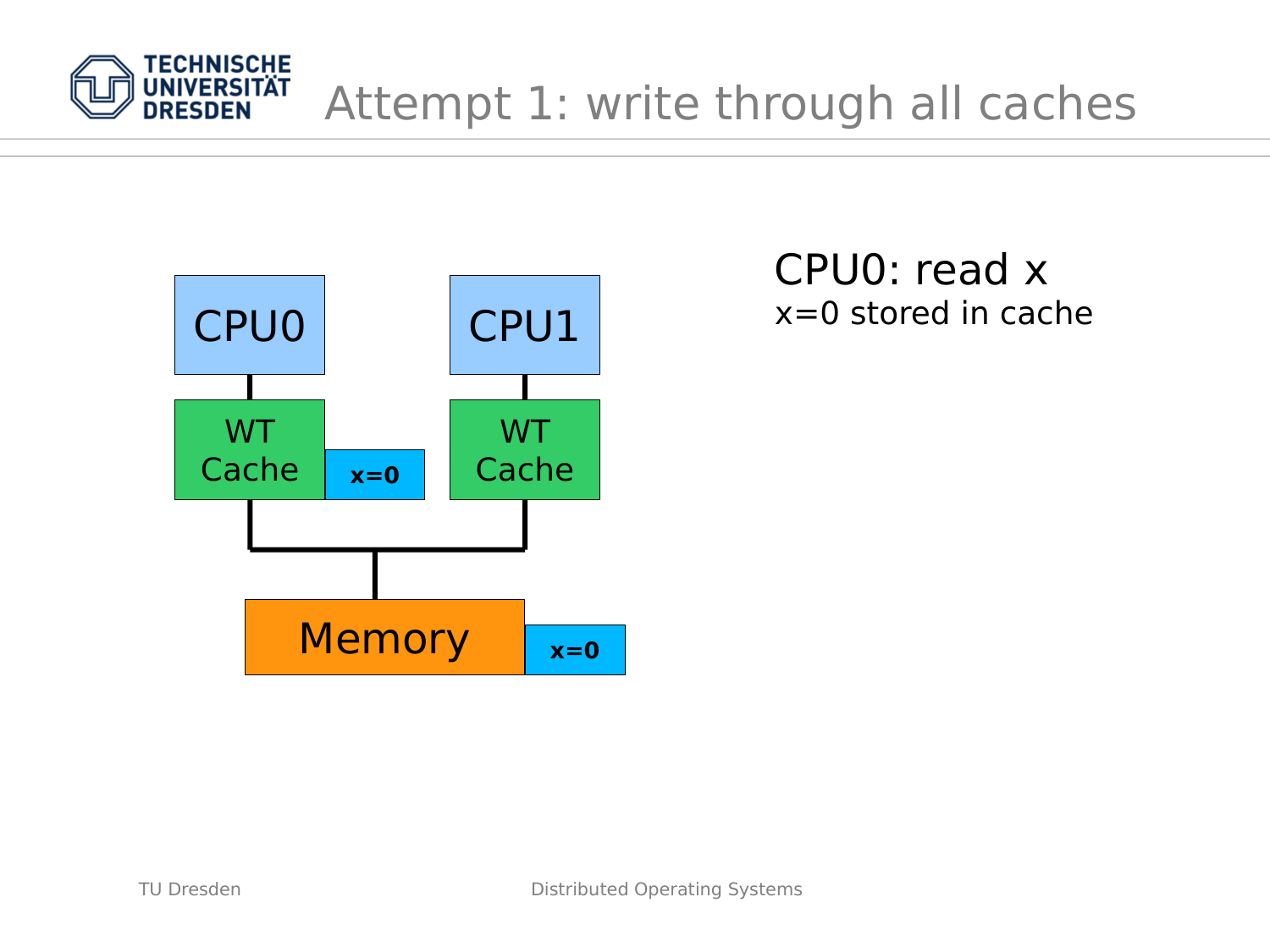



CPU1: read x x=0 stored in cache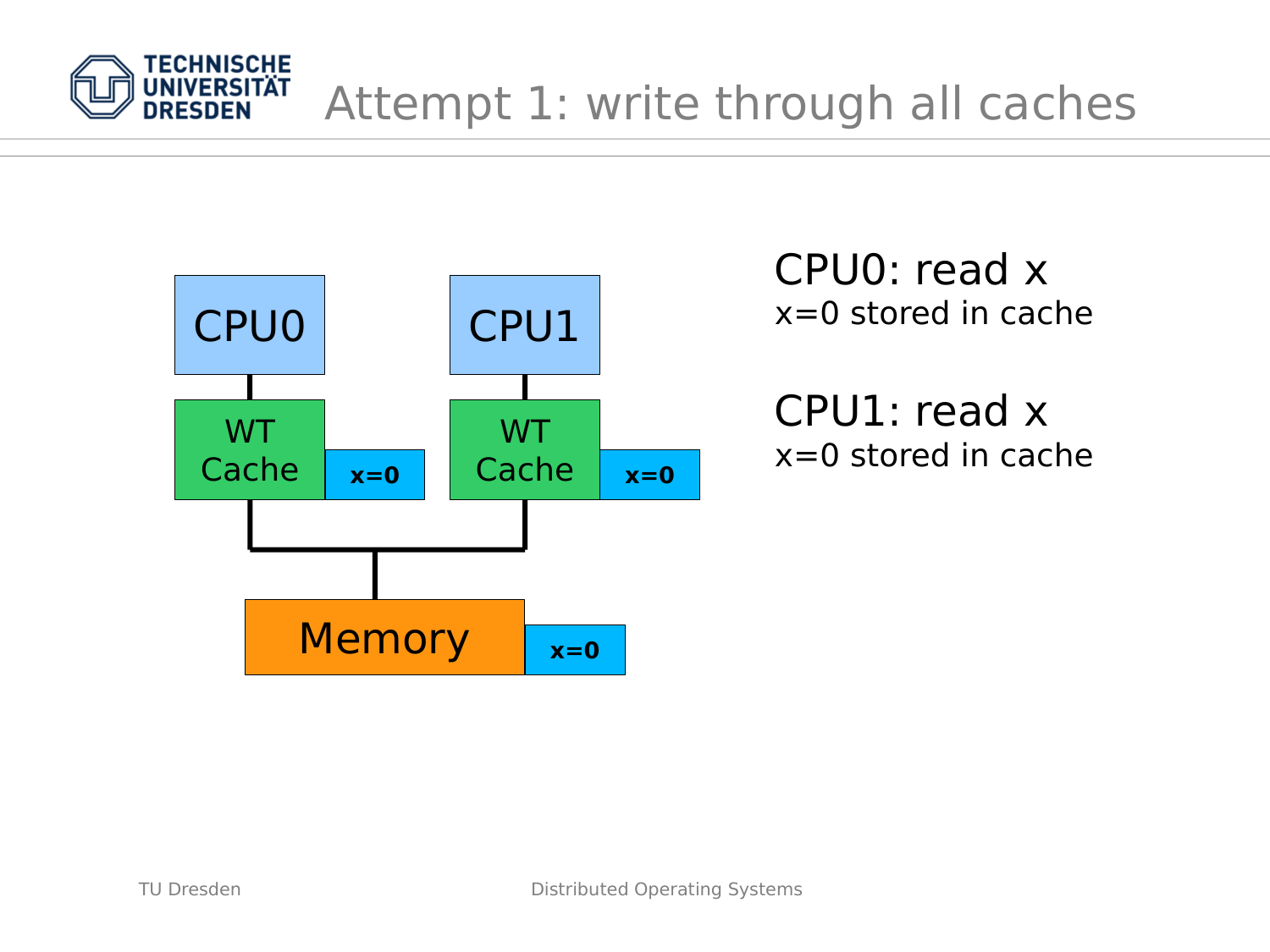



x=0 stored in cache

CPU1: read x x=0 stored in cache

CPU0: write  $x=1$ x=1 stored in cache x=1 stored in memory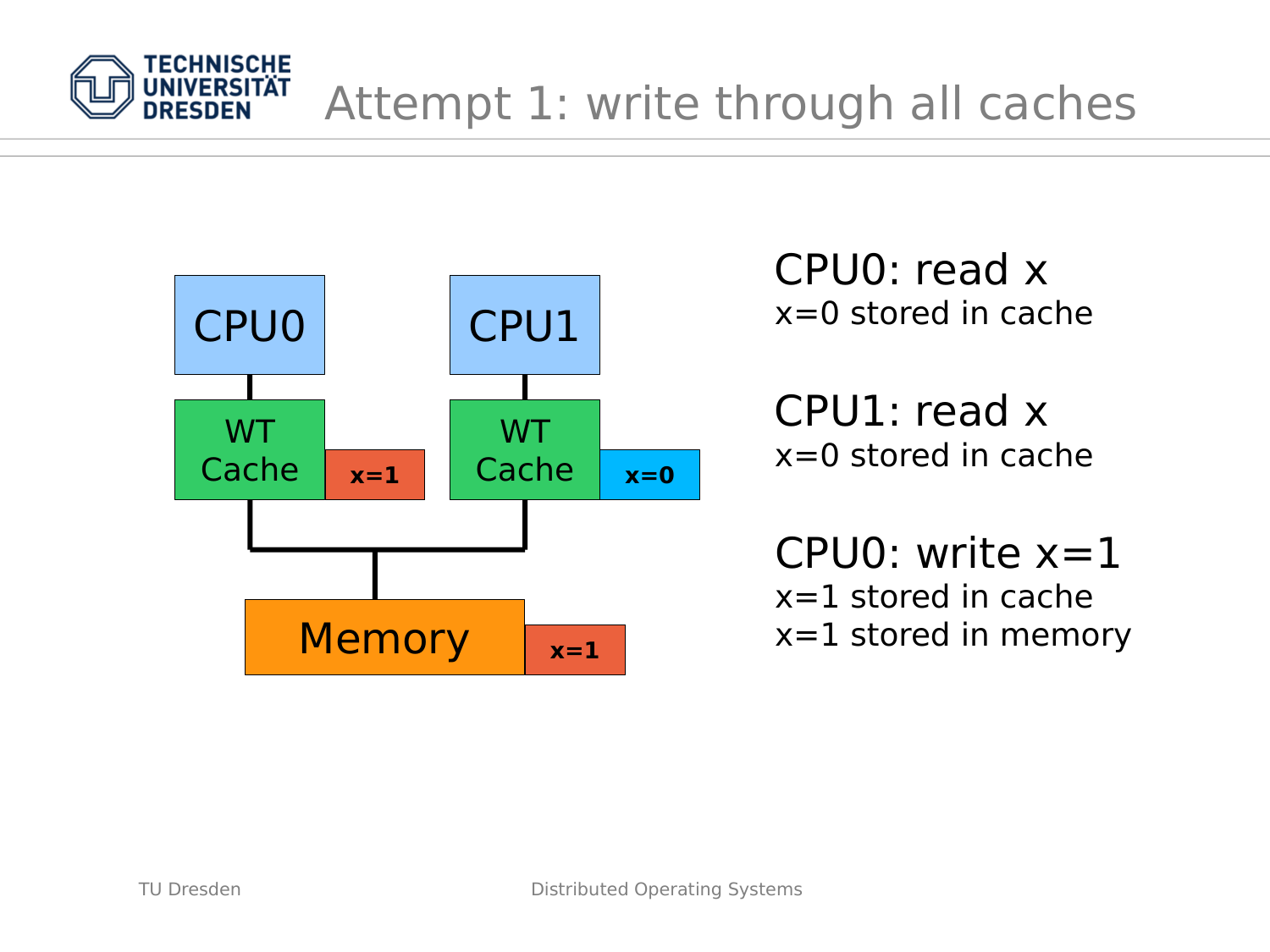



x=0 stored in cache

CPU1: read x x=0 stored in cache

CPU0: write  $x=1$ x=1 stored in cache x=1 stored in memory

CPU1: read x x=0 retrieved from cache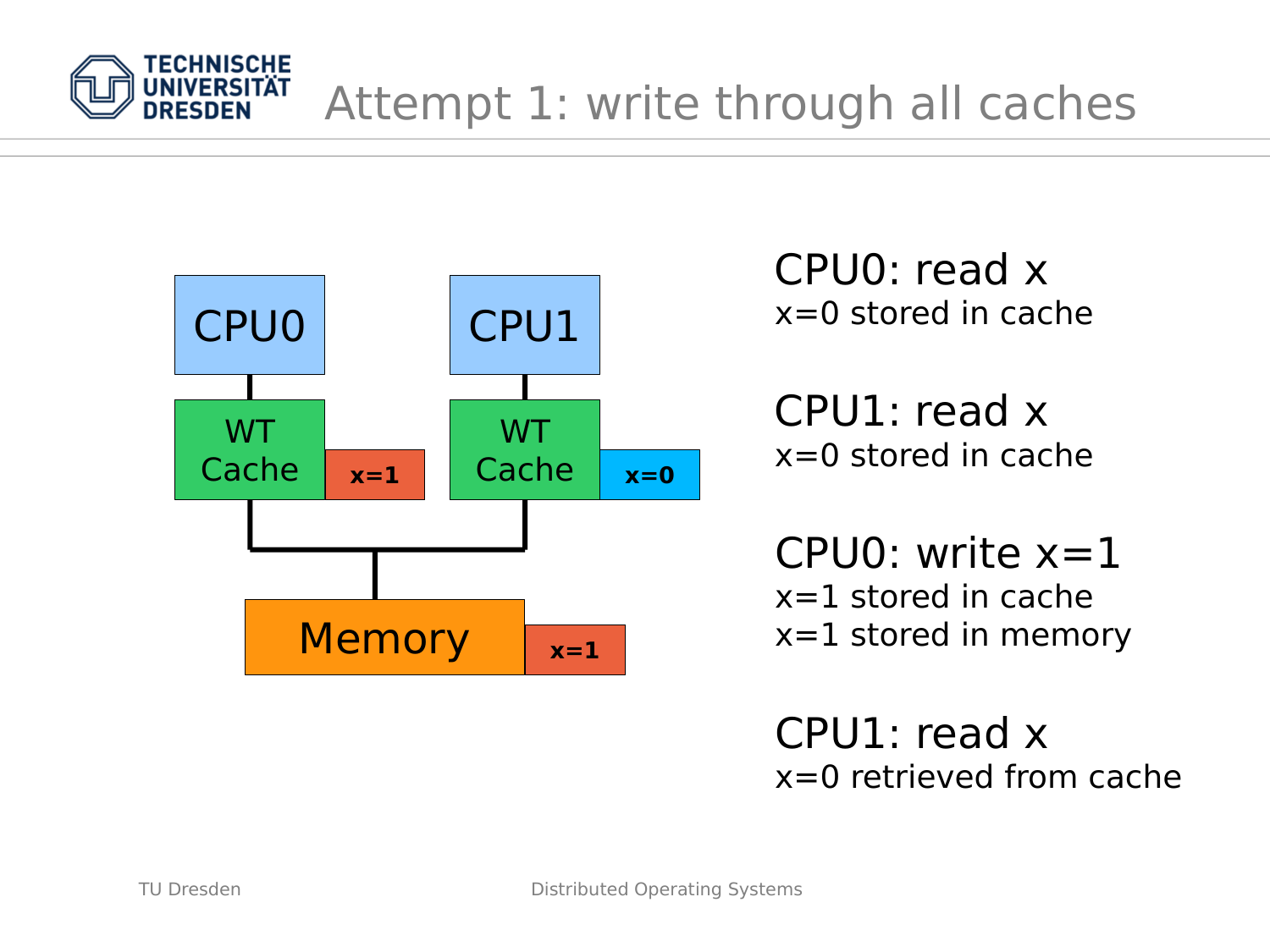



x=0 stored in cache

CPU1: read x x=0 stored in cache

CPU0: write  $x=1$ x=1 stored in cache x=1 stored in memory

# Write not visible to  $CPU1!$   $x=0$  retrieved from cache

CPU1: read x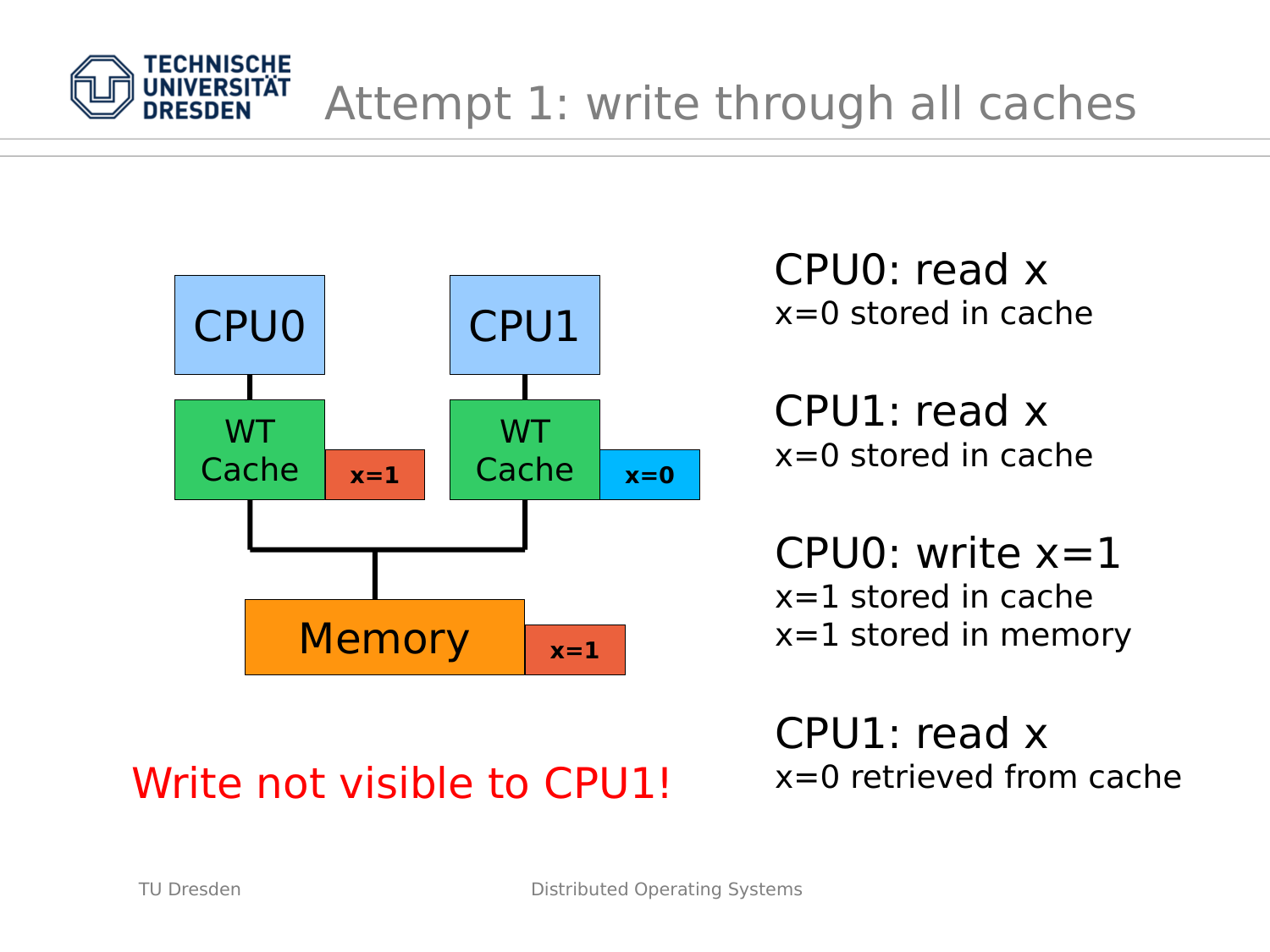

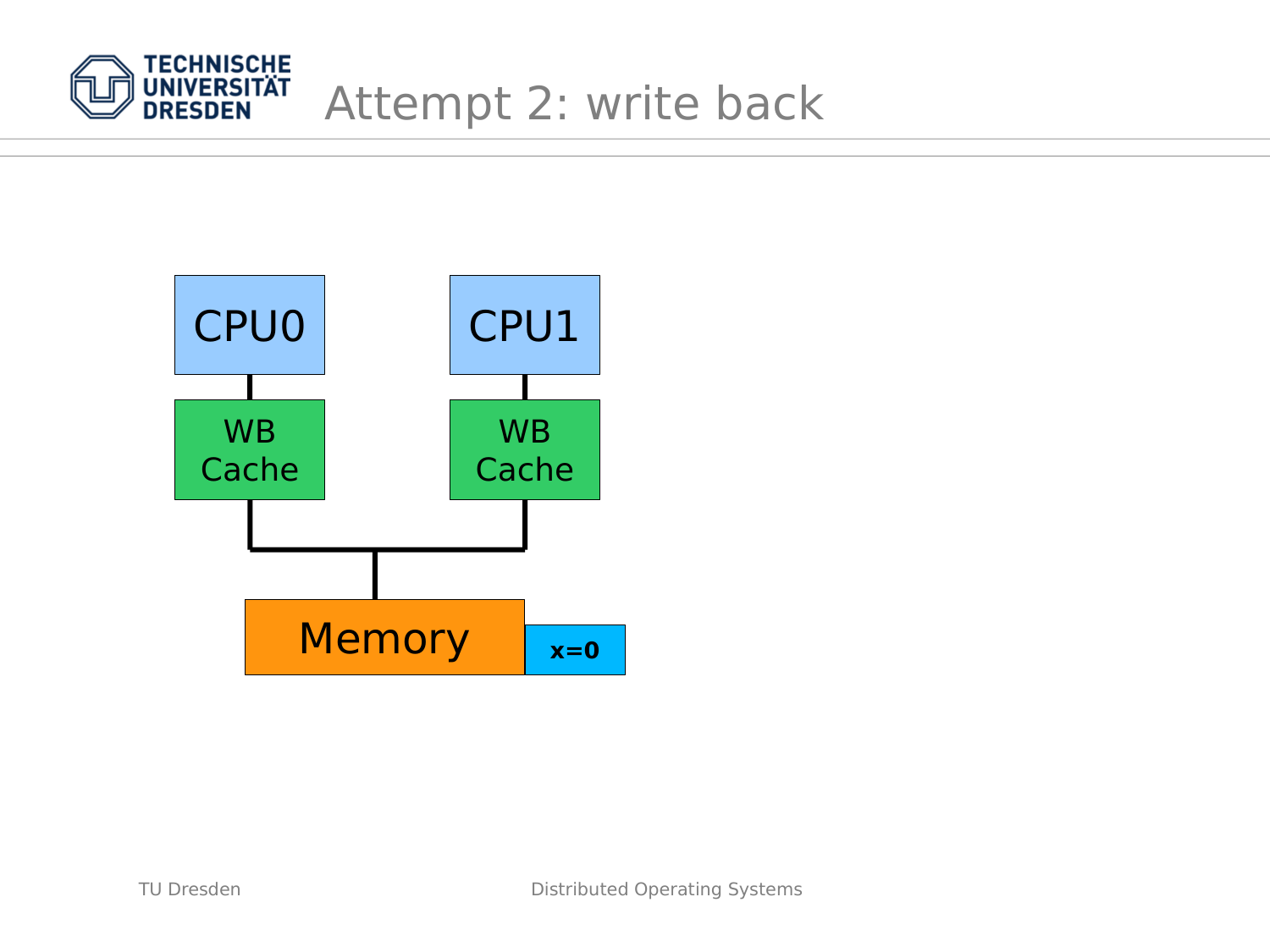

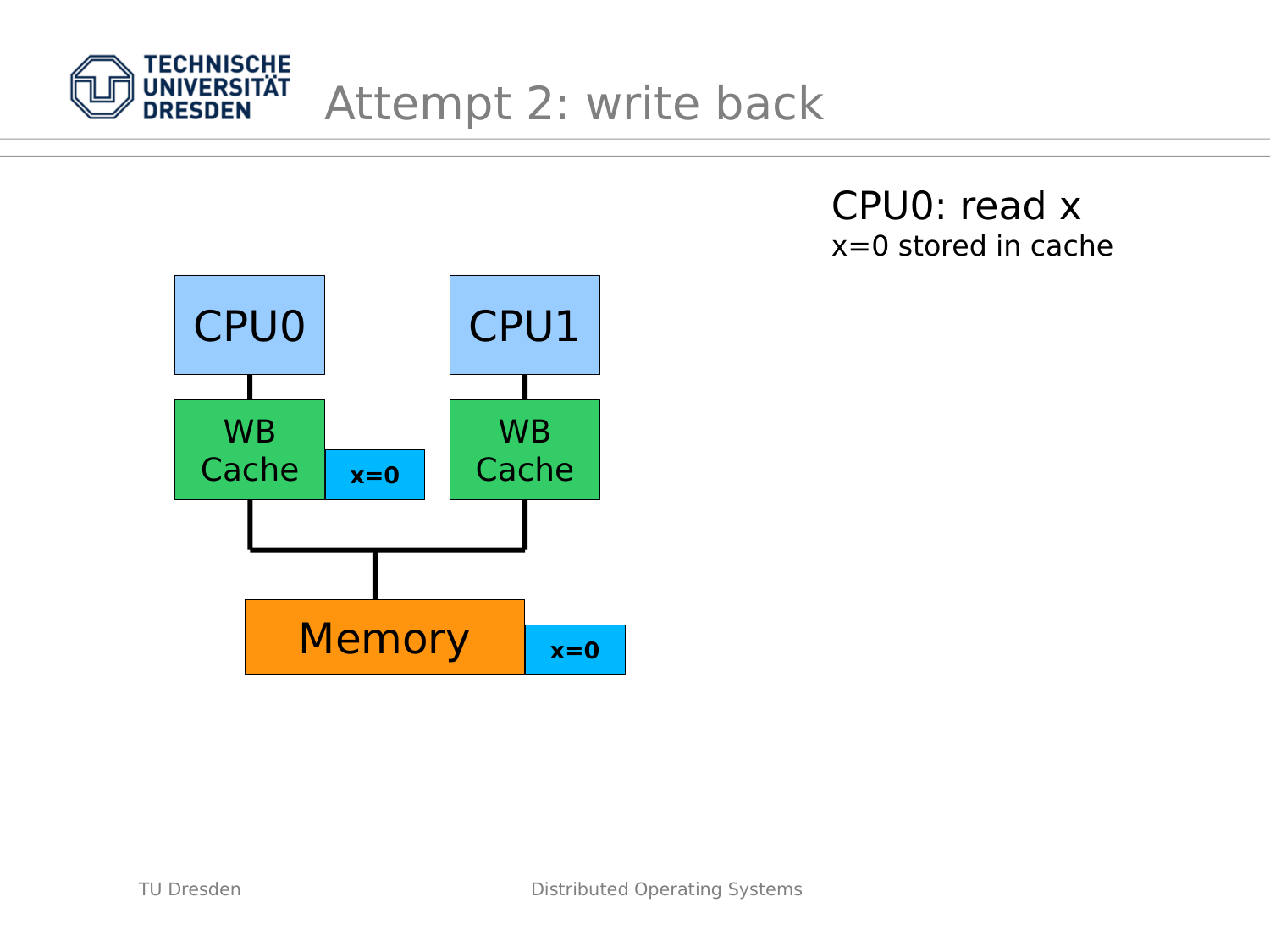



CPU1: read x x=0 stored in cache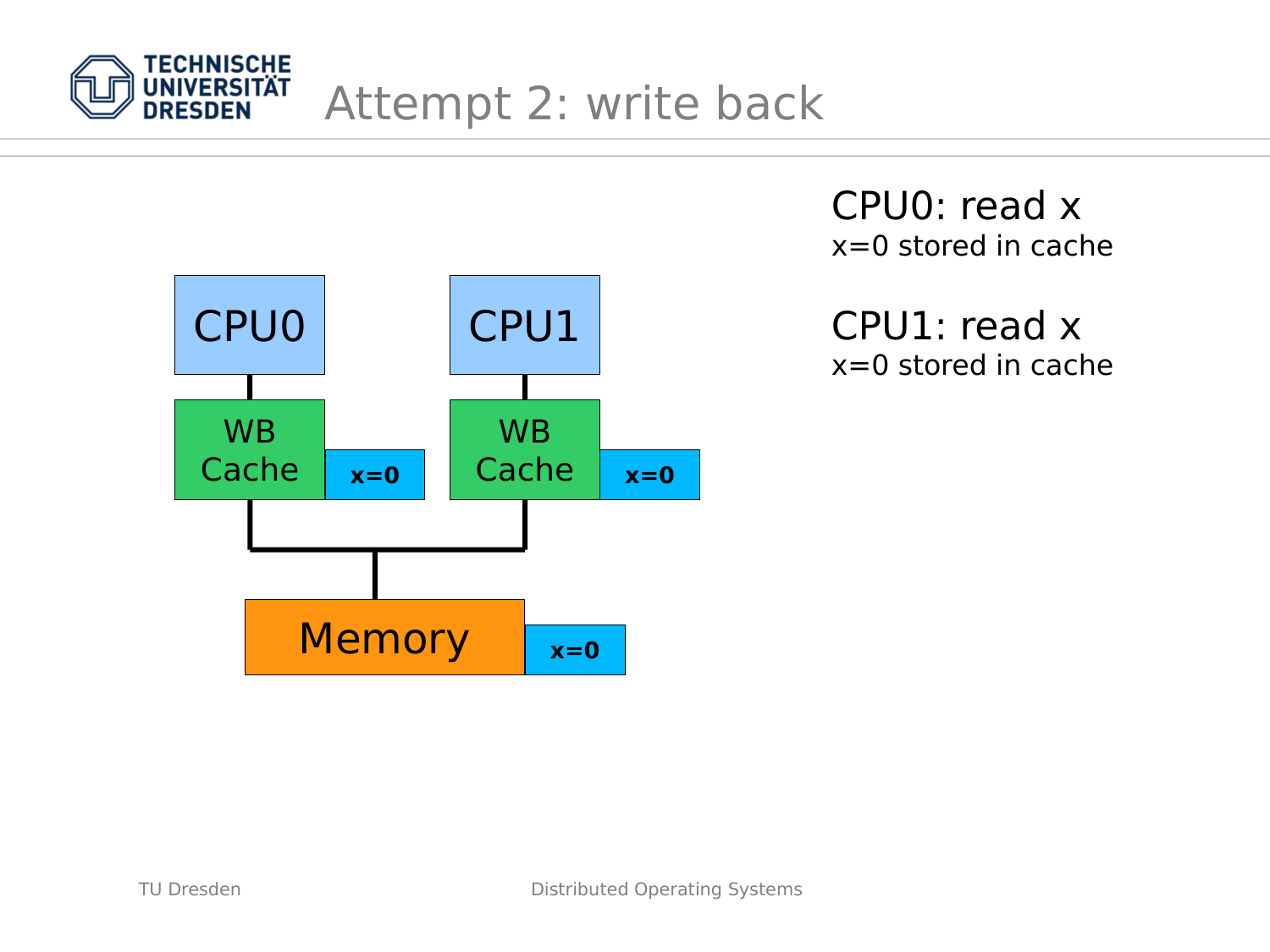



CPU1: read x x=0 stored in cache

CPU0: write  $x=1$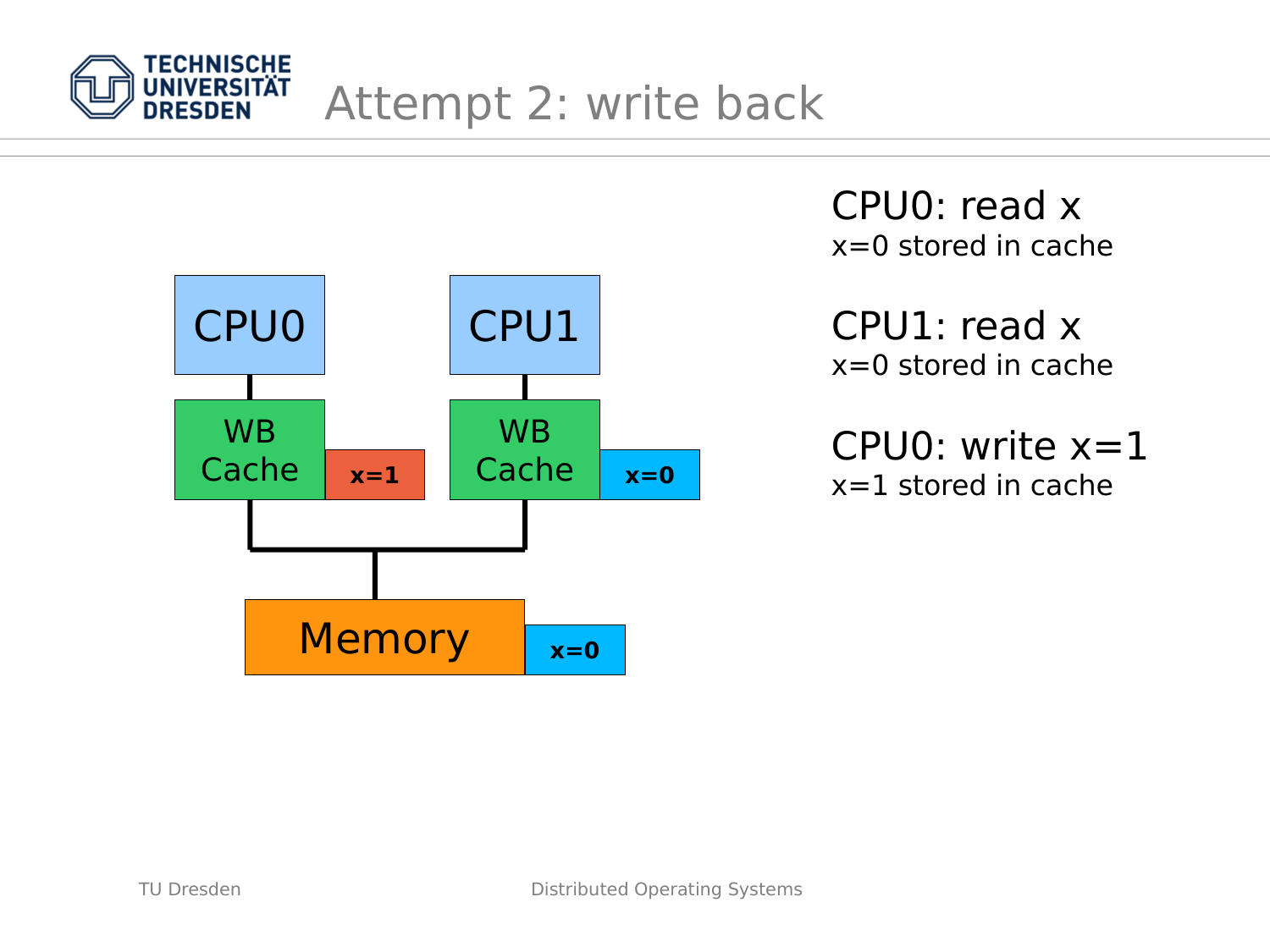



CPU1: read x x=0 stored in cache

CPU0: write  $x=1$ x=1 stored in cache

CPU1: write  $x=2$ x=2 stored in cache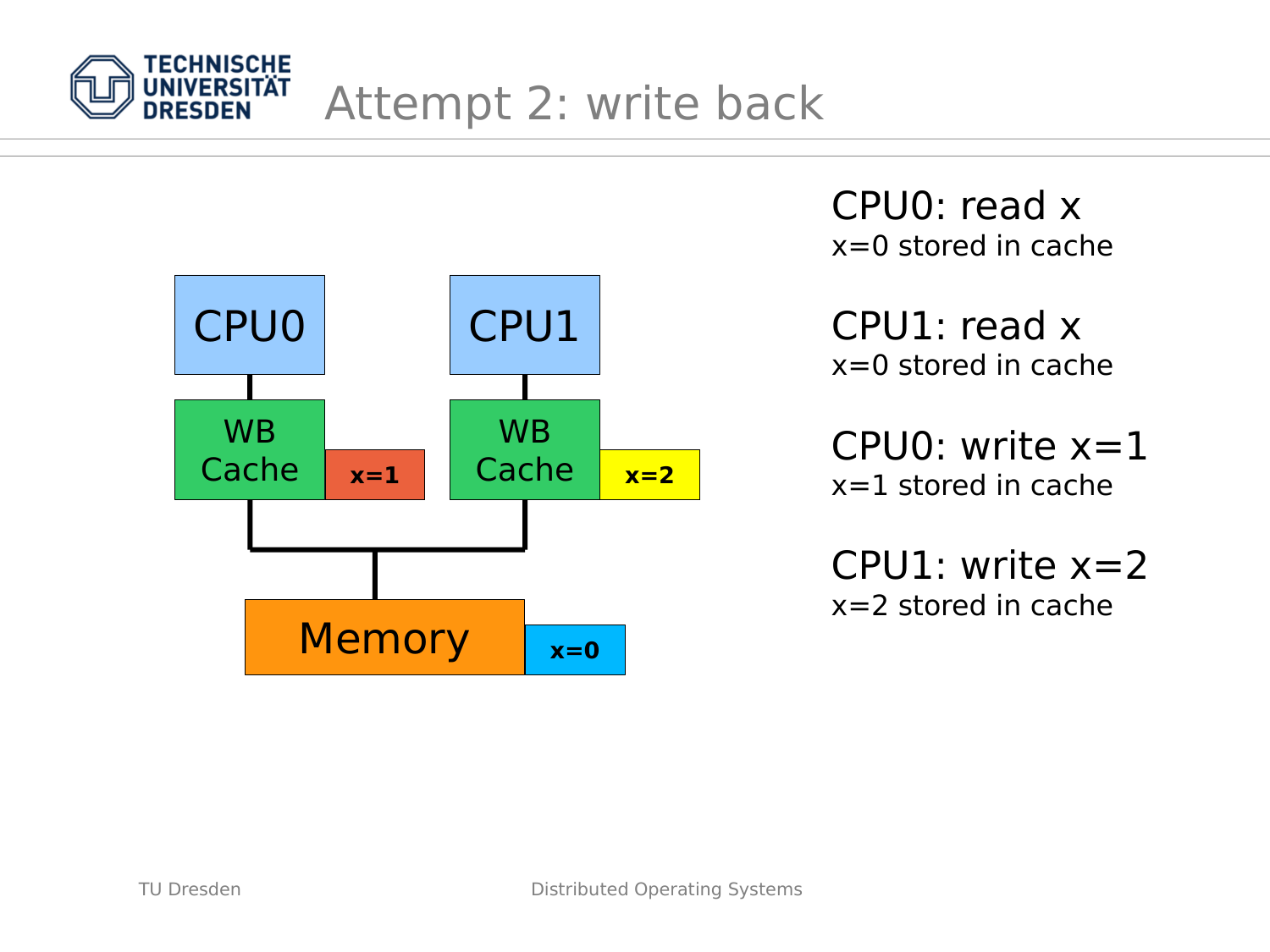



CPU1: read x x=0 stored in cache

CPU0: write  $x=1$ x=1 stored in cache

CPU1: write  $x=2$ x=2 stored in cache

CPU1: writeback x=2 stored in memory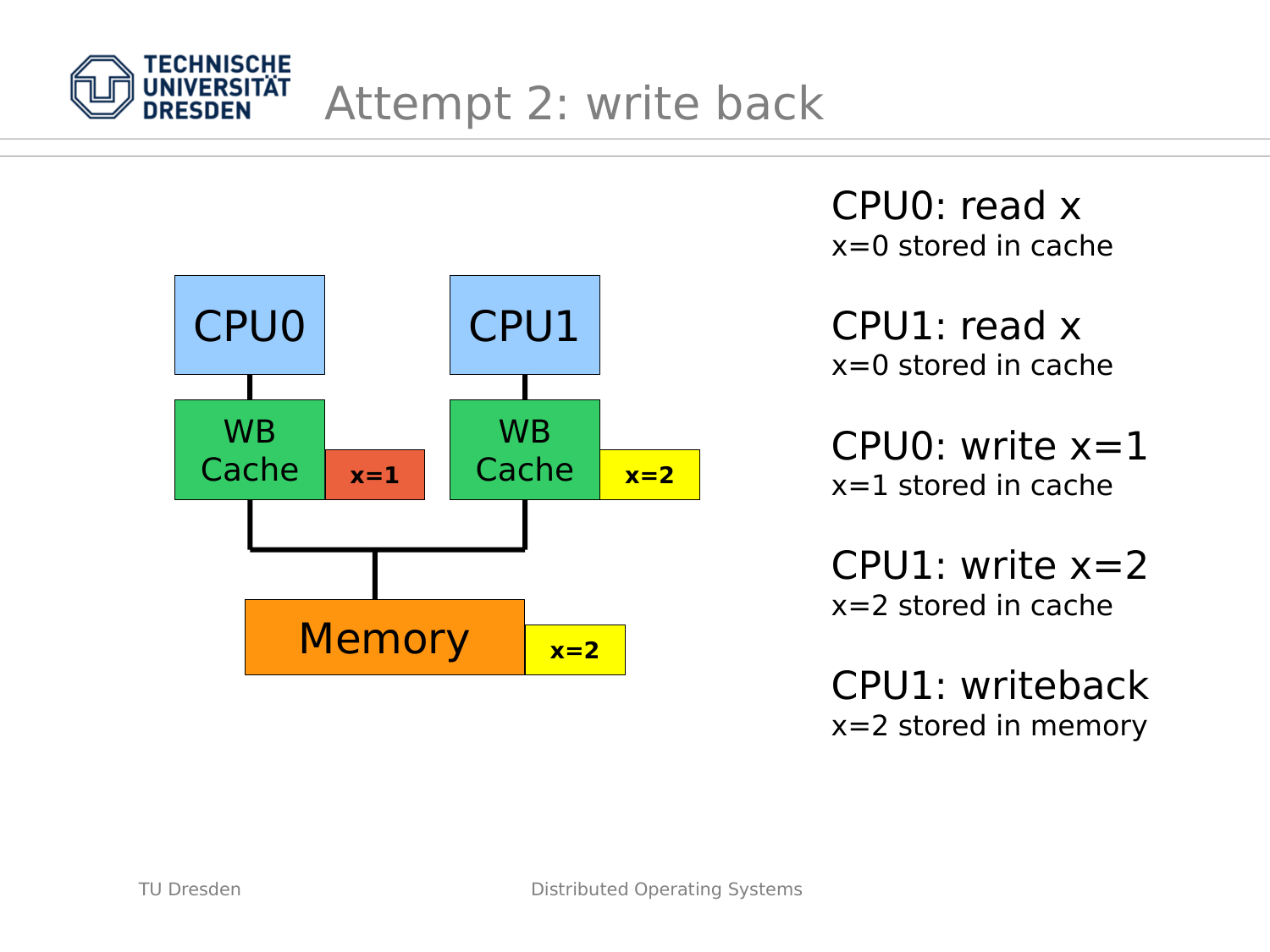



CPU1: read x x=0 stored in cache

CPU0: write  $x=1$ x=1 stored in cache

CPU1: write  $x=2$ x=2 stored in cache

CPU1: writeback x=2 stored in memory

CPU0: writeback x=1 stored in memory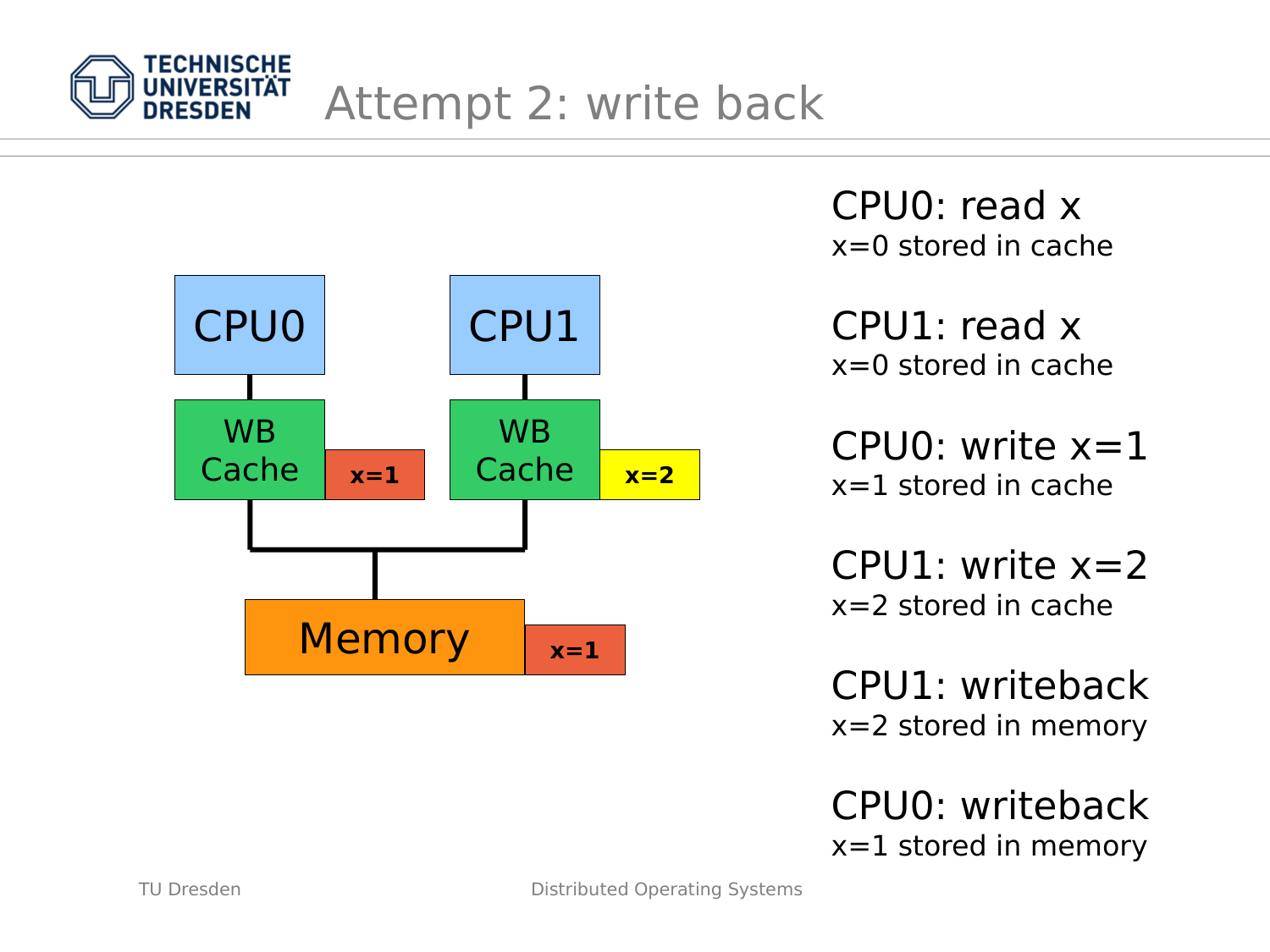



Later store x=2 lost!

CPU0: read x  $x=0$  stored in cache

CPU1: read x x=0 stored in cache

CPU0: write  $x=1$ x=1 stored in cache

 $CPI1:$  write  $x=2$ x=2 stored in cache

CPU1: writeback x=2 stored in memory

CPU0: writeback x=1 stored in memory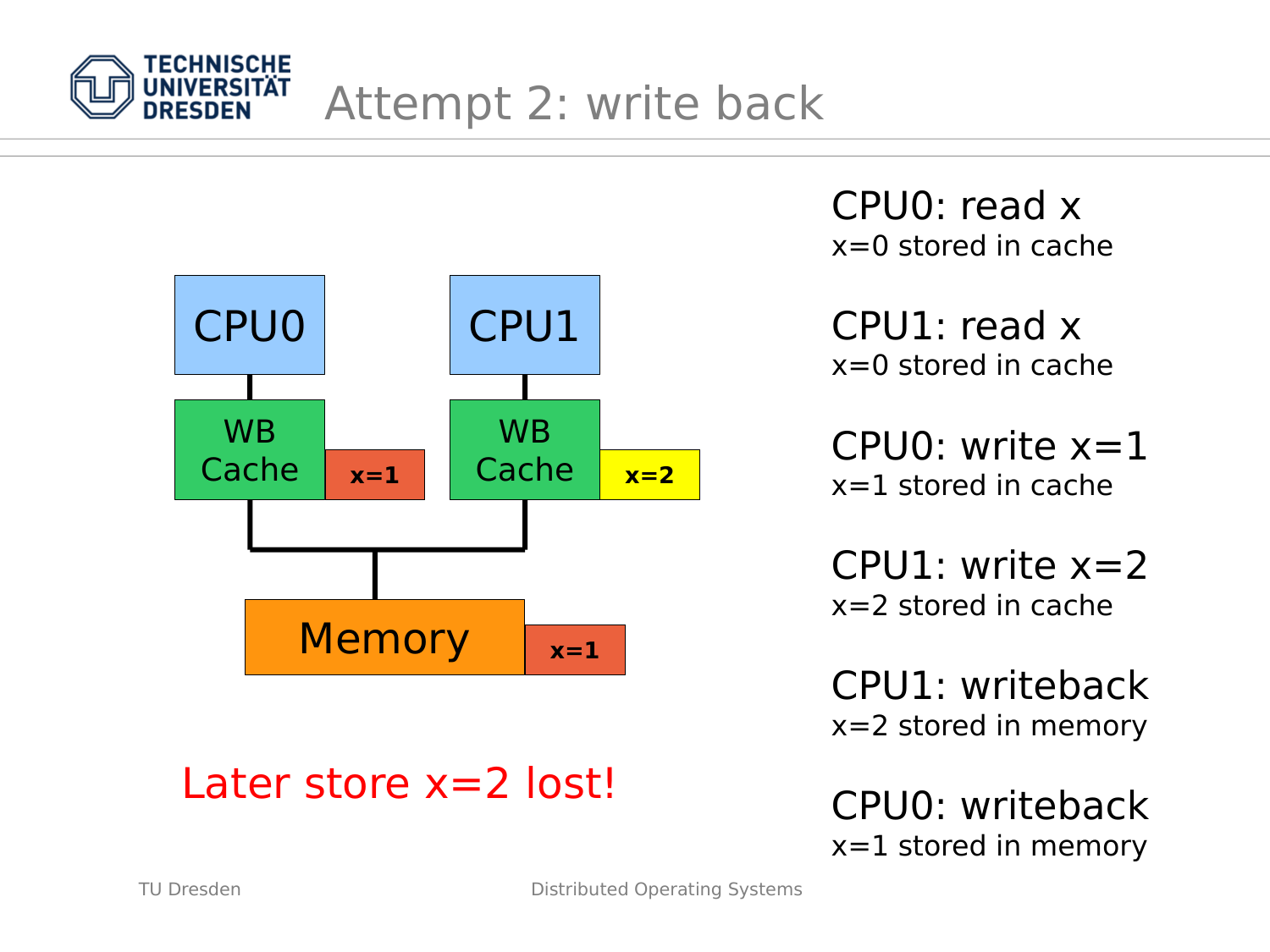

Both examples violate SWMR!

### **Problem 1**

CPU1 used stale value that had already been modified by CPU0.

– Solution: Invalidate copies before write proceeds!

### **Problem 2**

Incorrect write-back order of modified cache lines.

– Solution: Disallow more than one modified copy!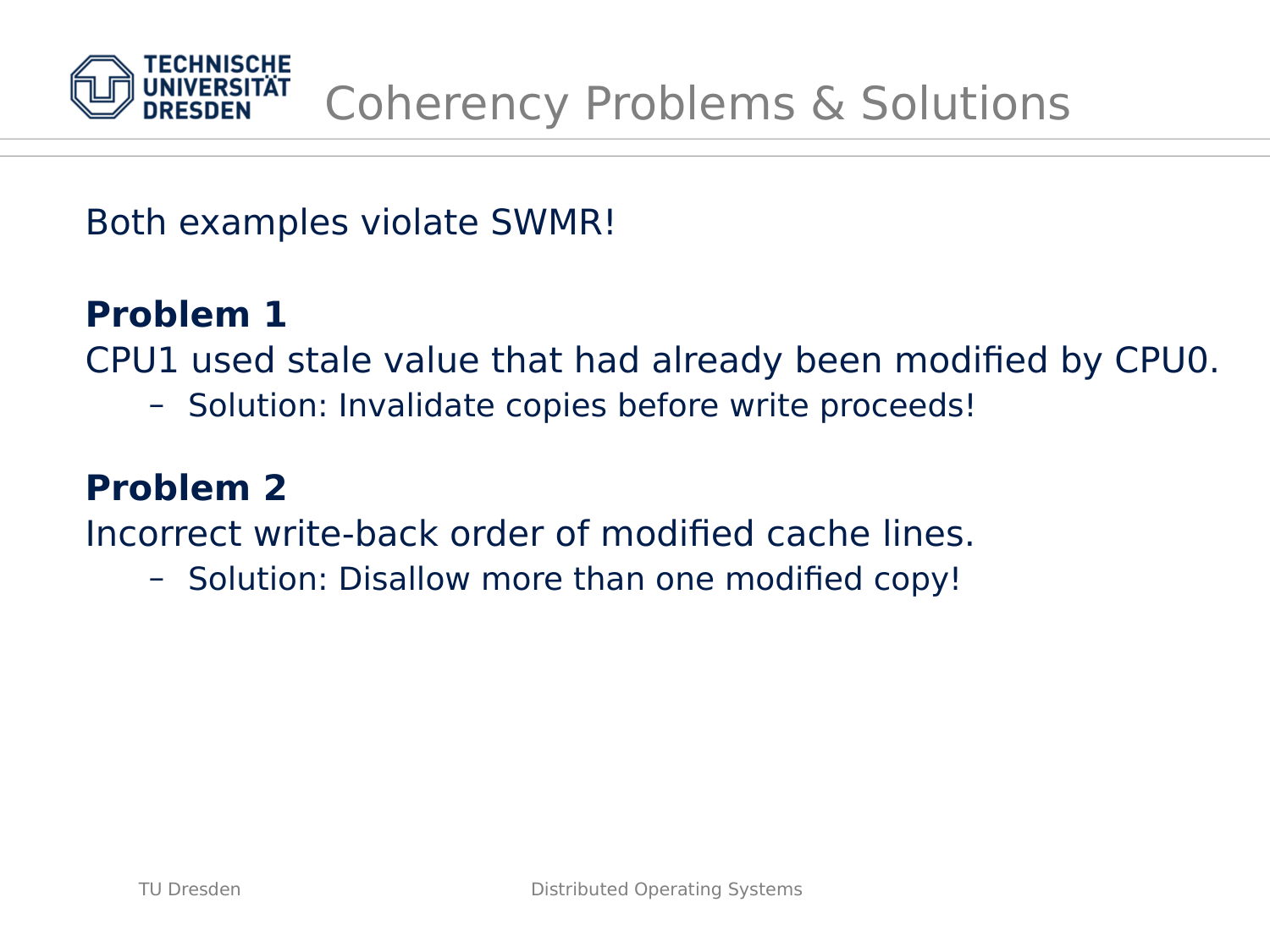

• **Snooping-based vs. Directory-based**

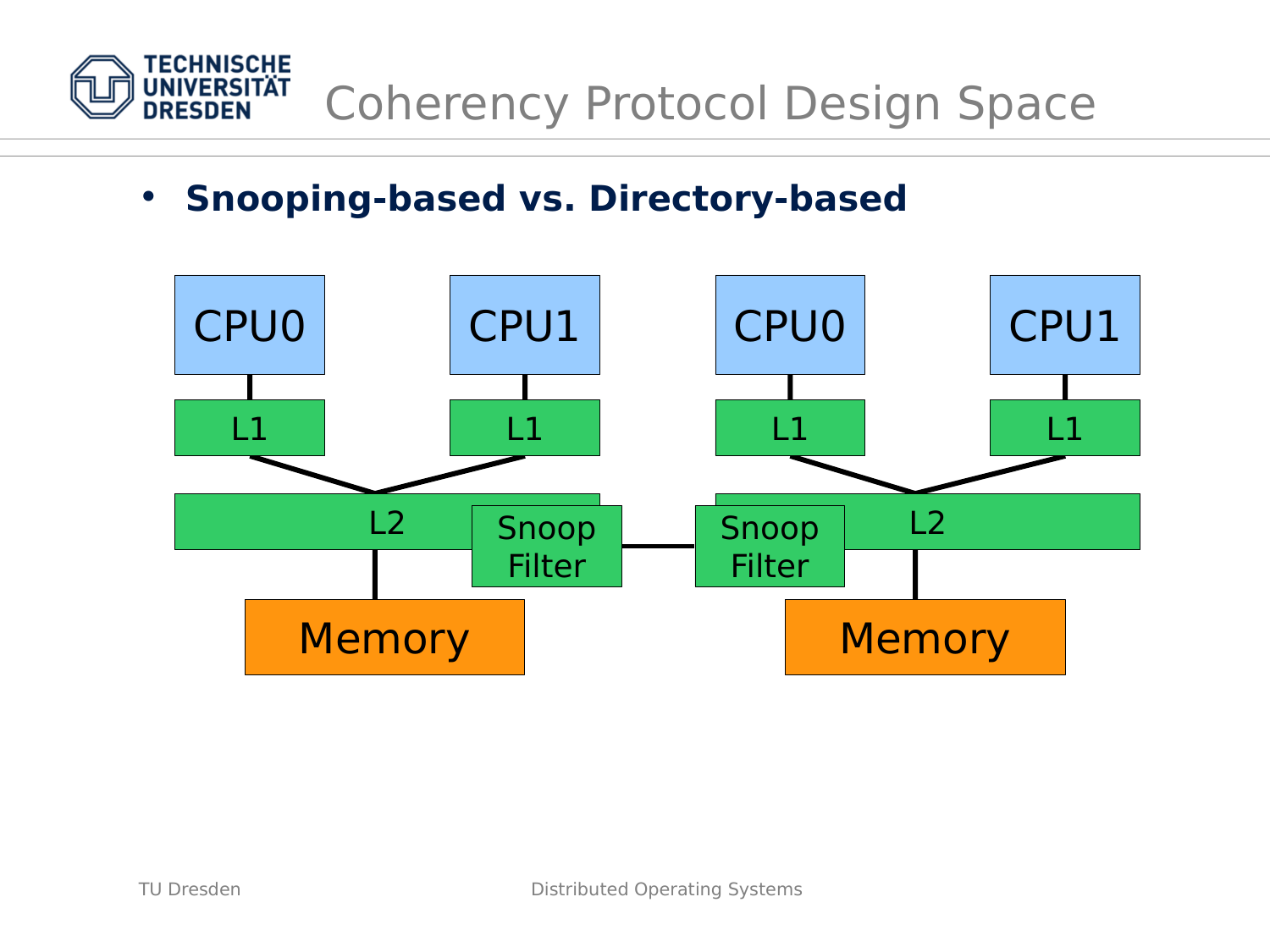

• **Snooping-based vs. Directory-based**

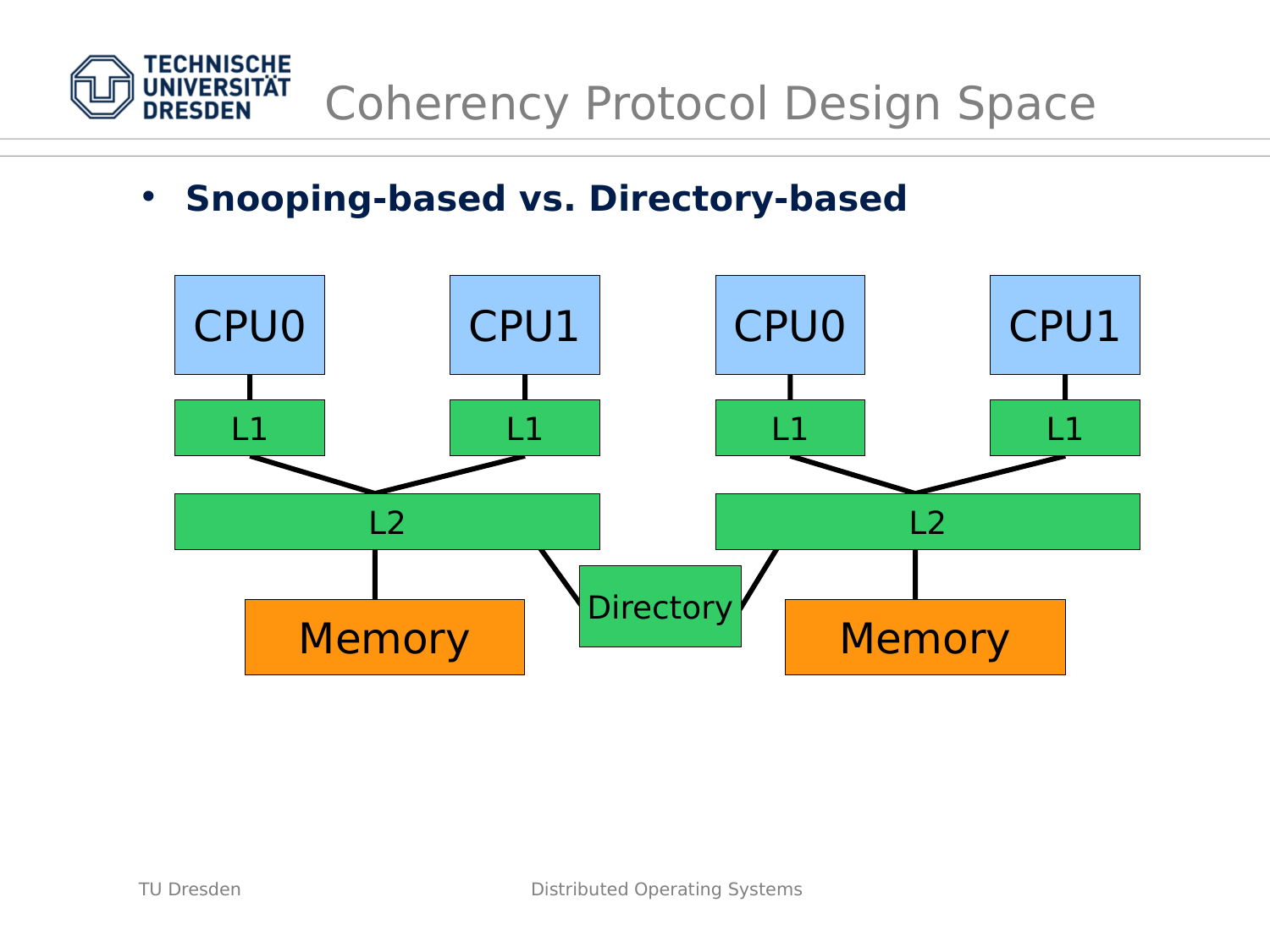

### • **Snooping-based**

- All coherency related traffic broadcasted to all CPUs
- Each processor snoops and acts accordingly:
	- Invalidate lines written by other CPUs
	- Signal sharing for lines currently in cache
- Straightforward for bus-based systems
- Suited for small-scale systems

### • **Directory-based**

- Uses central directory to track cache line owner
- Update copies in other caches
	- Can update all CPUs at once (less traffic for alternating reads and writes)
	- Multiple writes need multiple updates (more traffic for subsequent writes)
- Suited for large-scale systems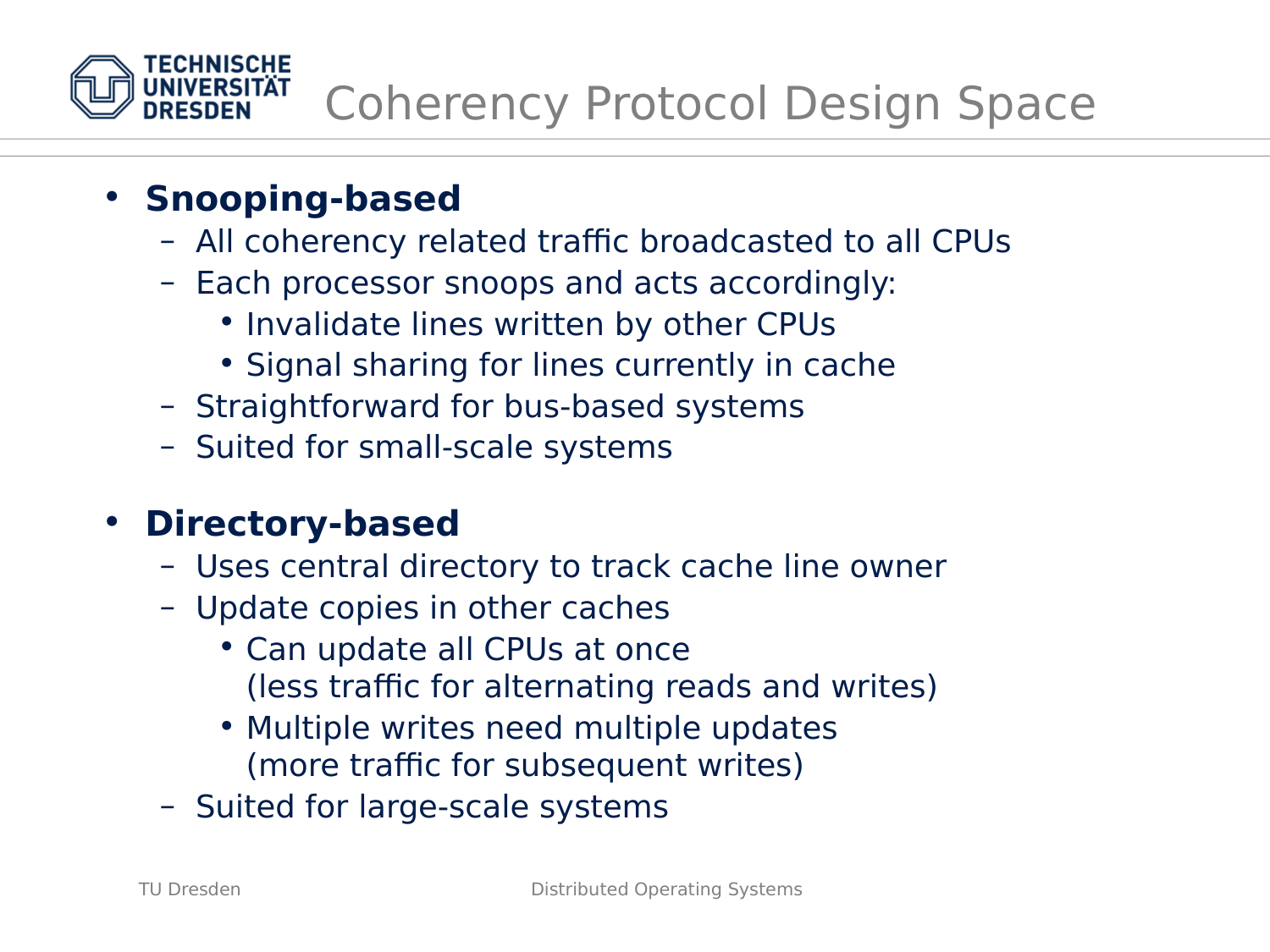

- **Invalidation-based**
	- Only write misses hit bus (suited for WB caches)
	- Subsequent writes are write hits
	- Good for multiple writes to same cache line by same CPU
- **Update-based**
	- All shares of a cache line continue to hit in the cache after a write by one CPU
	- Updates have to be propagated between the individual **CPU<sub>S</sub>**
- Hybrid forms are possible!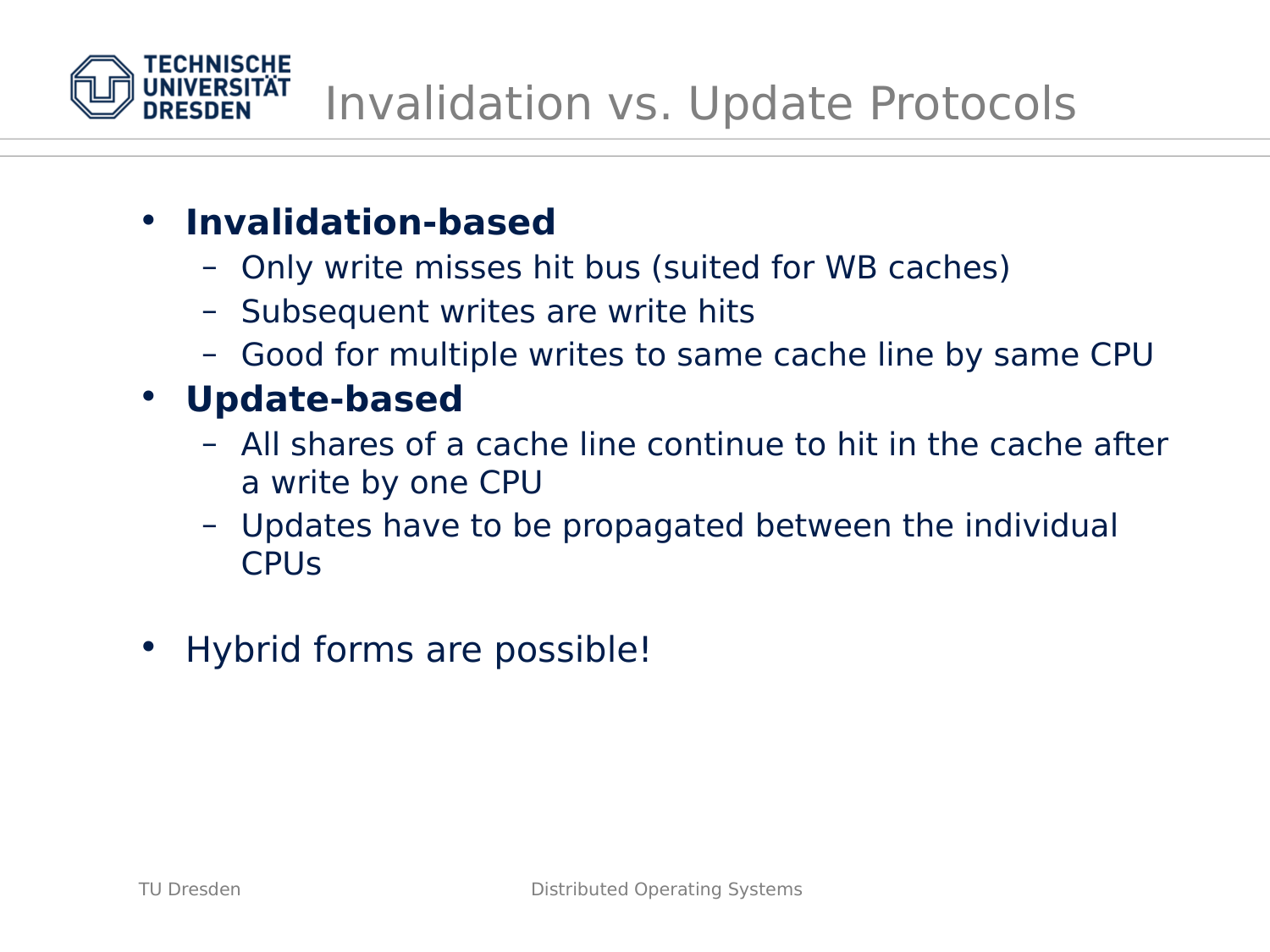

- Modified (M)
	- No copies on other caches; local copy modified
	- Memory is stale
- Shared (S)
	- Unmodified copies in one or more caches
	- Memory is up-to-date
- Invalid (I)
	- Not in cache
- States tracked from the view of the cache controller. Sees events from:
	-
	- $-$  Local processor  $\rightarrow$  processor transactions
	- Other processors → snoop transactions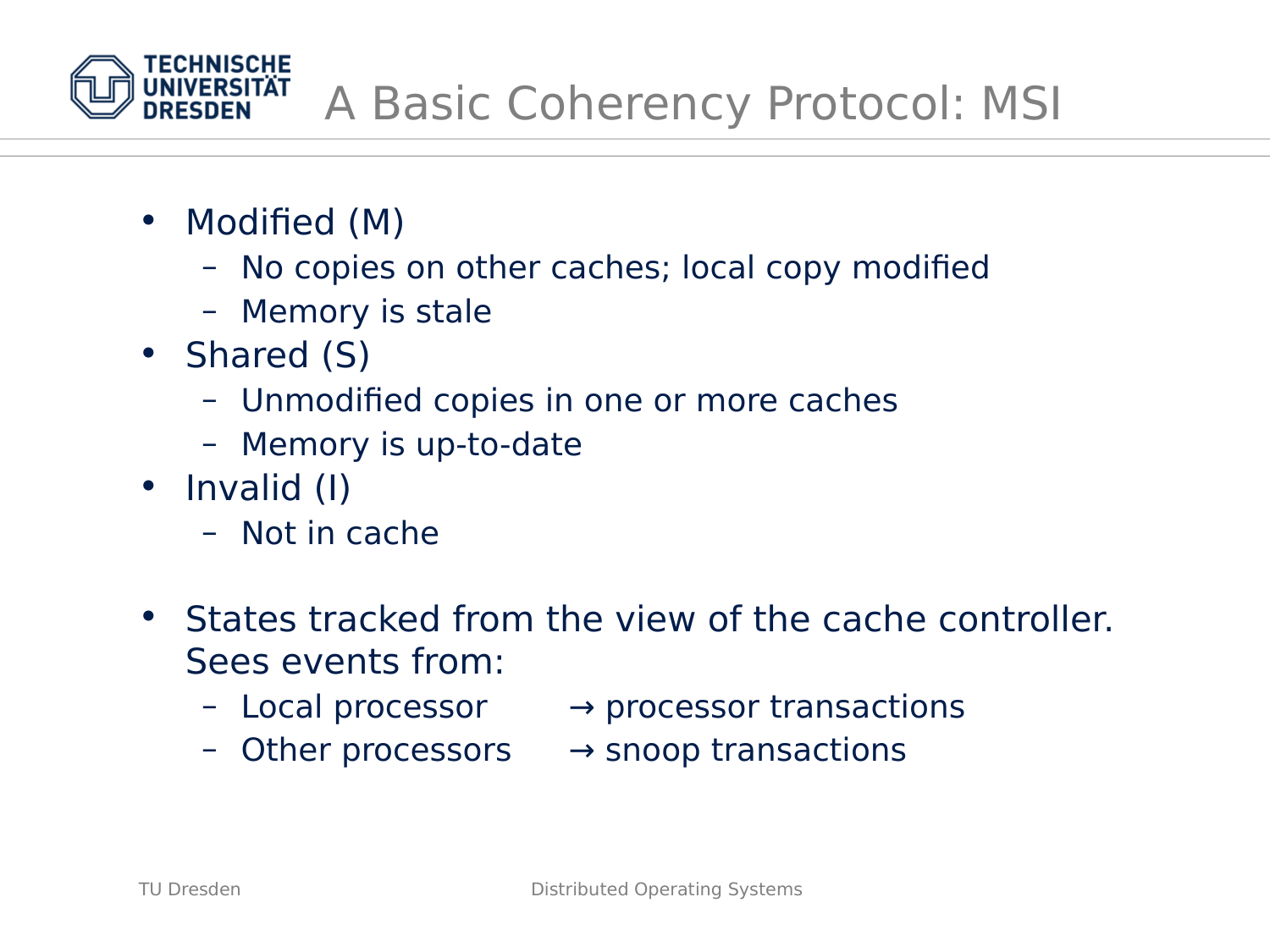

- State is I, CPU reads (PrRd)
	- Generate bus read request (BusRd)
	- Go to S
- State is S or M, CPU reads (PrRd)
	- No transition
- State is S, CPU writes (PrWr)
	- Upgrade cache line for exclusive ownership (BusRdX)
	- Go to M
- State is M, CPU writes (PrWr)
	- No transition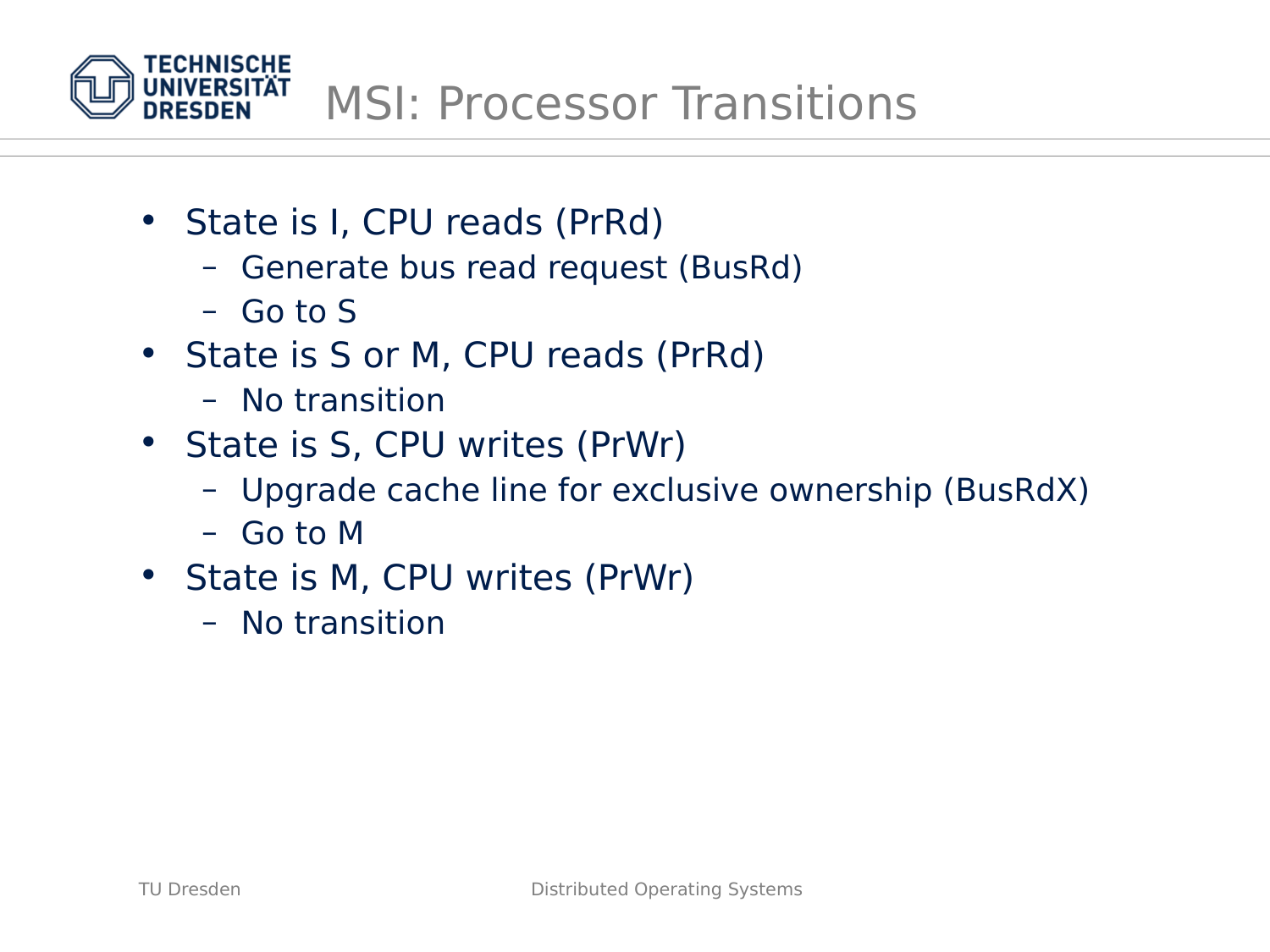

- Receiving a read snoop (BusRd) for a cache line
	- If M, write cache line back to memory (WB), transition to S
	- If S, no transition
- Receiving a exclusive ownership snoop (BusRdX)
	- If M, write cache line back to memory (WB), discard it, transition to I
	- If S, discard cache line, transition to I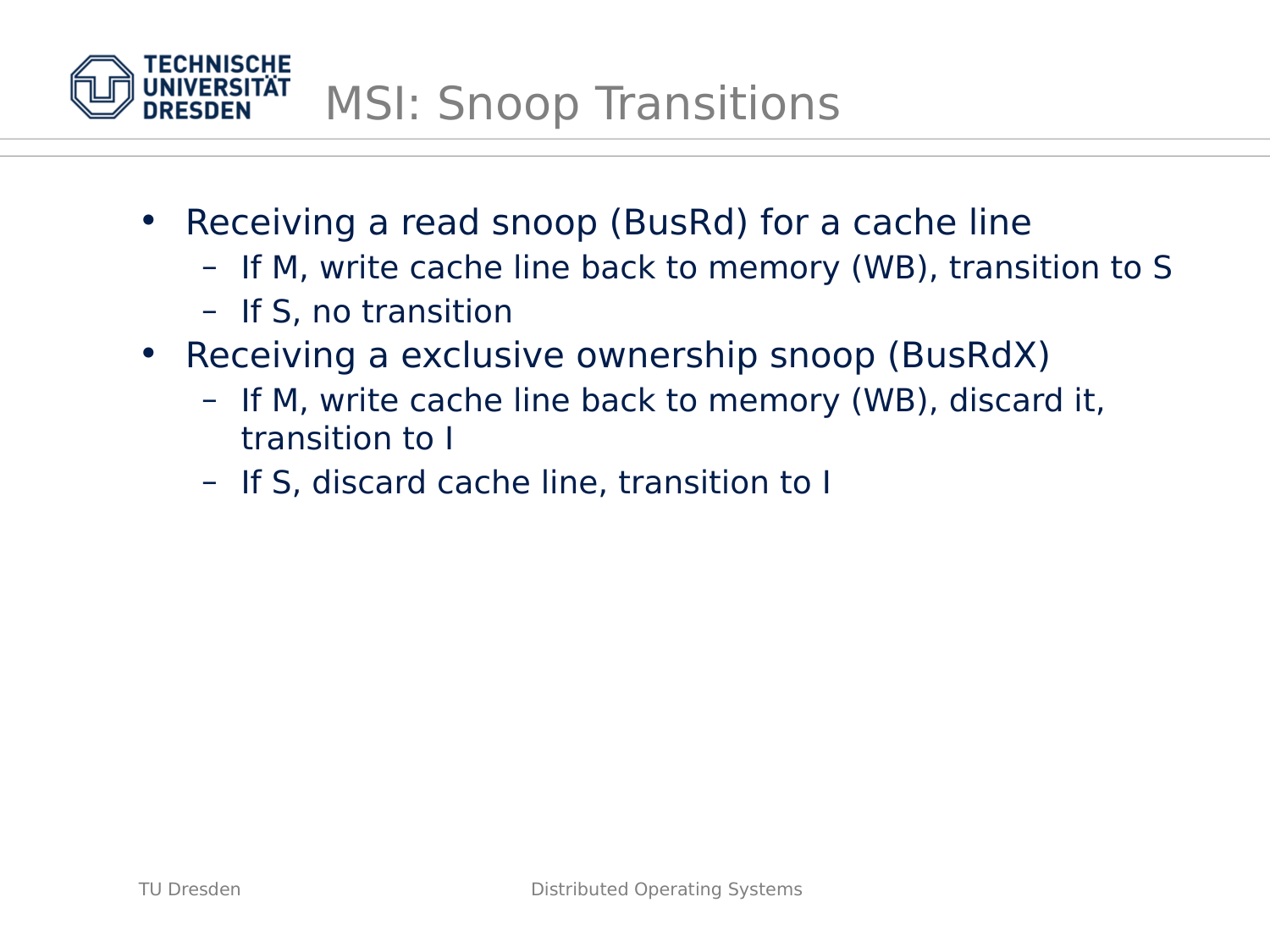







Distributed Operating Systems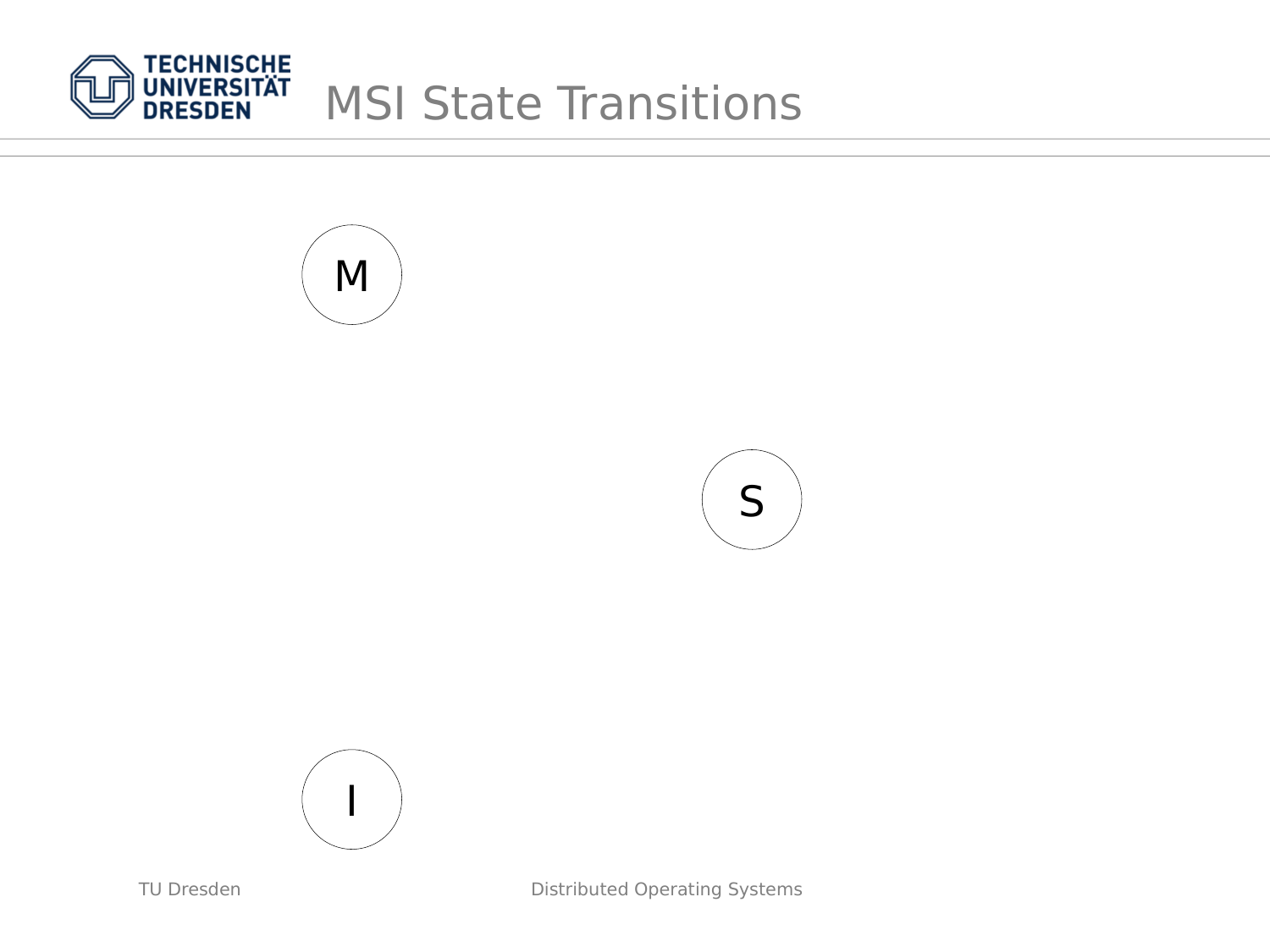

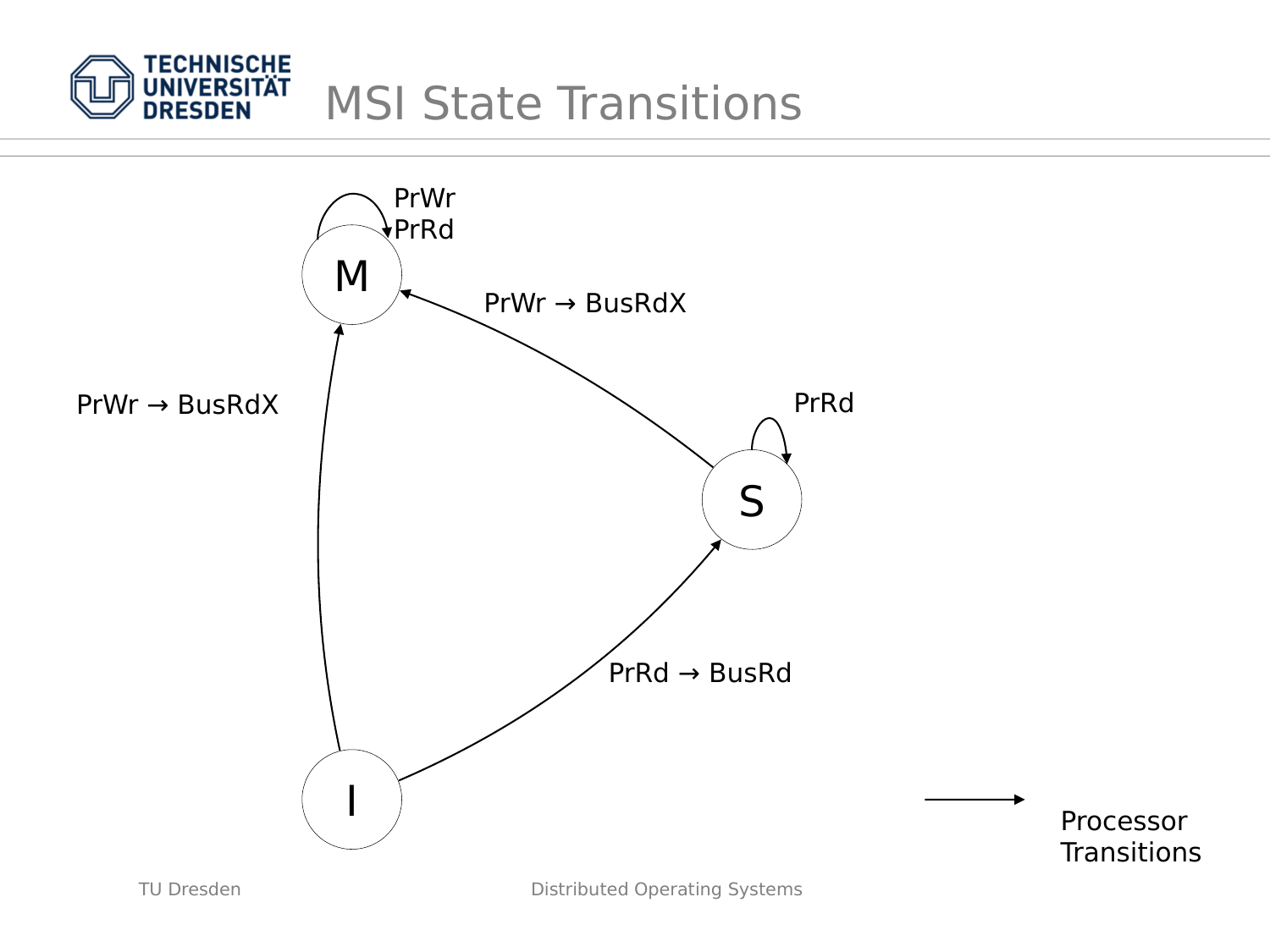

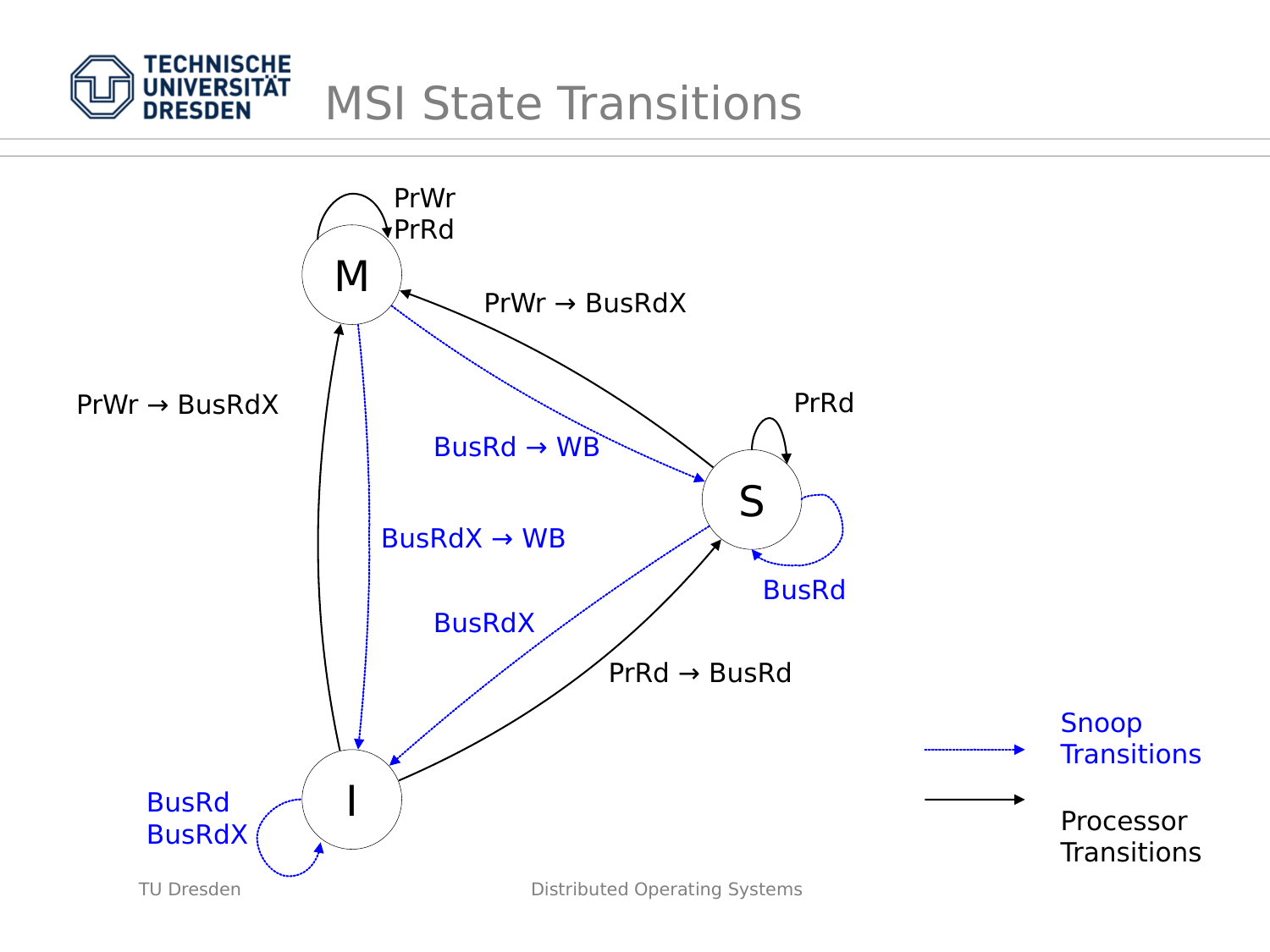

#### A common use case is to:

- read variable A:S
- Modify A: BusRdX sent,  $S \rightarrow M$

Invalidation message pointless, if no other cache holds A.

Solved by adding Exclusive (E) state  $\rightarrow$  MESI protocol

- No copies exist in other caches
- Memory is up-to-date

Variants of MESI are used by most popular processors.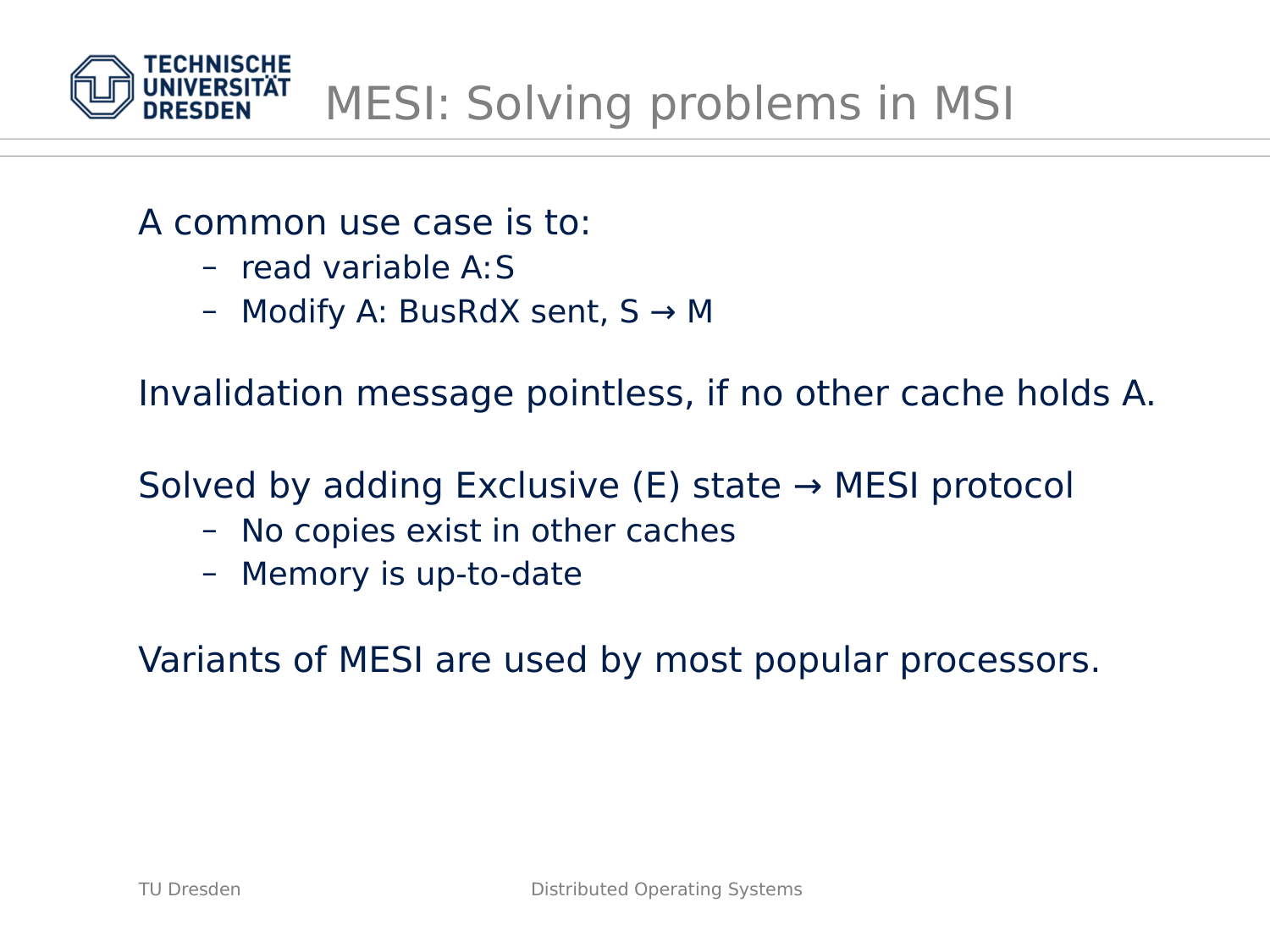

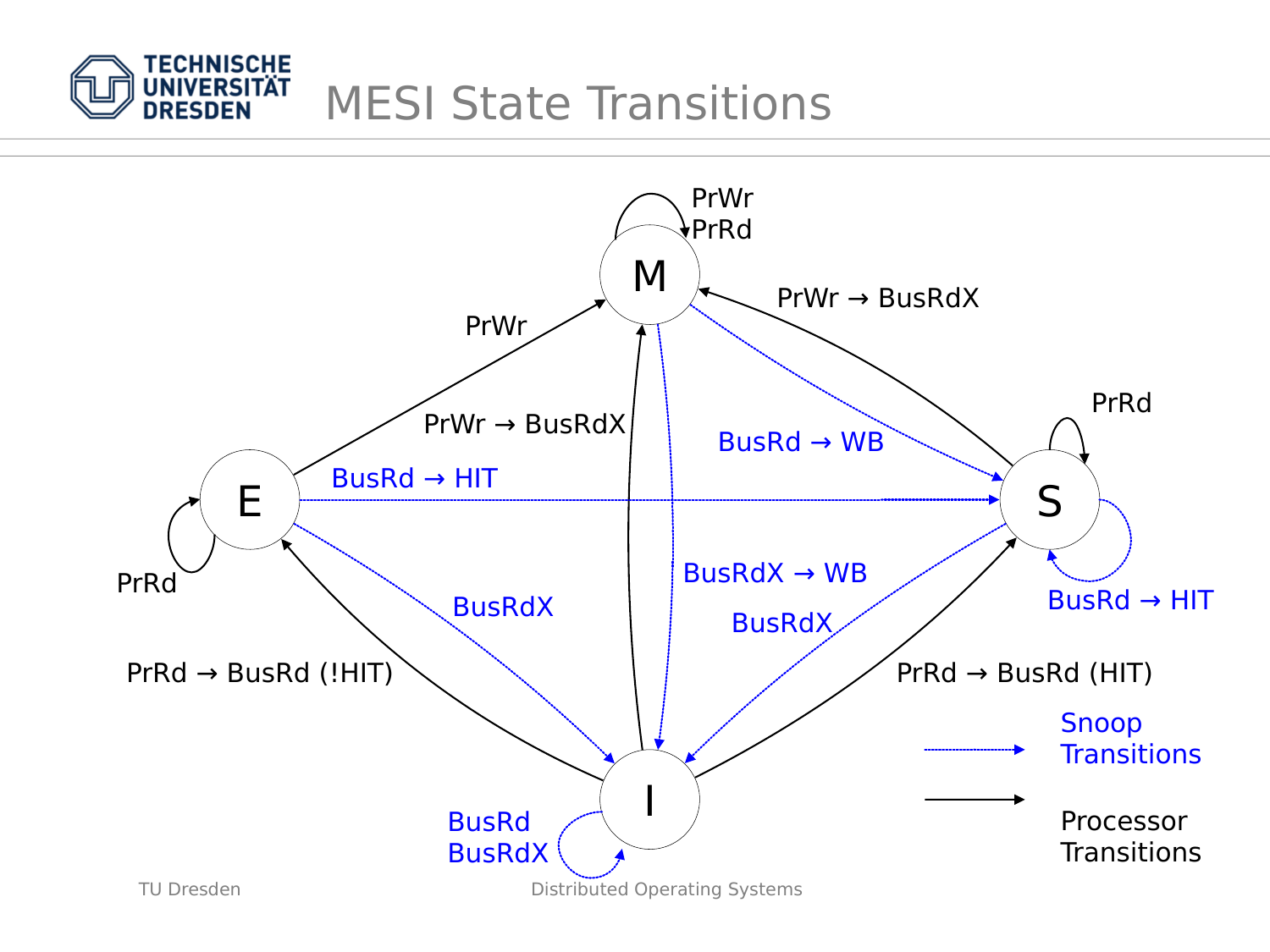MOESI: Adding Owned to MESI

- Similar to MESI, with some extensions
- Cache-to-Cache transfers of modified cache lines
	- Modified cache lines not written back to memory, but supplied to other CPUs on BusRd
	- CPU that had initial modified copy becomes "owner"
- Avoids writeback to memory when another CPU accesses cache line
	- Beneficial when cache-to-cache latency/bandwidth is better than cache-to-memory latency/bandwidth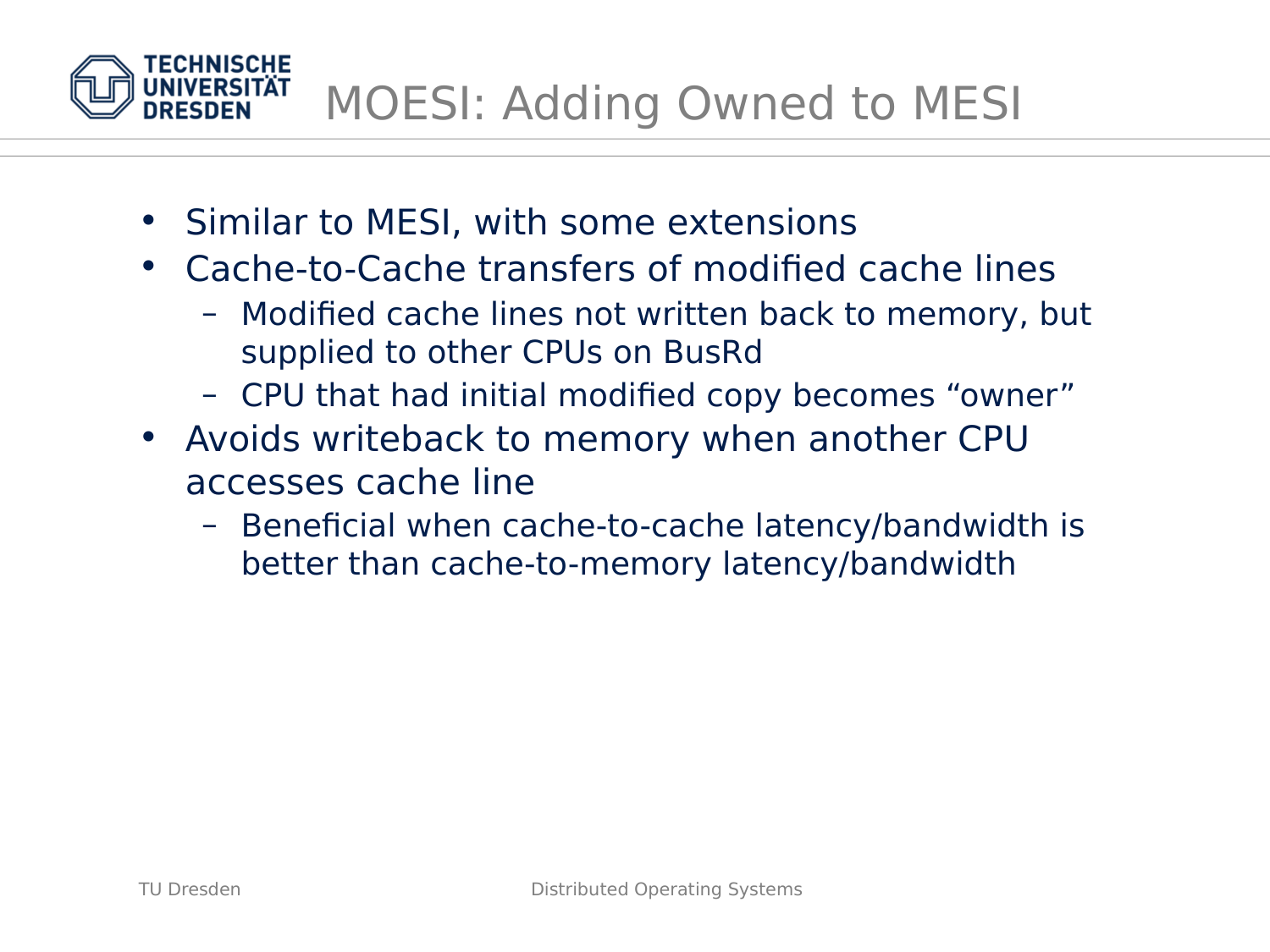

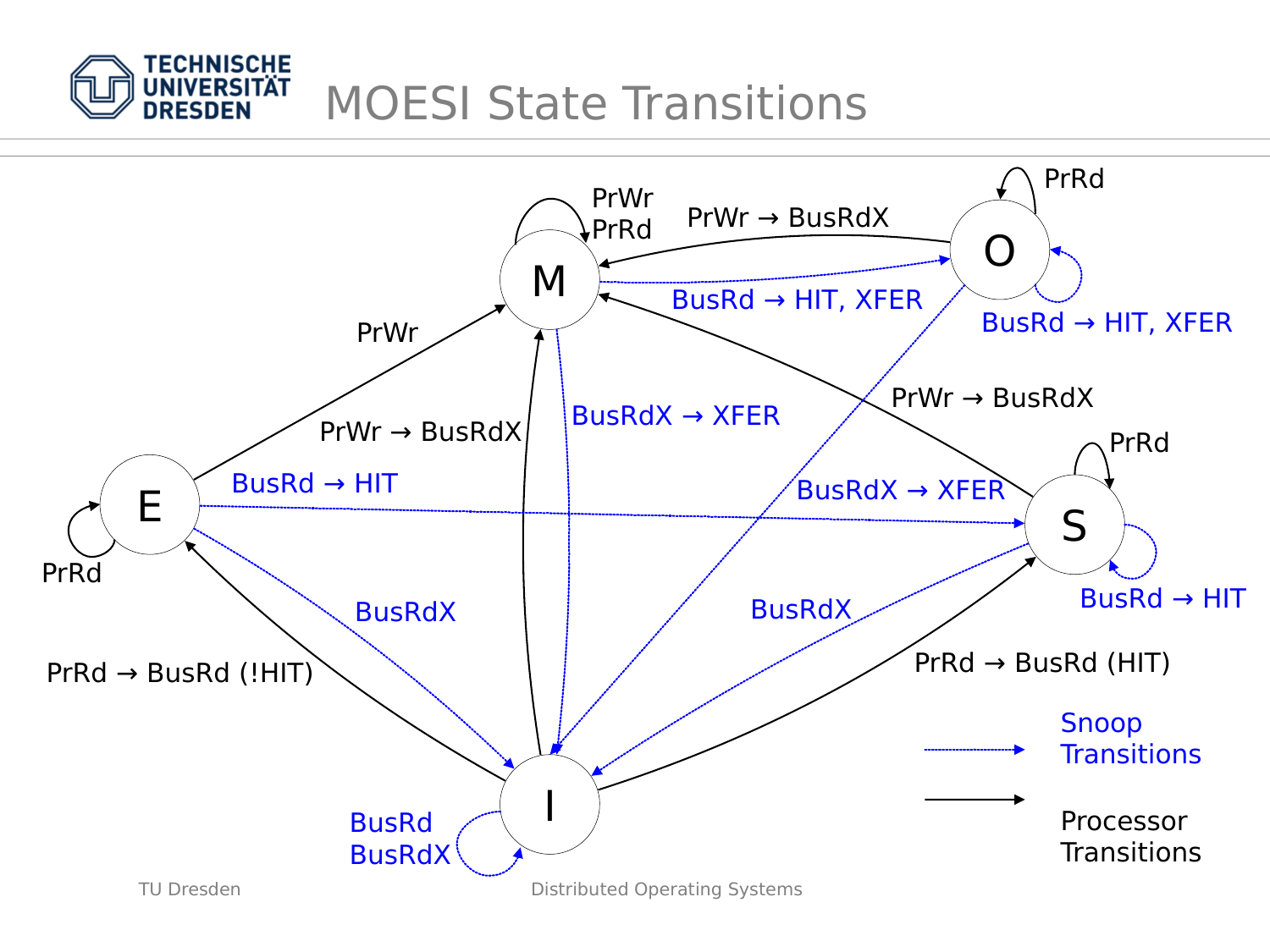

- Bus only connected to last-level cache (e.g. L2)
	- Snoop requests are relevant to inner-level caches (e.g. L1)
	- Modifications in L1 may not be visible to L2 (and the bus)
- Idea: L2 forwards filtered transactions for L1:
	- On BusRd check if line is M/O in L1 (may be S or E in L2)
	- On BusRdX, send invalidate to L1
- Only easy for inclusive caches!
- **Inclusion property**

Outer cache contains a superset of the content of its inner caches.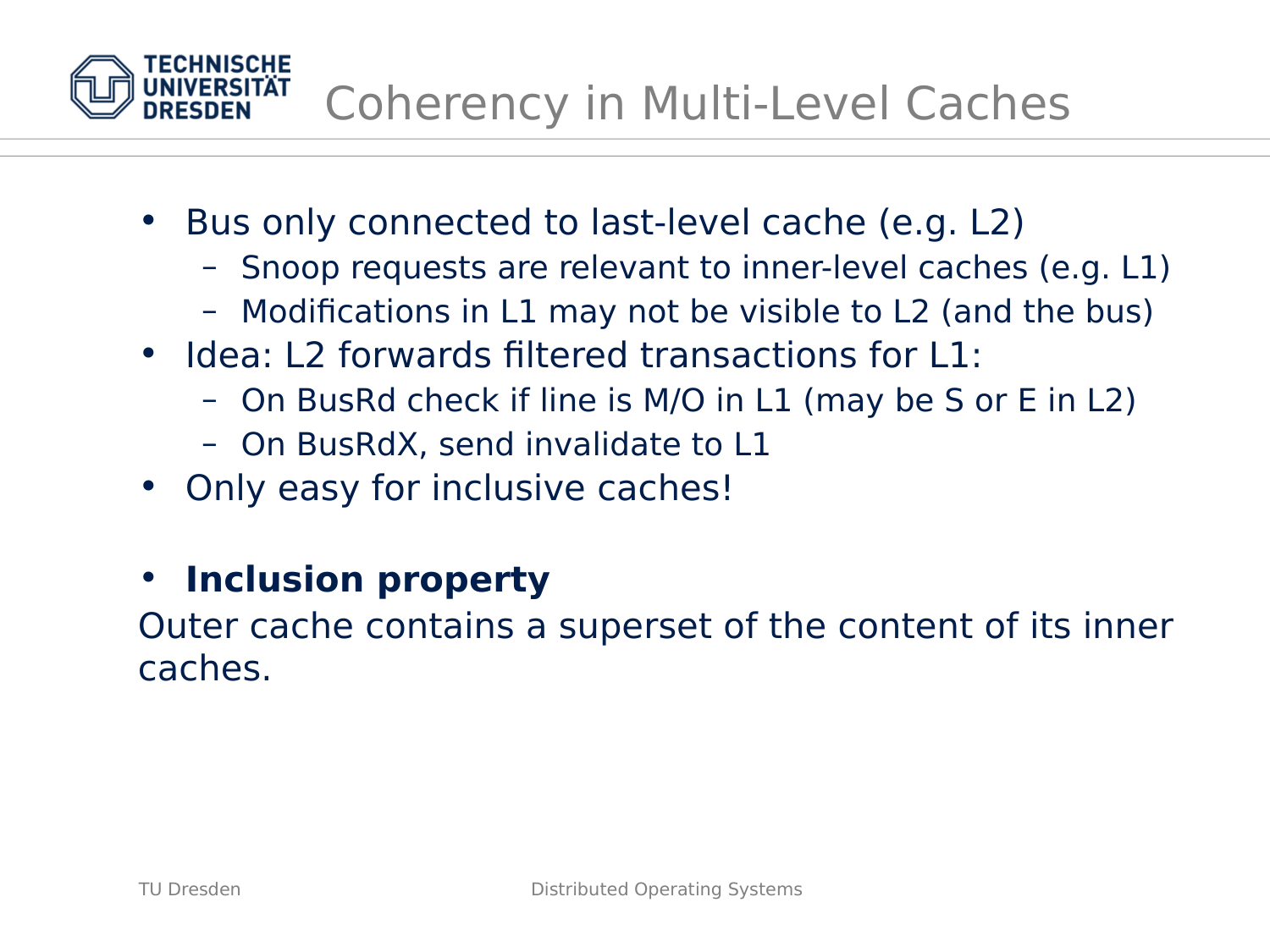

## Memory Consistency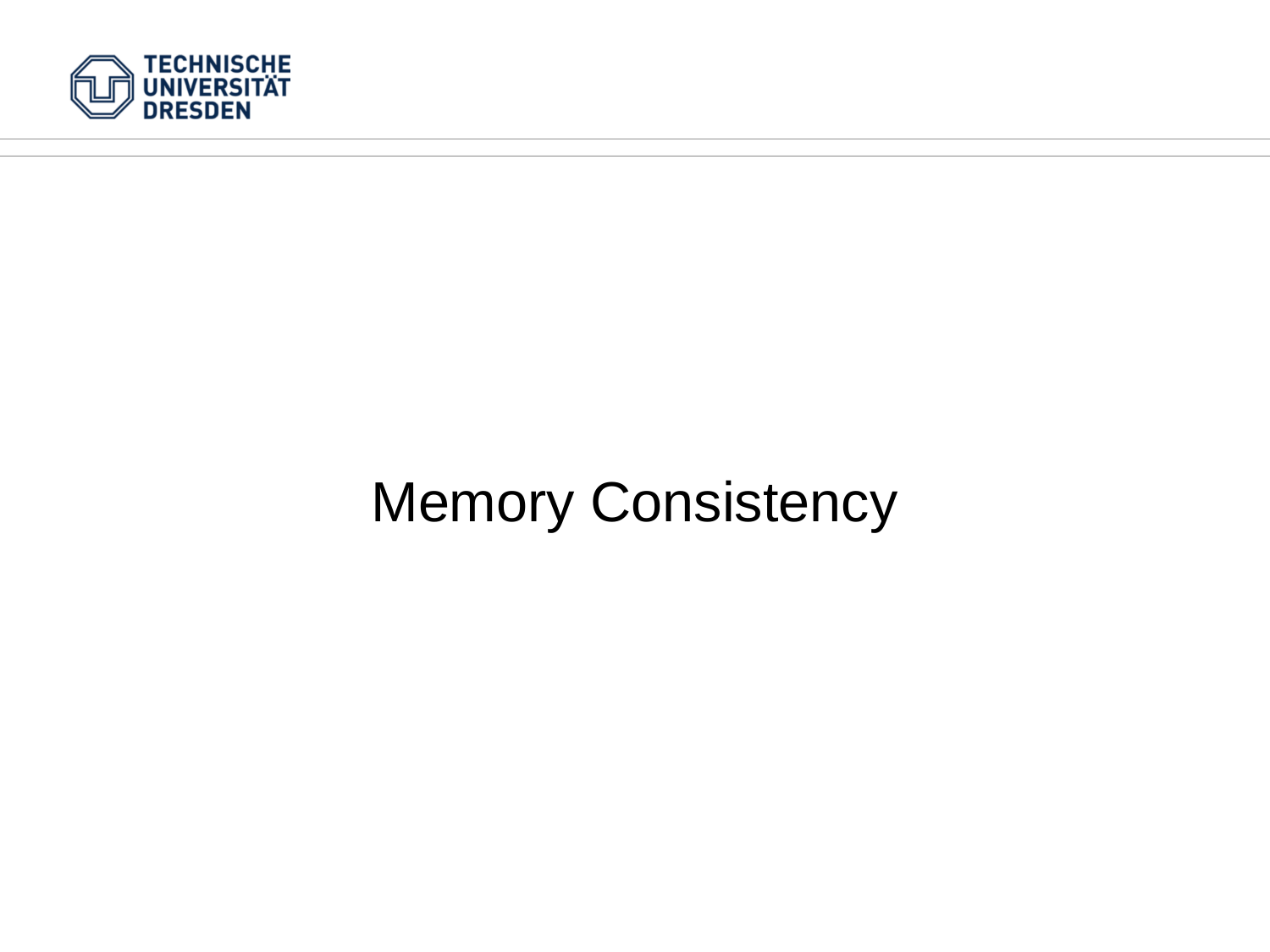

int  $i = 0$ ; global variables:  $\frac{m}{n} = 0$ ;

$$
i = 1;
$$
  
\n $i = i + 1;$   
\n $i = i + 1;$   
\n $if (i > 1) k = 3;$   
\n $if (k == 0) k = 4;$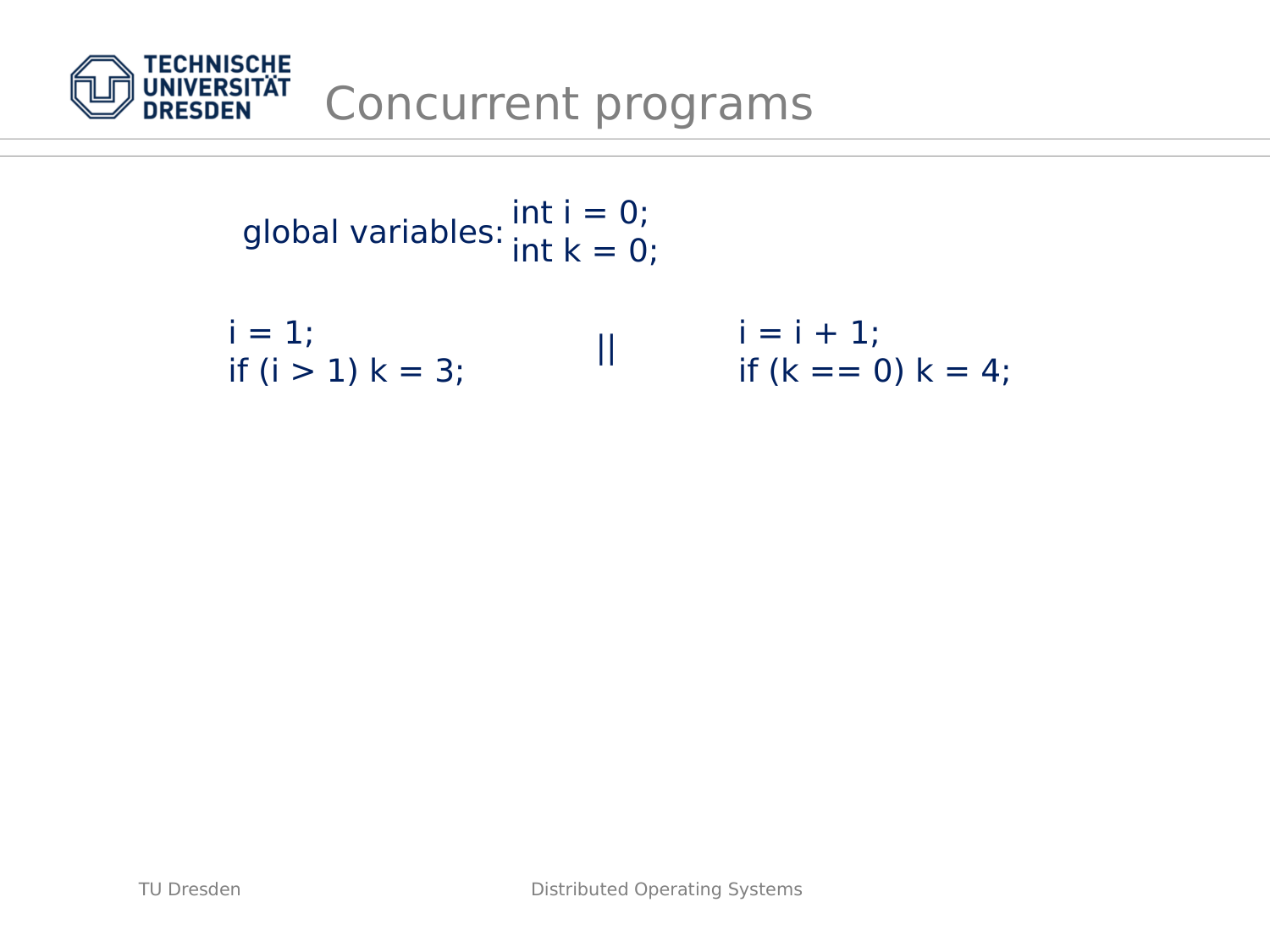

| global variables:                   | $111C_1 - C_2$<br>int $k = 0$ : |                                          |
|-------------------------------------|---------------------------------|------------------------------------------|
| $i = 1$ :<br>if $(i > 1)$ $k = 3$ ; |                                 | $i = i + 1$ ;<br>if $(k == 0)$ $k = 4$ : |

int  $i = 0$ ;

| mov $$1, [%i]$   |   | $inc$ $\sqrt{$ il |
|------------------|---|-------------------|
| cmp $[%i]$ , \$1 |   | cmp [%k], \$0     |
| jgt end          | Ш | jne end           |
| mov $$3, [%k]$   |   | mov \$4, [%k]     |
| end:             |   | end:              |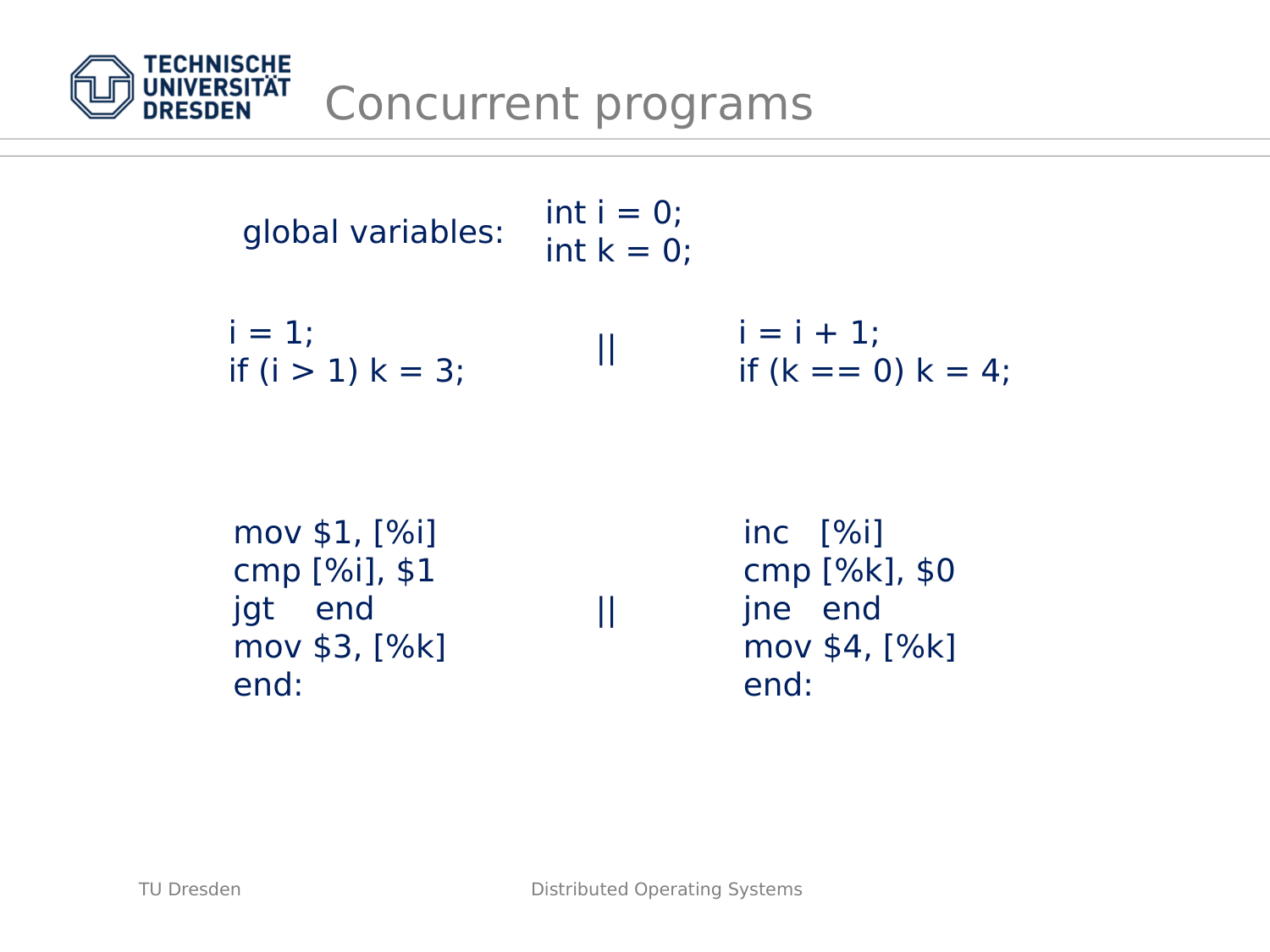

| global variables: | $int i = 0$ ;<br>int $k = 0$ ; |
|-------------------|--------------------------------|
|                   |                                |

 $i = 1;$ if  $(i > 1)$   $k = 3$ ;  $i = i + 1;$  $\begin{array}{lll} || & | & = 1 + 1; \\ & \text{if } (k == 0) \; k = 4; \end{array}$ 

| mov $$1, [%i]$ |   | $lock; inc$ $[\%i]$ |         |                  |
|----------------|---|---------------------|---------|------------------|
| cmp [%i], \$1  |   |                     |         | cmp $[%k]$ , \$0 |
| jgt end        | Ш |                     | ine end |                  |
| mov $$3, [%k]$ |   |                     |         | mov \$4, [%k]    |
| end:           |   |                     | end:    |                  |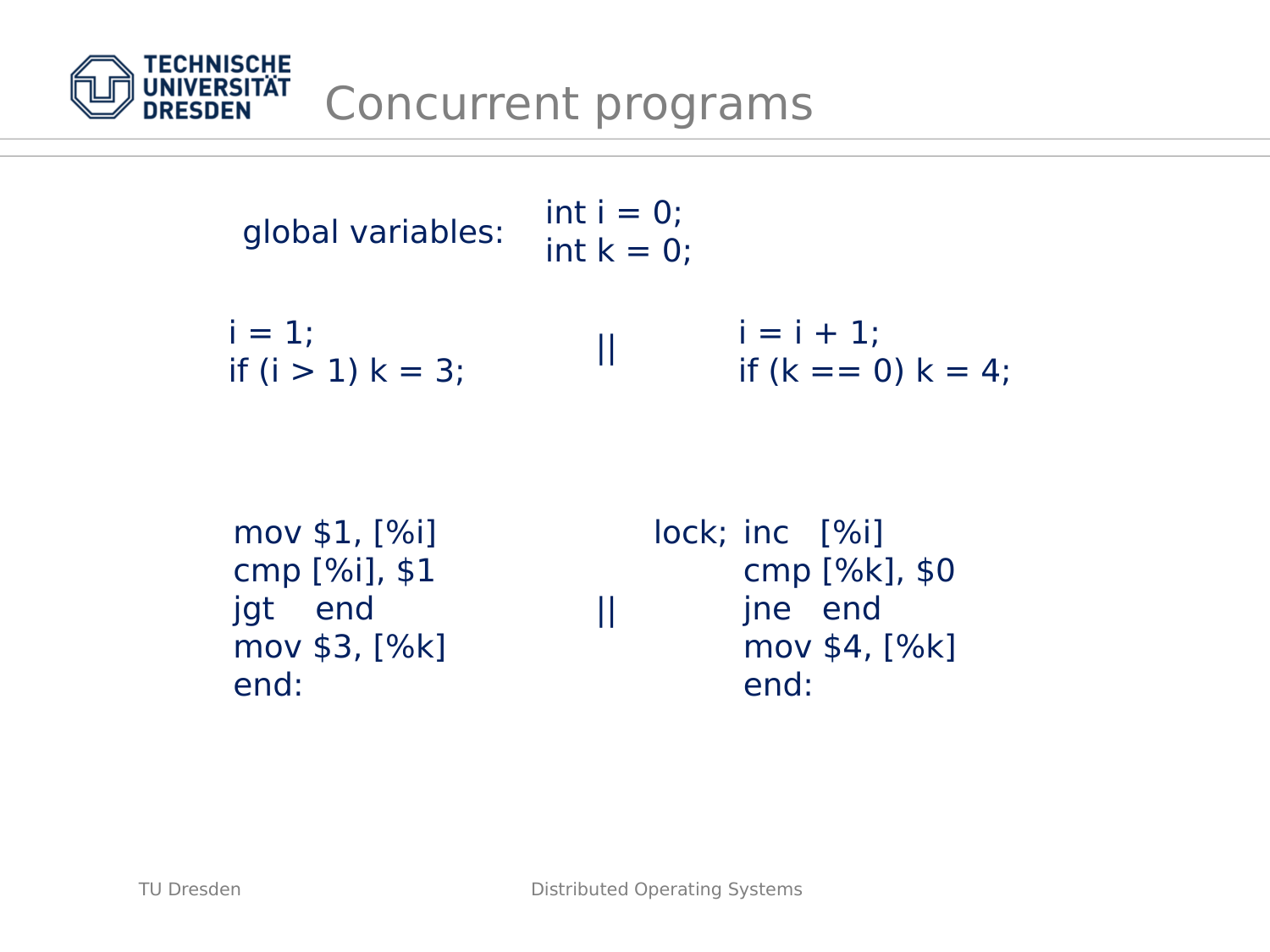

### **Memory Consistency Model**

defines correct shared memory behavior in terms of loads and stores in terms of how operations to different memory locations may become visible with respect to each other.

Different memory consistency models exist

- Complex models can expose more performance
- Some platforms support multiple models (SPARC) **Terminology** 
	- **Program Order** (of a processor's operations) Per-processor order of memory accesses determined by the program (software)
	- **Visibility Order** (of all operations) Order of memory accesses observed by one or more processors.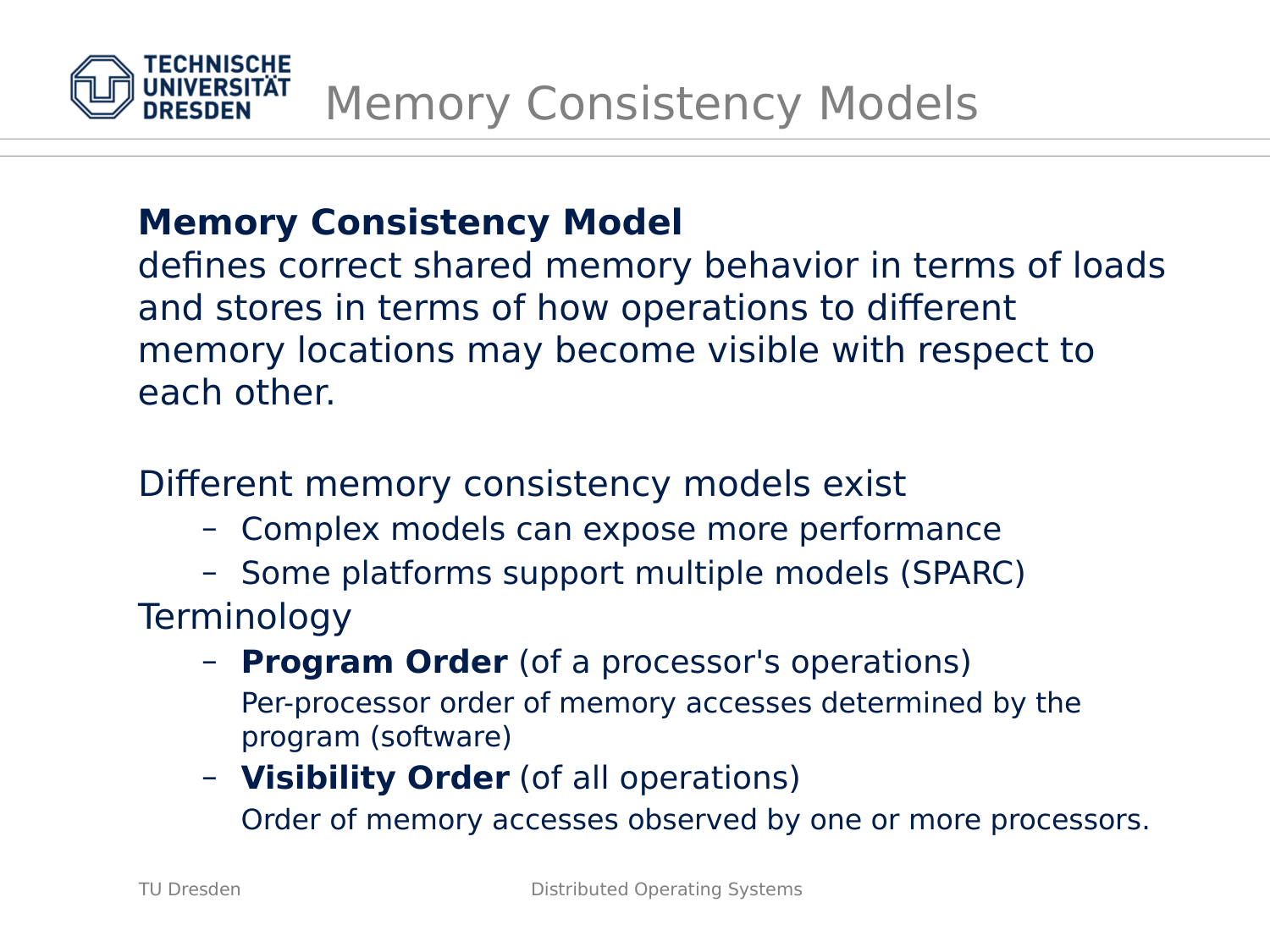

"The result of any execution is the same as if the operations of all the processors were executed in some sequential order, and the operations of each individual processor appear in this sequence in the order specified by its program. A multiprocessor satisfying this condition will be called **sequentially consistent**." [Lamport 1979]

- Program Order Requirement
	- Each CPU issues memory operations in program order.
- Atomicity Requirement
	- Memory services operations one at a time
	- Memory operations appear to execute atomically with respect to other memory operations
- Implemented by MIPS R10k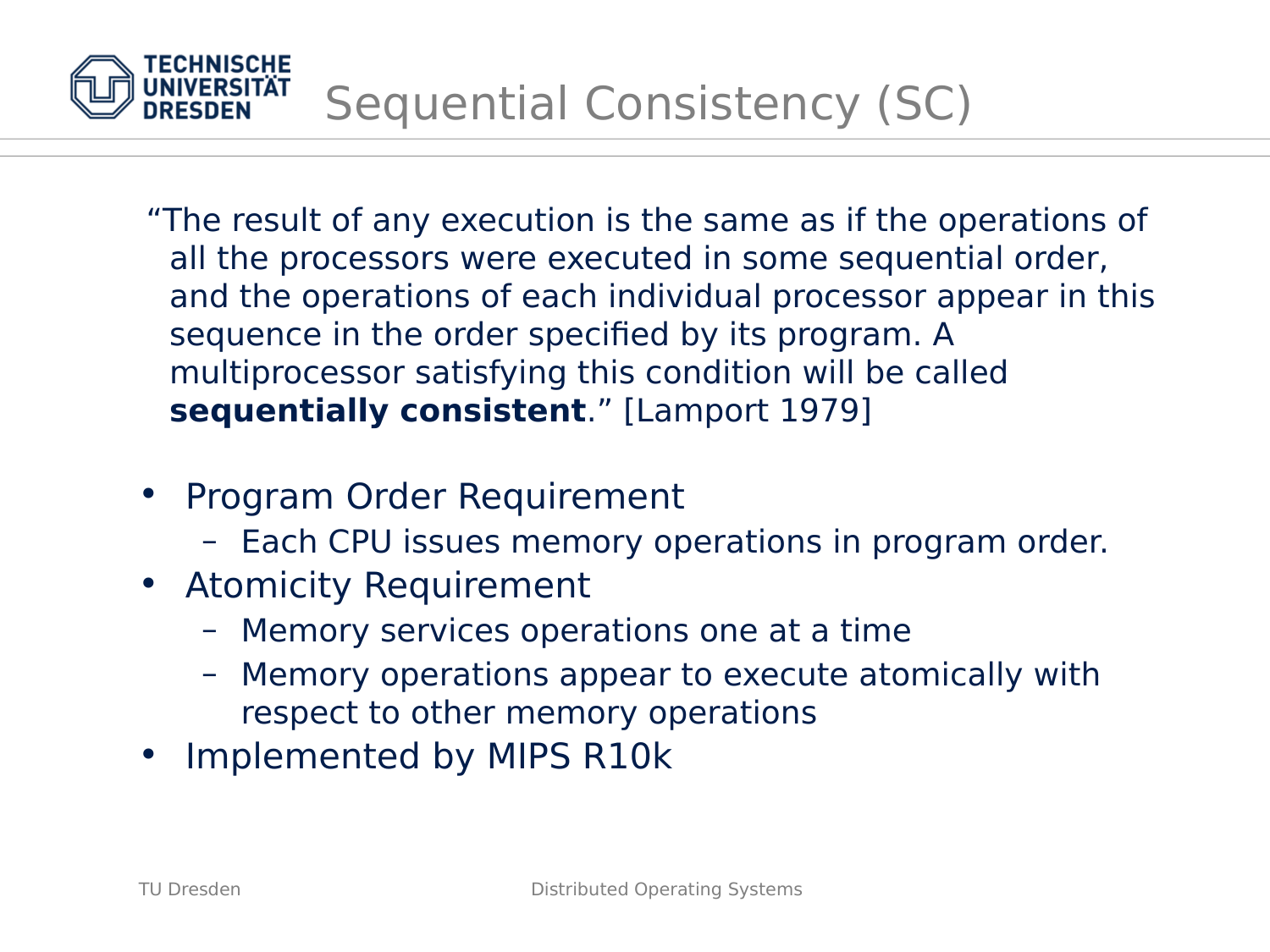

# **CPU0 CPU1**

# $[A] = 1; (a1)$   $u = [B]; (a2)$  [A] [B] Memory

 $[B] = 1; (b1)$   $V = [A]; (b2)$  u, v Registers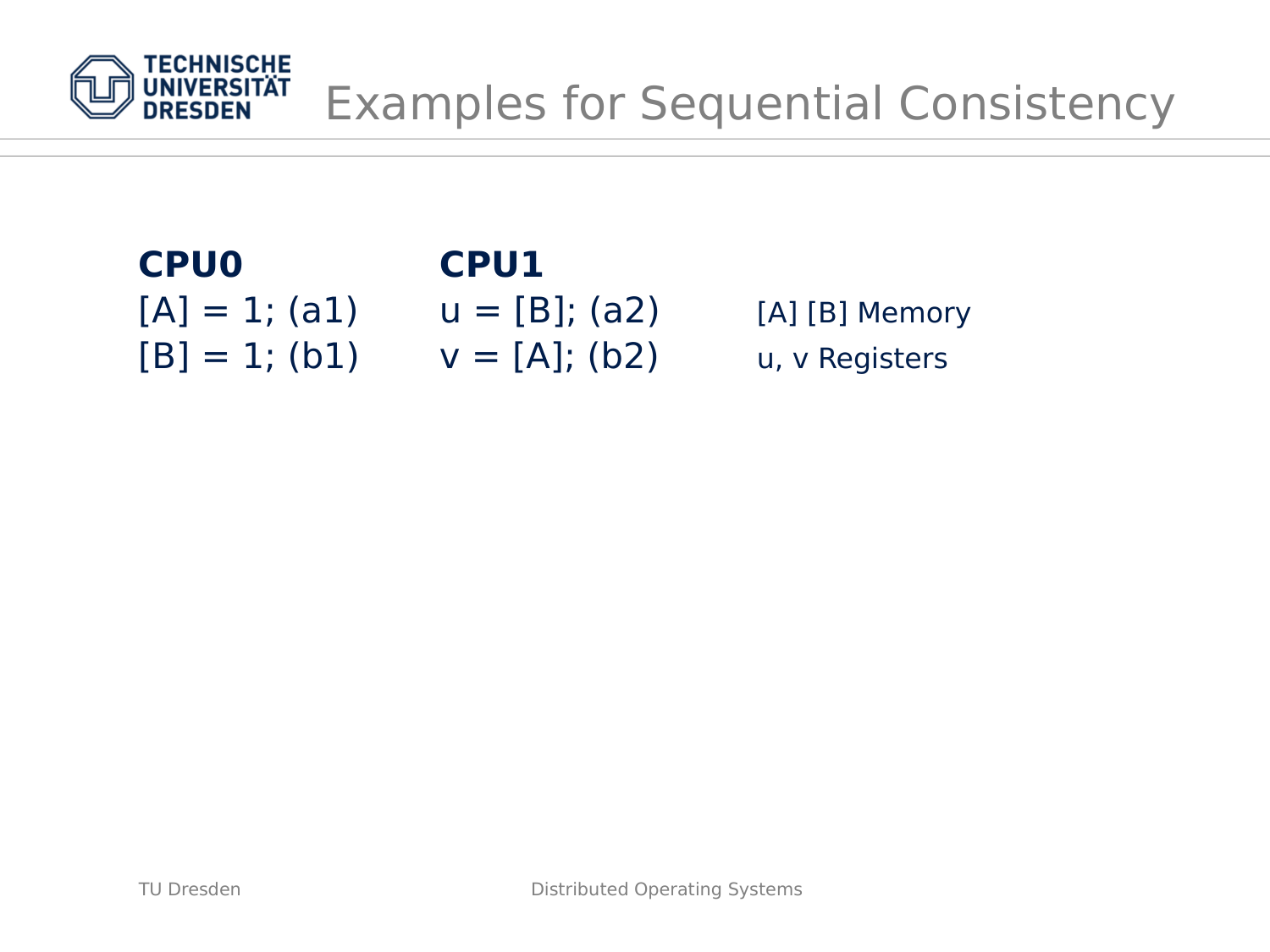

## **CPU0 CPU1**  $[A] = 1; (a1)$   $u = [B]; (a2)$  [A] [B] Memory  $[B] = 1; (b1)$   $V = [A]; (b2)$  u, v Registers

 $(u,v) = (1,1)$ 

– Sequentially consistent: a1, b1, a2, b2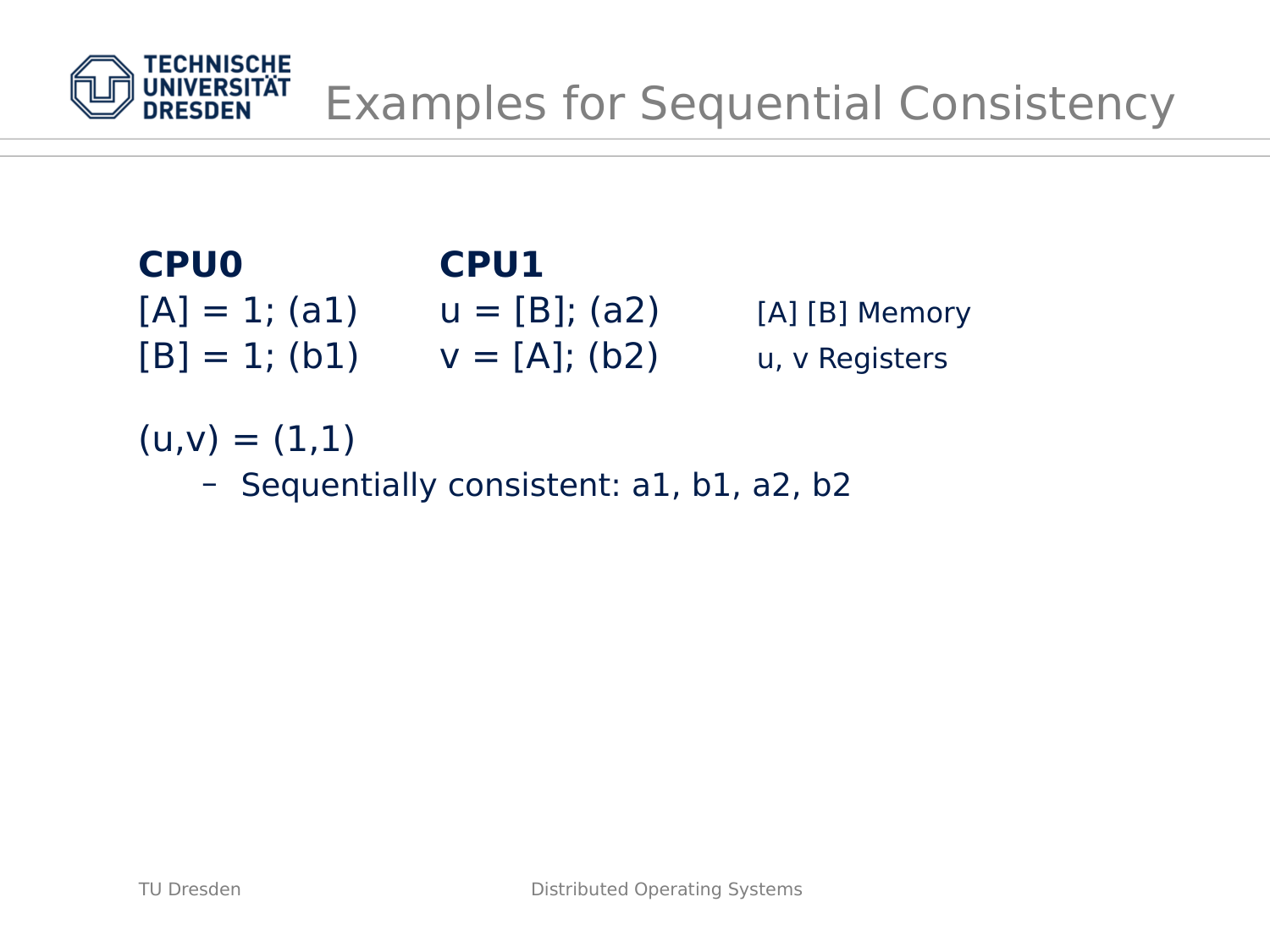

## **CPU0 CPU1**  $[A] = 1; (a1)$   $u = [B]; (a2)$  [A] [B] Memory  $[B] = 1$ ; (b1)  $v = [A]$ ; (b2) u, v Registers

 $(u,v) = (1,1)$ 

– Sequentially consistent: a1, b1, a2, b2

 $(u,v) = (1,0)$ 

- Not sequentially consistent: b1, a2, b2, a1
- Violates program order for CPU0 (or 1)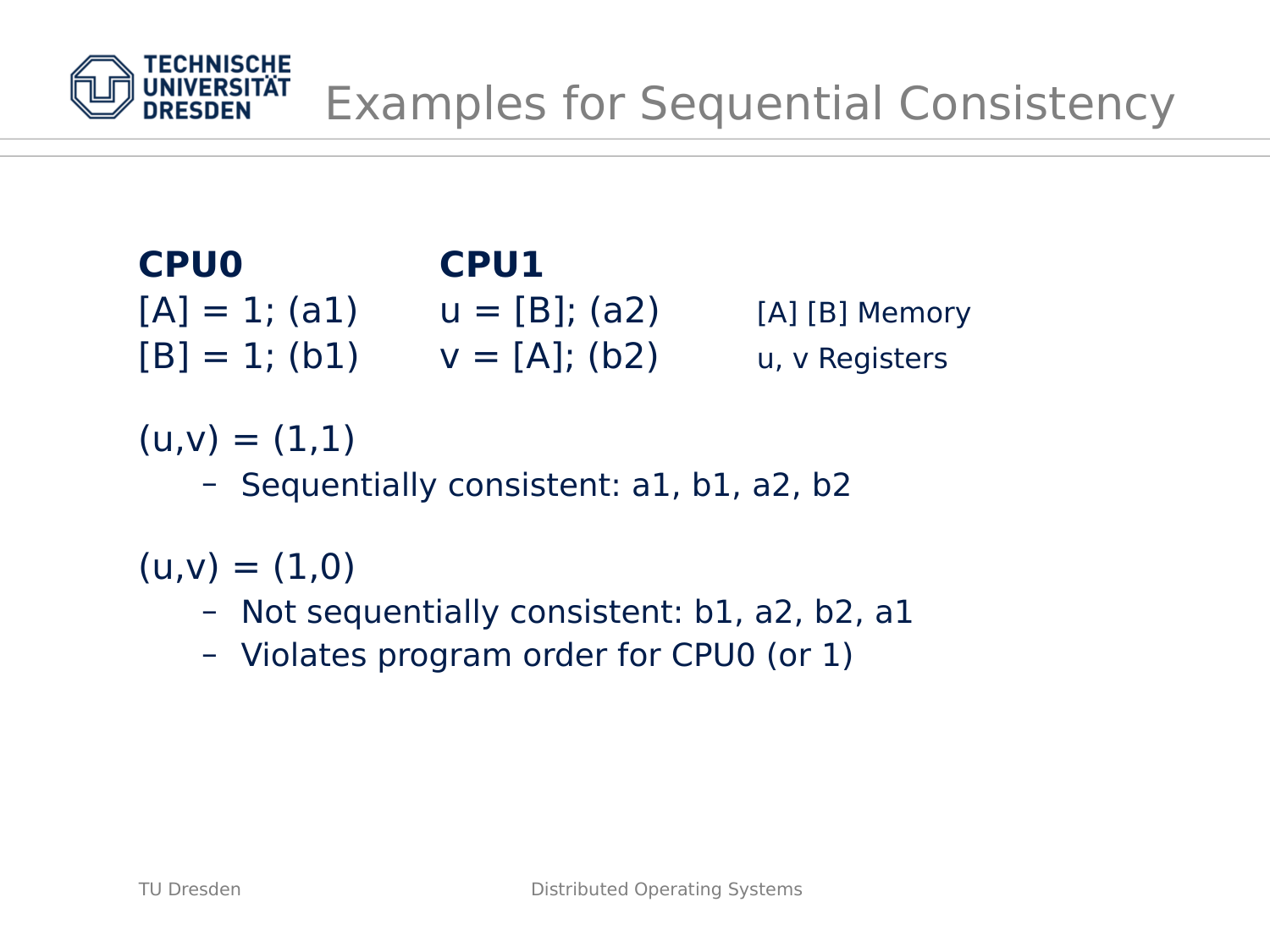

# **CPU0 CPU1**  $u = [B]$ ; (b1)  $v = [A]$ ; (b2) u, v Registers

 $[A] = 1; (a1)$   $[B] = 1; (a2)$   $[A] [B]$  Memory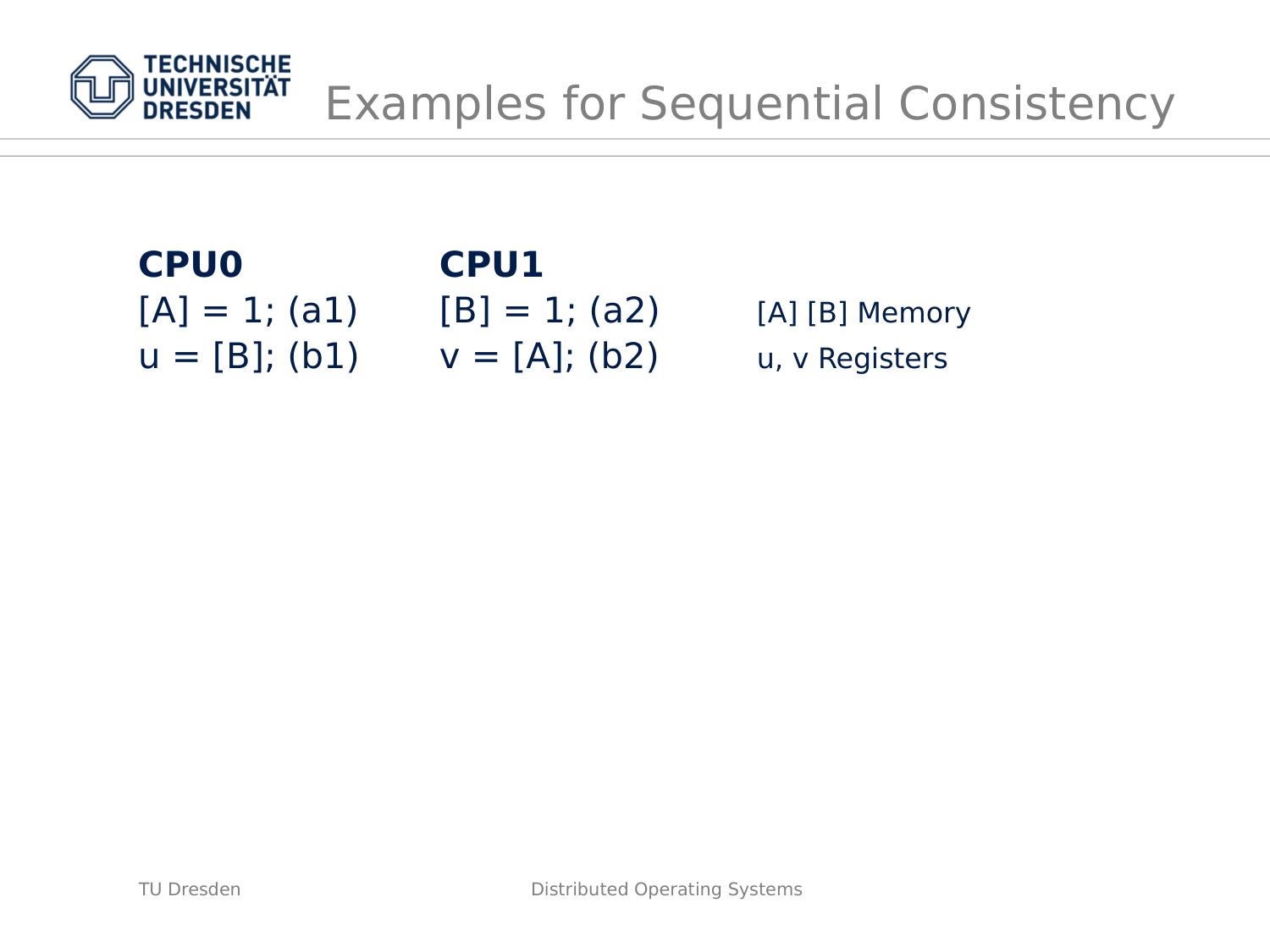

## **CPU0 CPU1**  $[A] = 1; (a1)$   $[B] = 1; (a2)$   $[A] [B]$  Memory  $u = [B]$ ; (b1)  $v = [A]$ ; (b2) u, v Registers

 $(u,v) = (1,1)$ 

– Sequentially consistent: a1, a2, b1, b2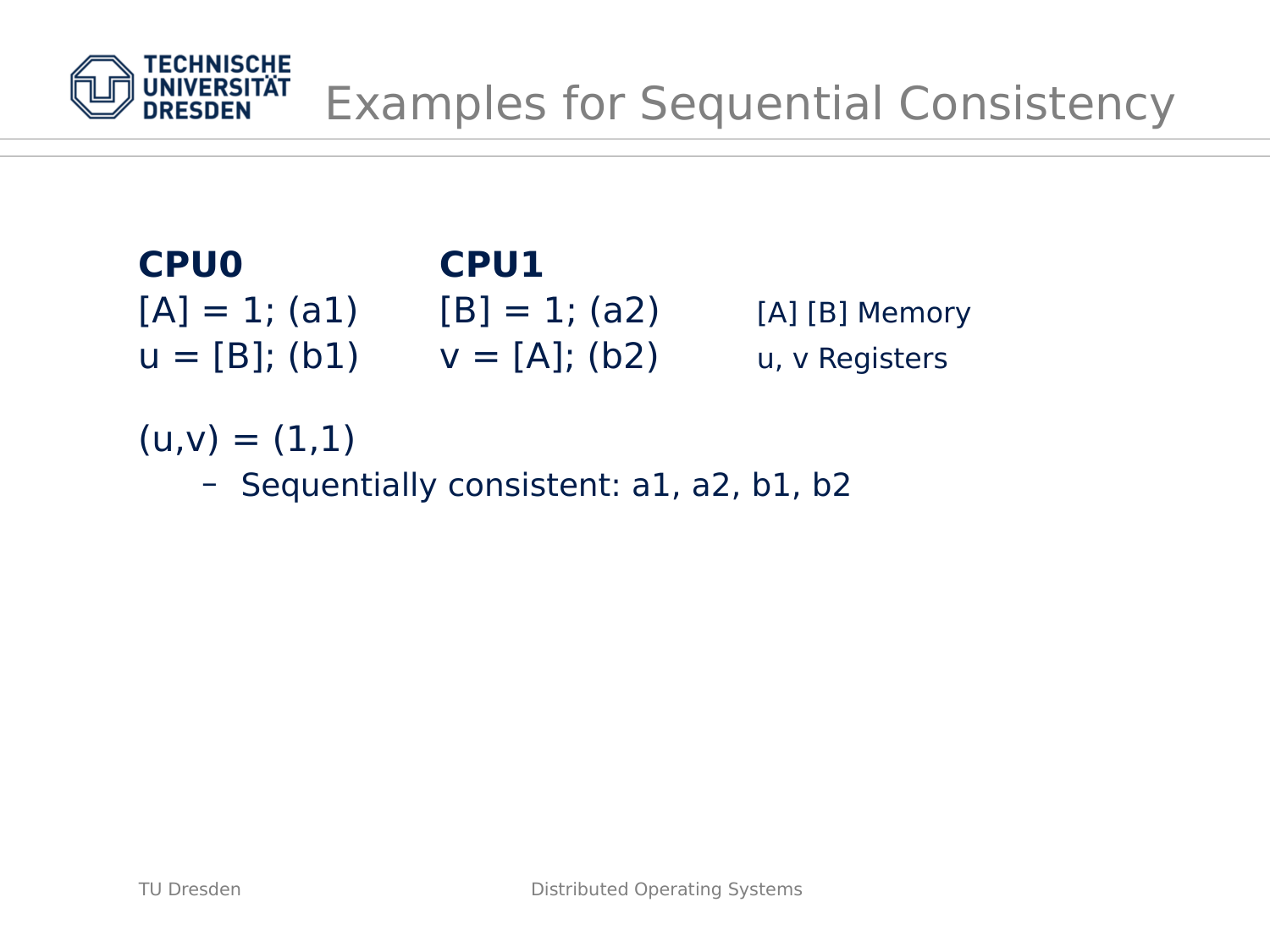

## **CPU0 CPU1**  $[A] = 1; (a1)$   $[B] = 1; (a2)$   $[A] [B]$  Memory  $u = [B]$ ; (b1)  $v = [A]$ ; (b2) u, v Registers

 $(u,v) = (1,1)$ 

– Sequentially consistent: a1, a2, b1, b2

 $(u,v) = (0,0)$ 

- Not sequentially consistent: b1, b2, a1, a2
- Violates program order for CPU0/1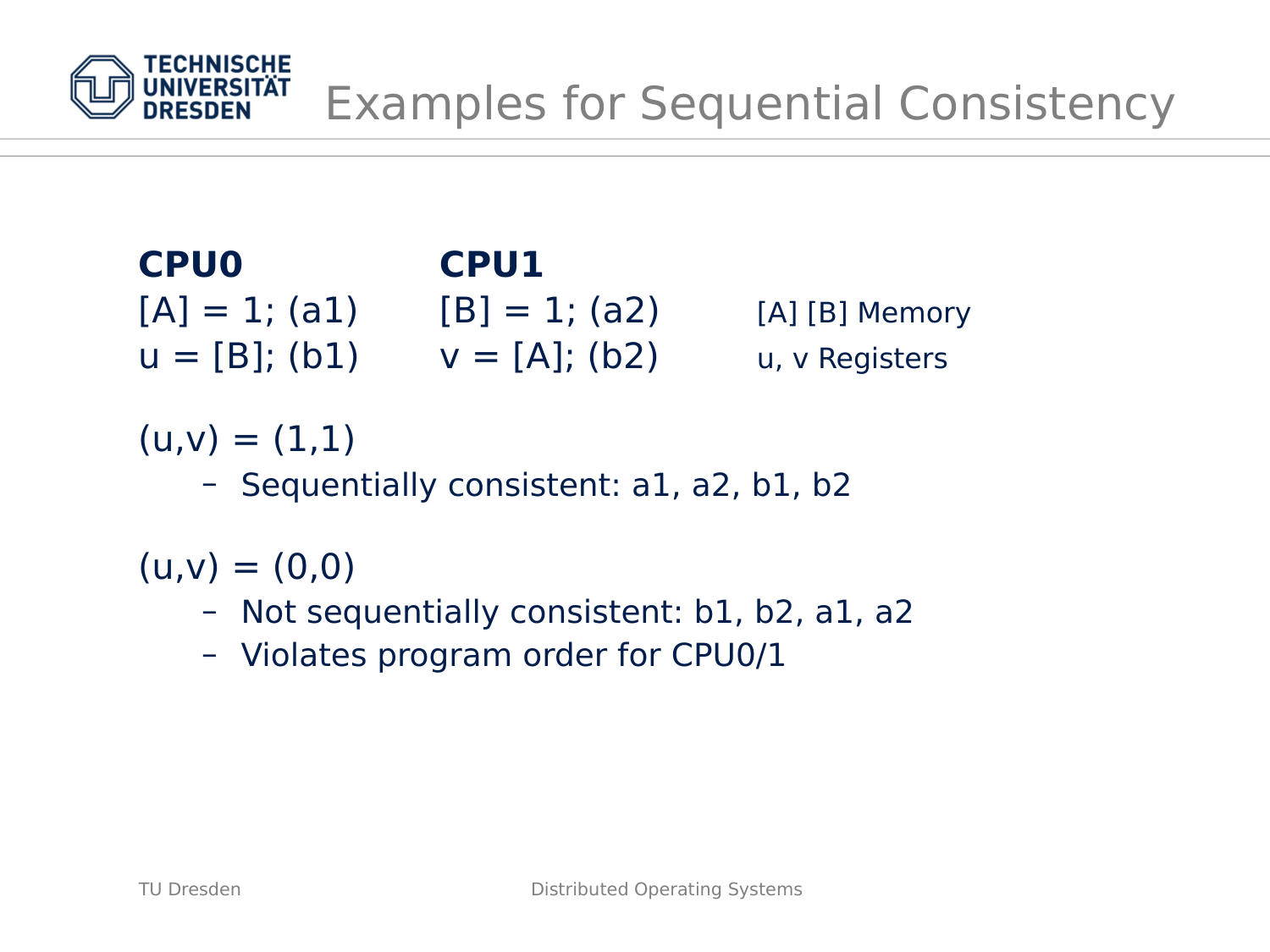

### In-order memory operations in SC:

- Read→Read
- Read→Write
- Write→Read
- Write→Write

Describes which program order relations hold in the visibility order of memory operations.

Weaker models relax some or all of these orderings.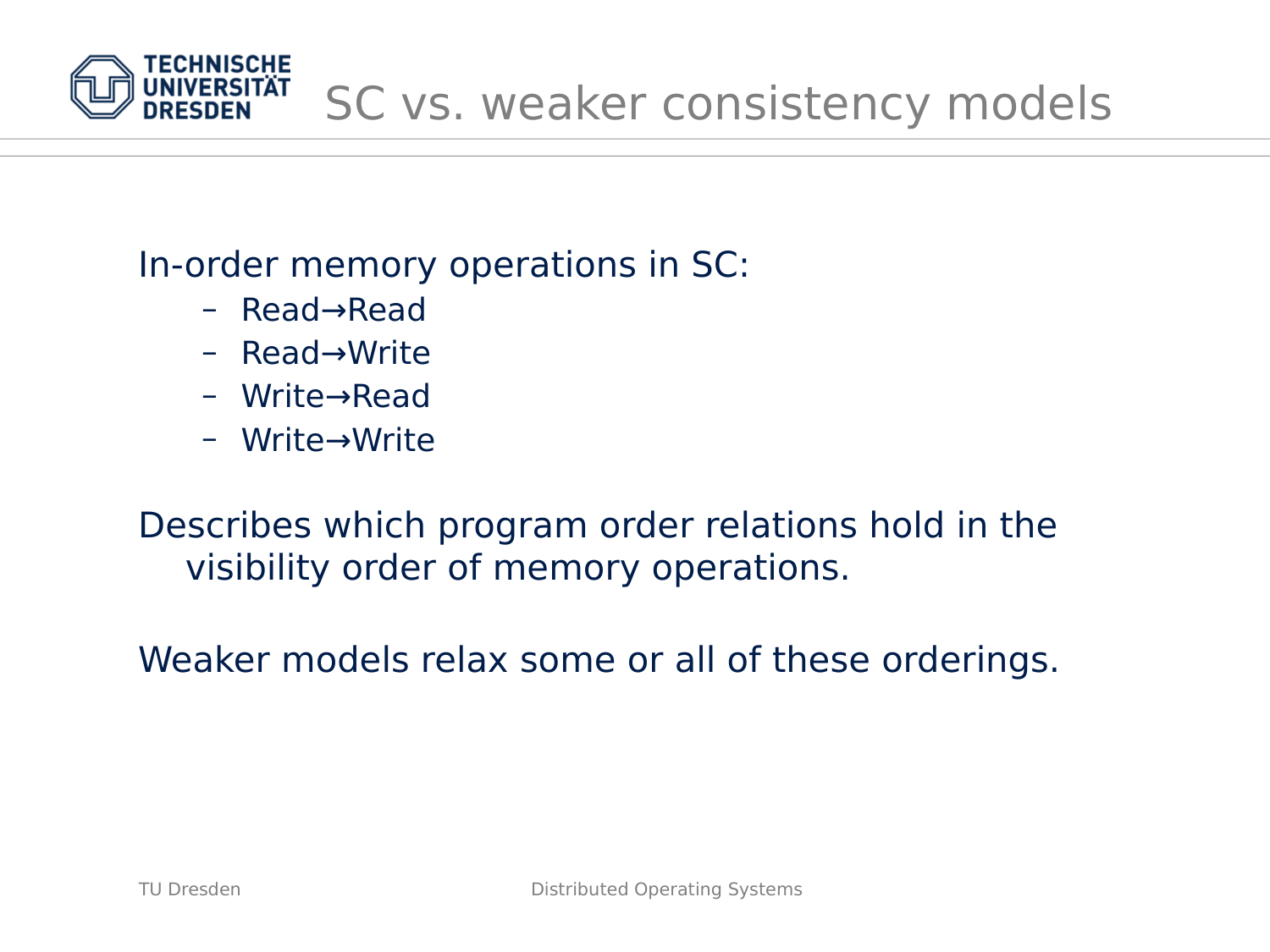

Relaxing Write→Read (later reads can bypass earlier writes)

- Write followed by a read can execute out-of-order
- Typical hardware usage: Store Buffer
	- Writes must wait for cache line ownership
	- Reads can bypass writes in the buffer
	- Hides write latency

Relaxing Write→Write (later writes can bypass earlier writes)

- Write followed by a write can execute out-of-order
- Typical hardware usage: Coalescing store buffer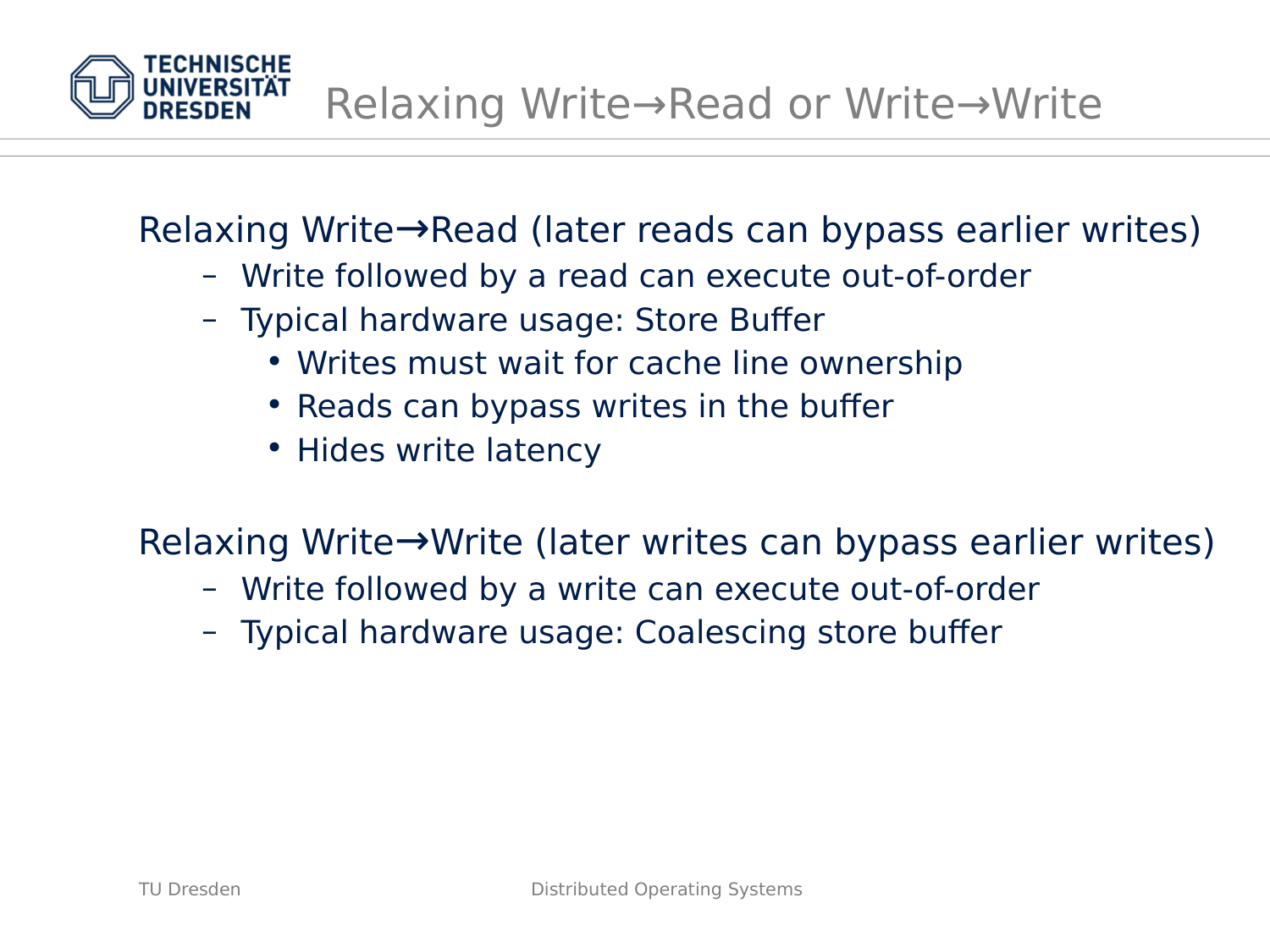



SB optimizes writes to memory and/or caches to optimize interconnect accesses.

CPU can continue before write is completed.

**Store forwarding** allows reads from local CPU to see pending writes in the SB.

SB invisible to remote CPUs.

FIFO vs. non-FIFO. Writes can be combined, may reorder writes on some architectures.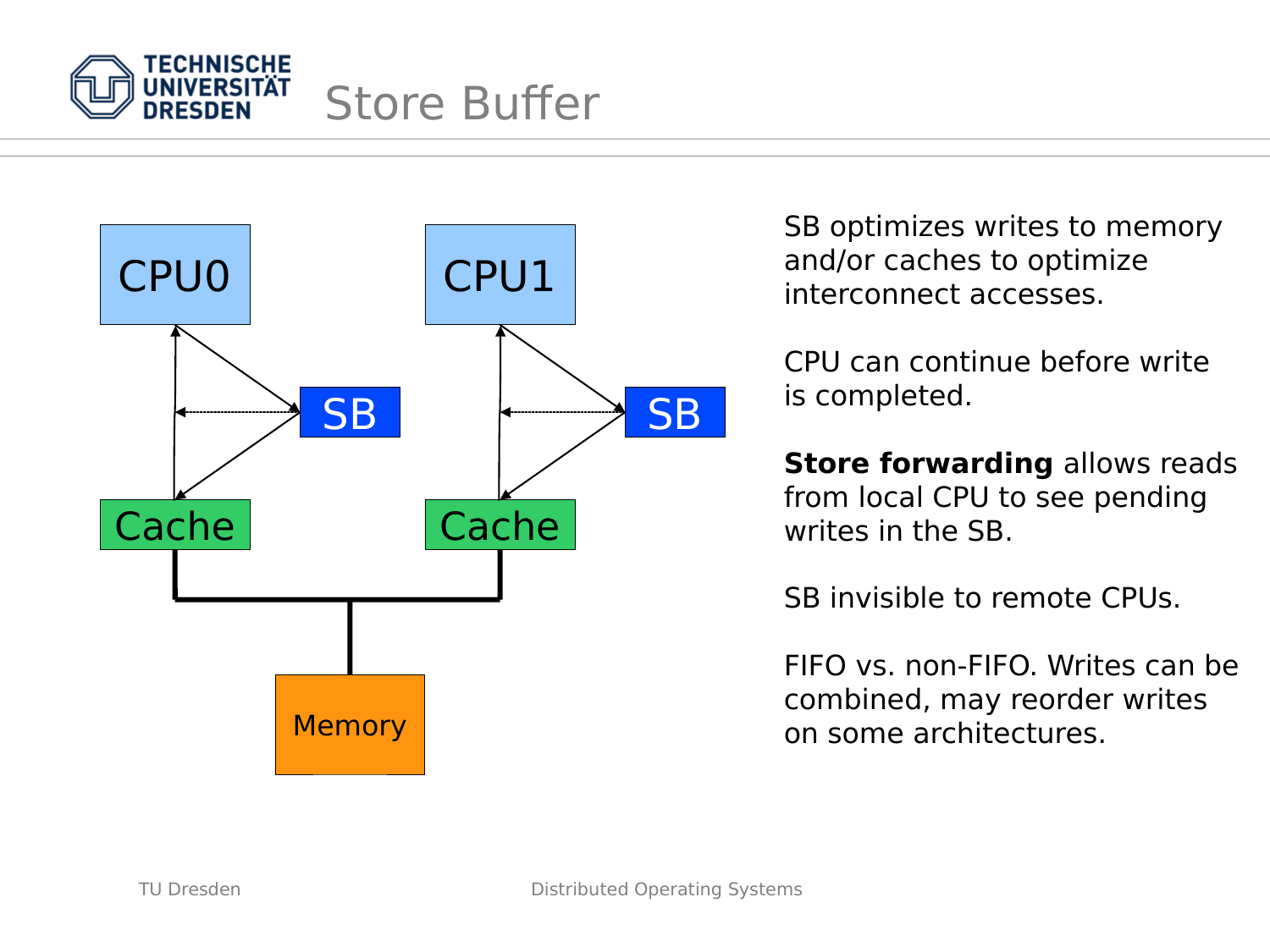

- In-order memory operations:
	- Read→Read
	- Read→Write
	- Write→Write
- Out-of-order memory operations:
	- Write→Read (later reads can bypass earlier writes)
		- Unless both to same location
		- Breaks Dekker's algorithm for mutual exclusion
	- Write→Read to same location must execute in-order
		- No forwarding from the store buffer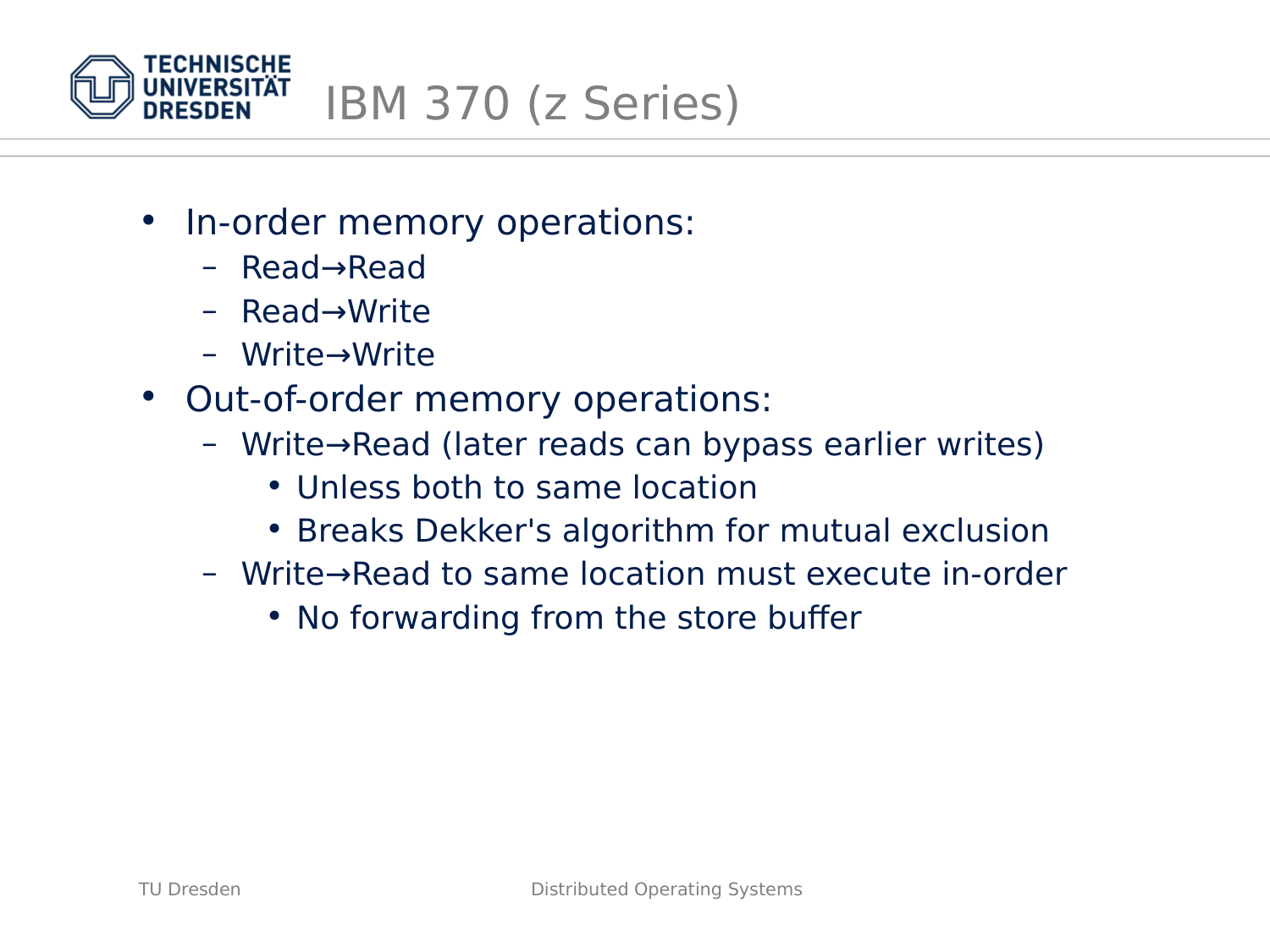

## Dekker's Algorithm on z Series

bool flag[2] = {false, false}; // Intention to enter  $int turn = 0;$  // Who's next?

#### **CPU0**

```
P: flag[0] = true;
while (flag[1]) {
   If (turn == 1) {
        flag[0] = false;goto P;
    }
 }
// Critical section
flag[0] = false;turn = 1;
```

```
P: flag[1] = true;while (flag[0]) {
   If (turn == 0) {
        flag[1] = false;goto P;
    }
 }
// Critical section
flag[1] = false;turn = 0;
```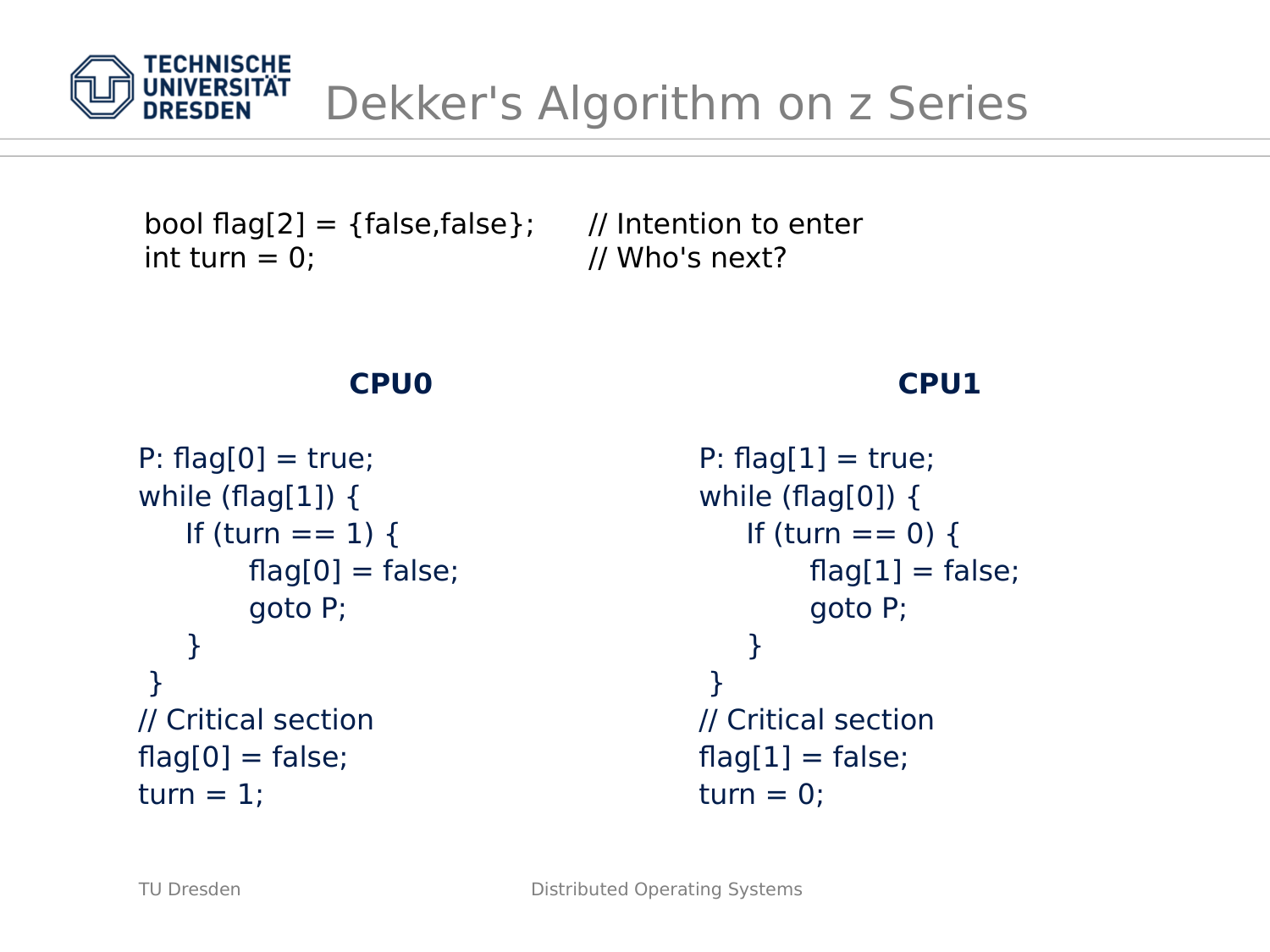

bool flag[2] = {false, false}; // Intention to enter  $int turn = 0;$  // Who's next?

#### **CPU0**

```
P: flag[0] = true;
while (flag[1]) {
   If (turn == 1) {
        flag[0] = false;goto P;
    }
 }
// Critical section
flag[0] = false;turn = 1;
                                Buffered P: flag[1] = true;
                                           while (flag[0]) {
                                              If (turn == 0) {
                                                   flag[1] = false;goto P;
                                               }
                                            }
                                           // Critical section
                                           flag[1] = false;turn = 0;
```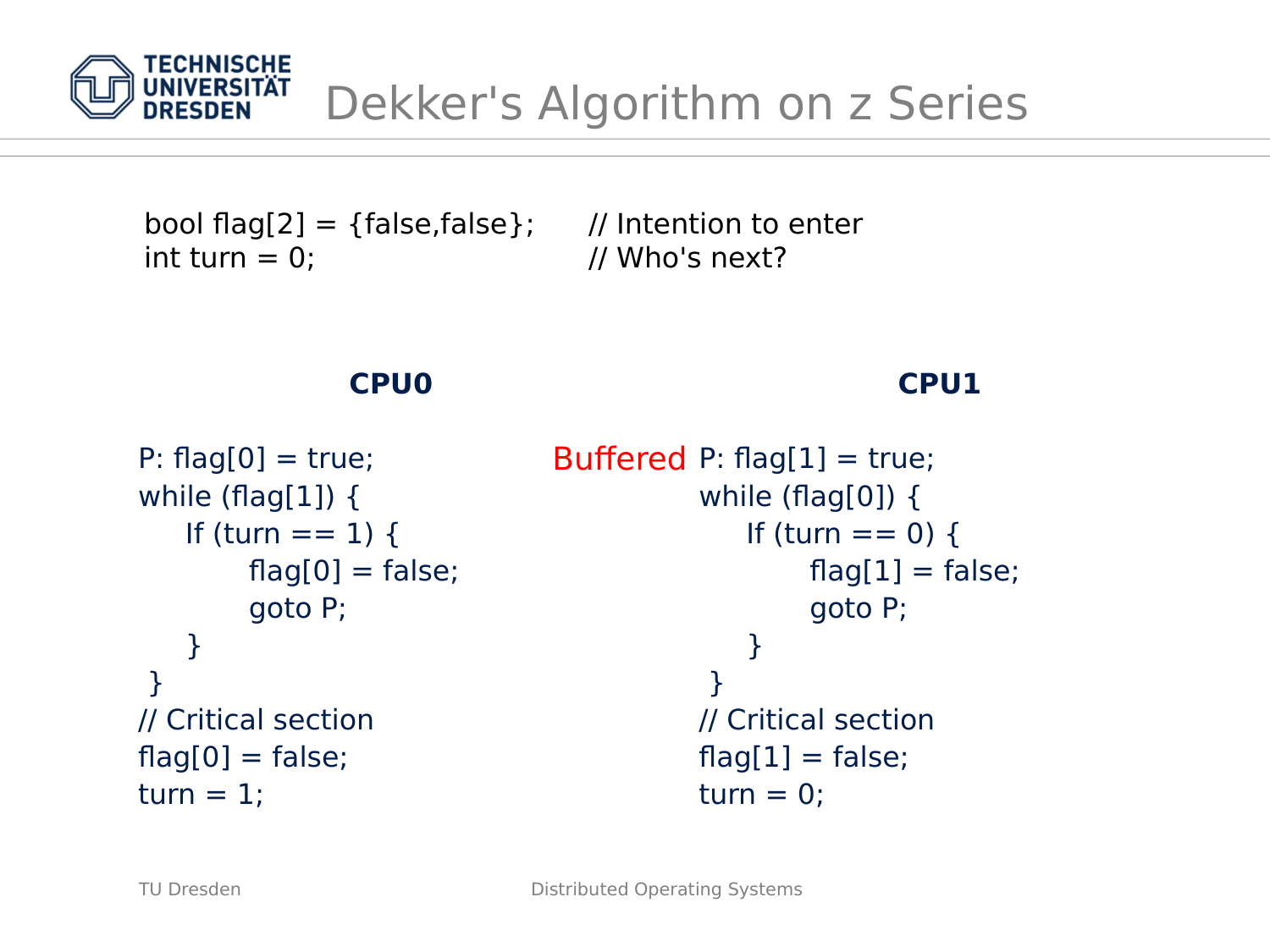

- In-order memory operations:
	- Read→Read
	- Read→Write
	- Write→Write
- Out-of-order memory operations:
	- Write→Read (later reads can bypass earlier writes)
		- Forwarding of pending writes in the store buffer to successive reads to the same location
		- Store buffer is FIFO
		- Breaks Peterson's algorithm for mutual exclusion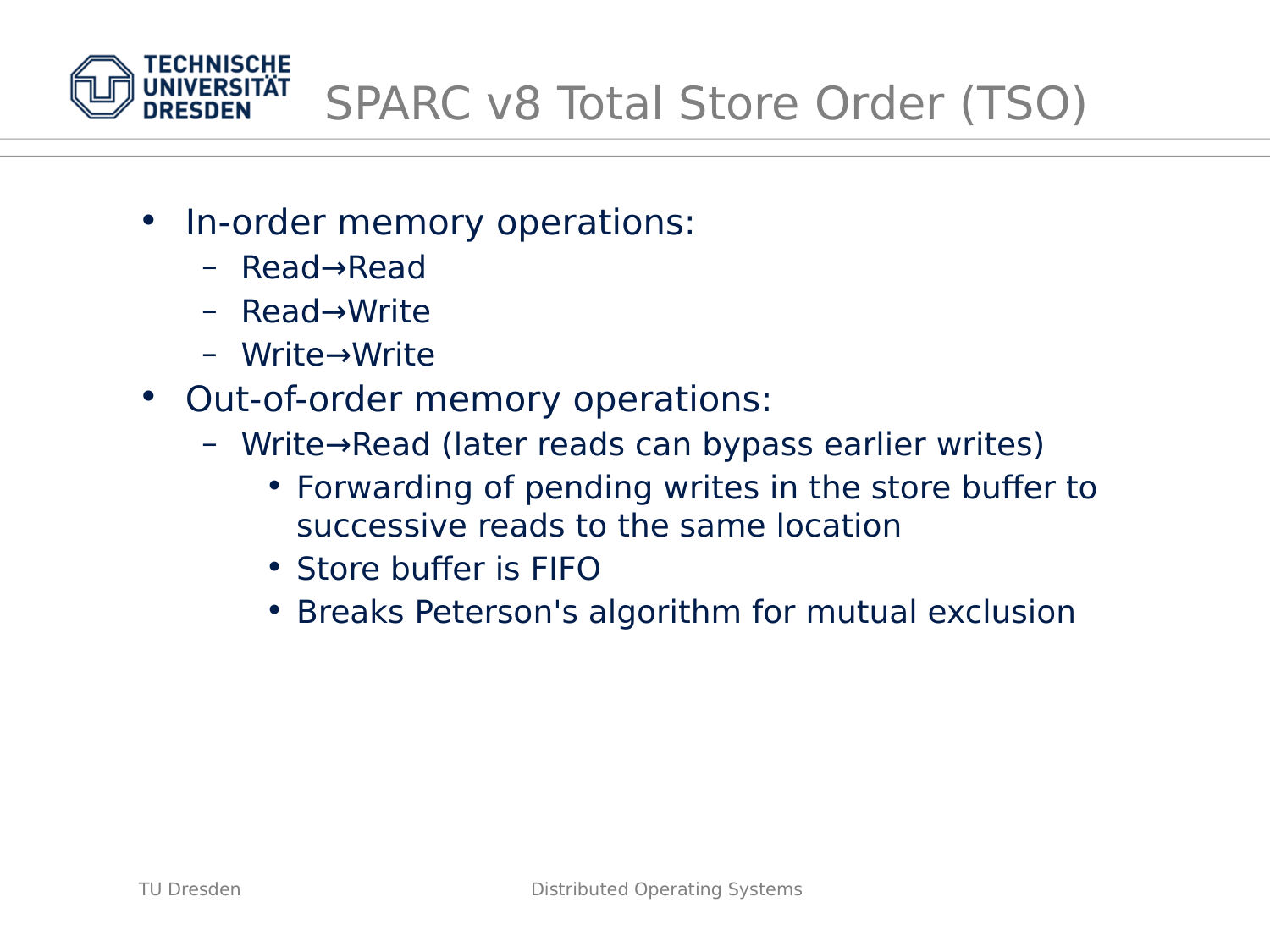

bool flag[2] = {false, false}; // Intention to enter  $int turn = 0;$  // Who's next?

#### **CPU0**

```
flag[0] = true;turn = 1;
while (turn == 1 && flag[1]) { }
// Critical section
flag[0] = false;
```

```
flag[1] = true;turn = 0;
while (turn == 0 && flag[0]) \{\}// Critical section
flag[1] = false;
```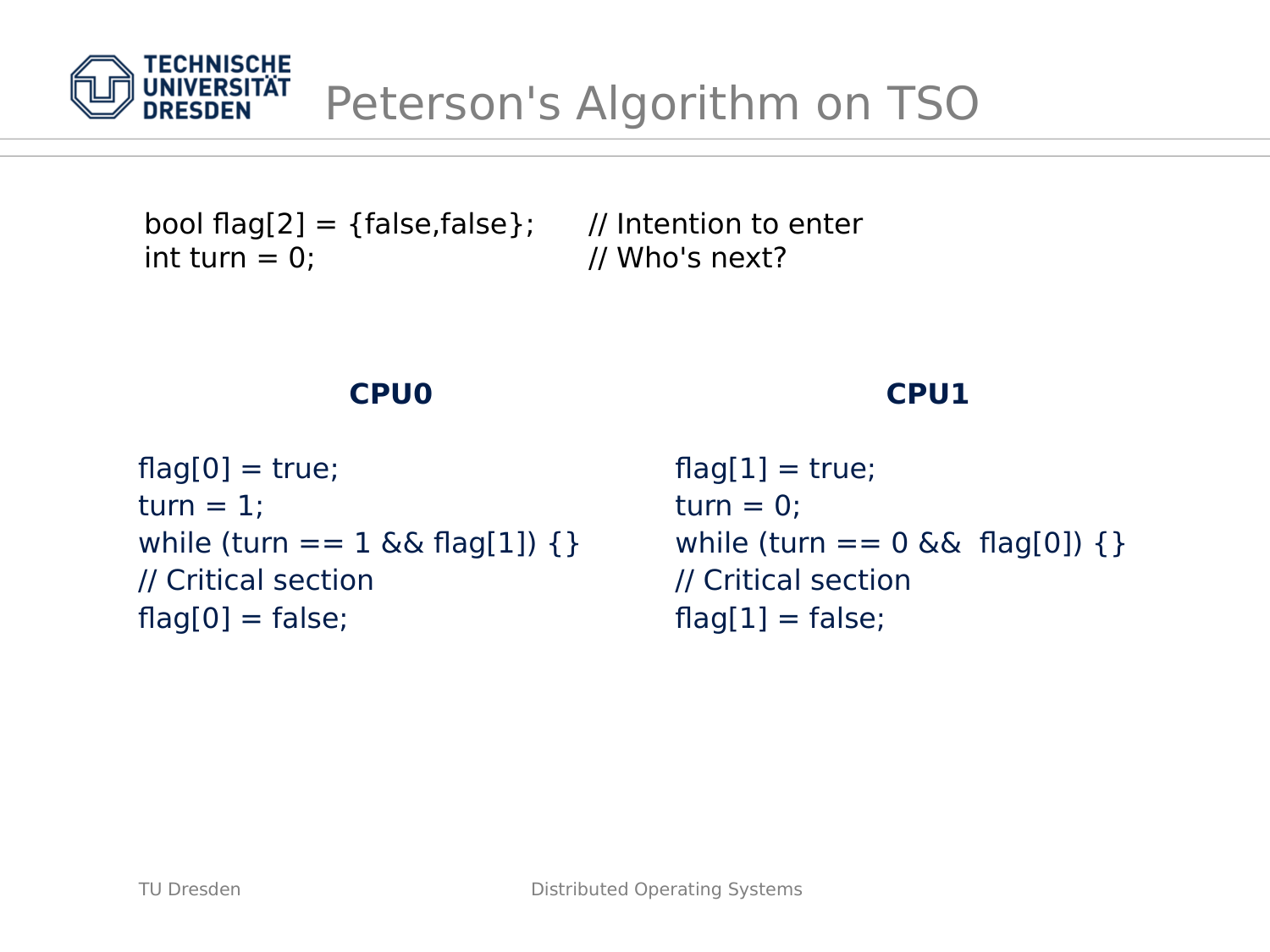

bool flag[2] = {false,false}; // Intention to enter  $int turn = 0;$  // Who's next?

#### **CPU0**

| $flag[0] = true;$                    | Buffered $flag[1] = true;$          |  |
|--------------------------------------|-------------------------------------|--|
| $turn = 1$ :                         | $turn = 0$ :                        |  |
| while (turn == $1 \& 6$ flag[1]) { } | while (turn == $0 < 0$ flag[0]) { } |  |
| // Critical section                  | // Critical section                 |  |
| $flag[0] = false;$                   | $flag[1] = false;$                  |  |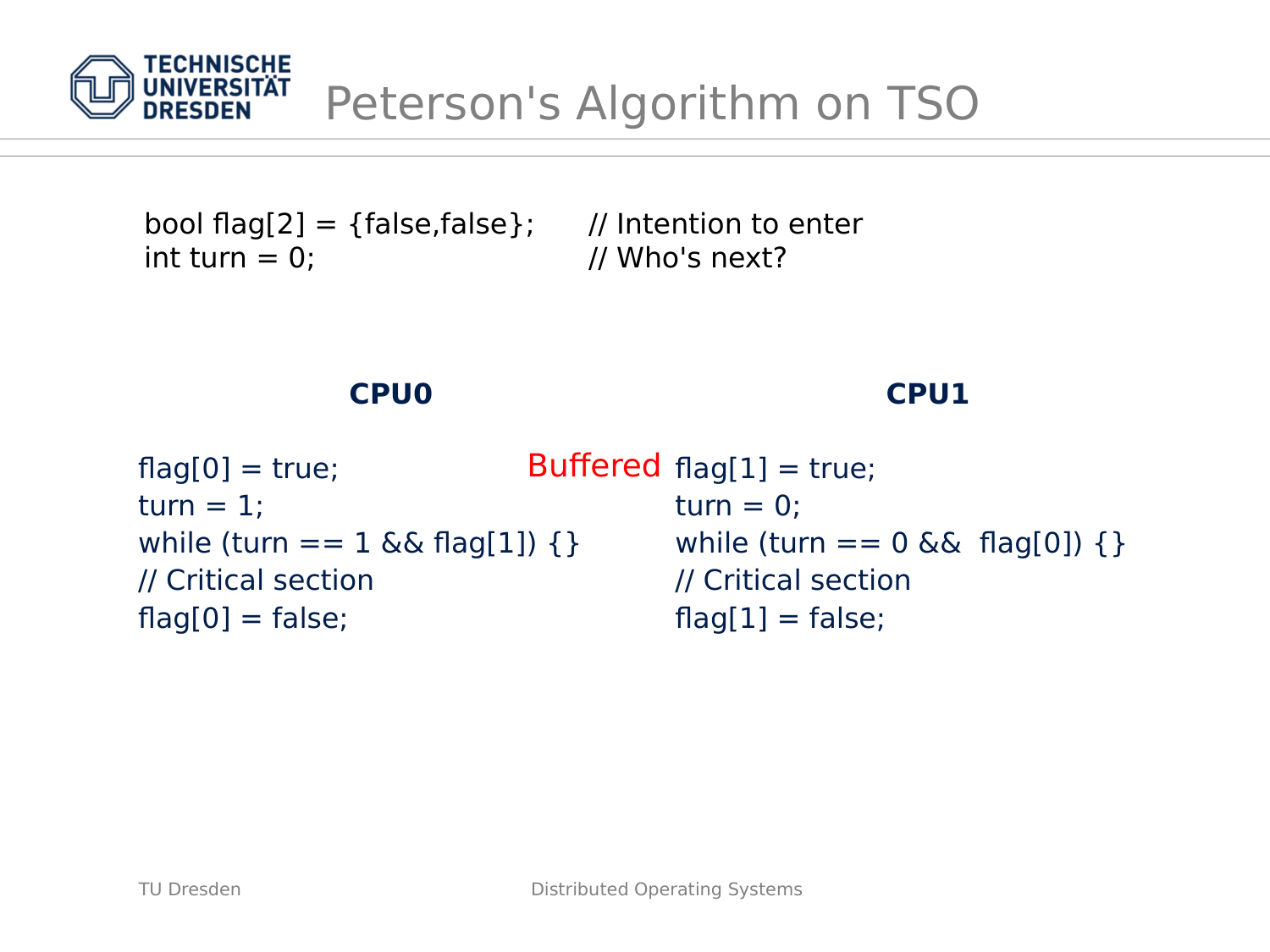

bool flag[2] = {false,false}; // Intention to enter  $int turn = 0;$  // Who's next?

#### **CPU0**

#### **CPU1**

| $flag[0] = true;$                    | Buffered $flag[1] = true;$          |  |
|--------------------------------------|-------------------------------------|--|
| $turn = 1$ ;                         | $turn = 0$ :                        |  |
| while (turn == $1 \& 6$ flag[1]) { } | while (turn == $0 < 0$ flag[0]) { } |  |
| // Critical section                  | // Critical section                 |  |
| $flag[0] = false;$                   | $flag[1] = false;$                  |  |

Loading turn orders accesses on zSeries, but not on TSO!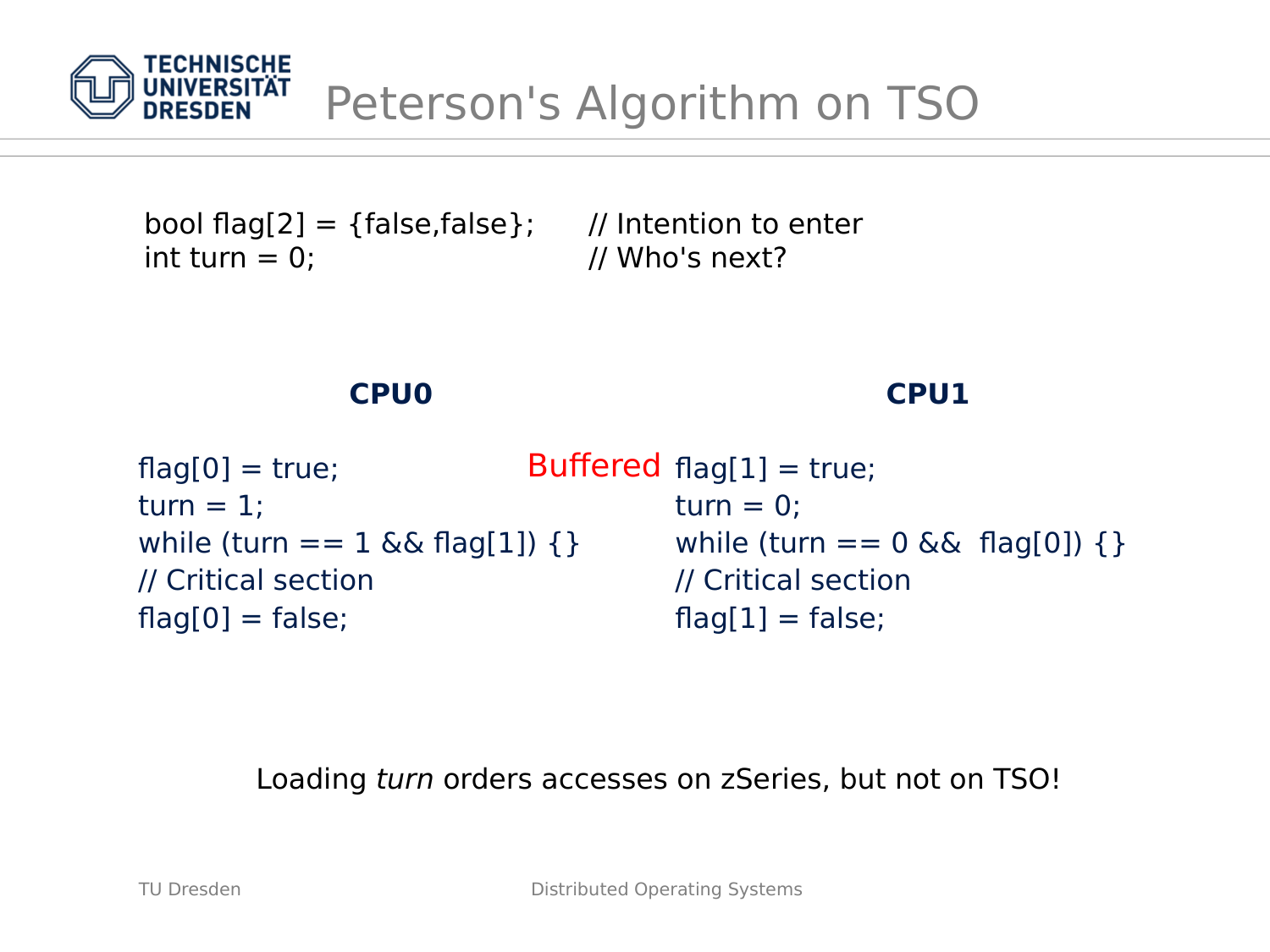

## **CPU0 CPU1**  $[A] = 1; (a1)$   $[B] = 1; (a2)$  $u = [A]; (b1)$   $v = [B]; (b2)$  $w = [B]; (c1)$   $x = [A]; (c2)$

• 
$$
(u,v,w,x) = (1,1,0,0)
$$

- Not possible with SC and z Series
- Possible with TSO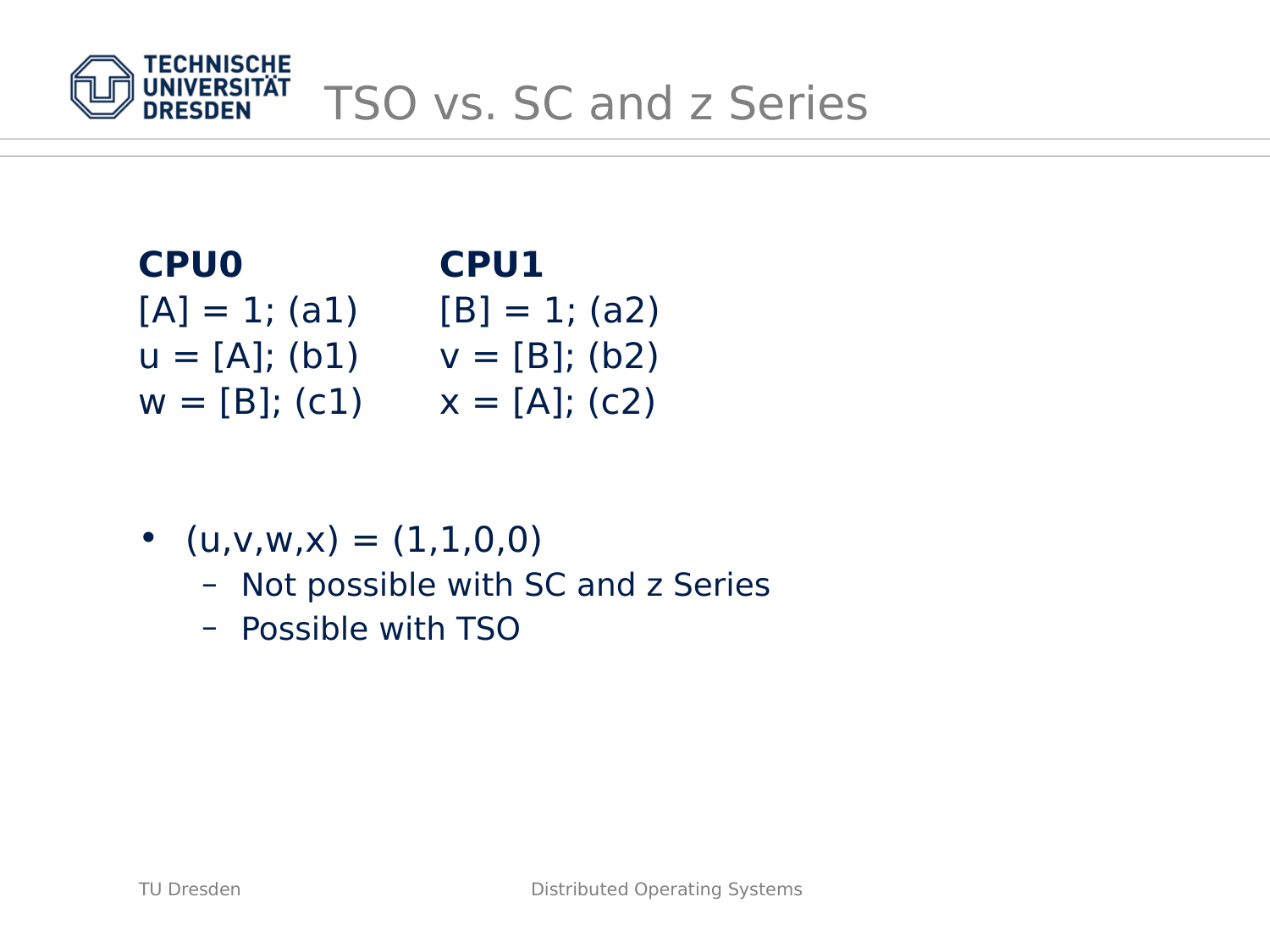

## **CPU0 CPU1**  $[A] = 1; (a1)$   $[B] = 1; (a2)$  $u = [A]; (b1)$   $v = [B]; (b2)$  $w = [B]; (c1)$   $x = [A]; (c2)$

• 
$$
(u,v,w,x) = (1,1,0,0)
$$

- Not possible with SC and z Series
- Possible with TSO
	- b1, b2, c1, c2, a1, a2
	- b1 reads [A] from write buffer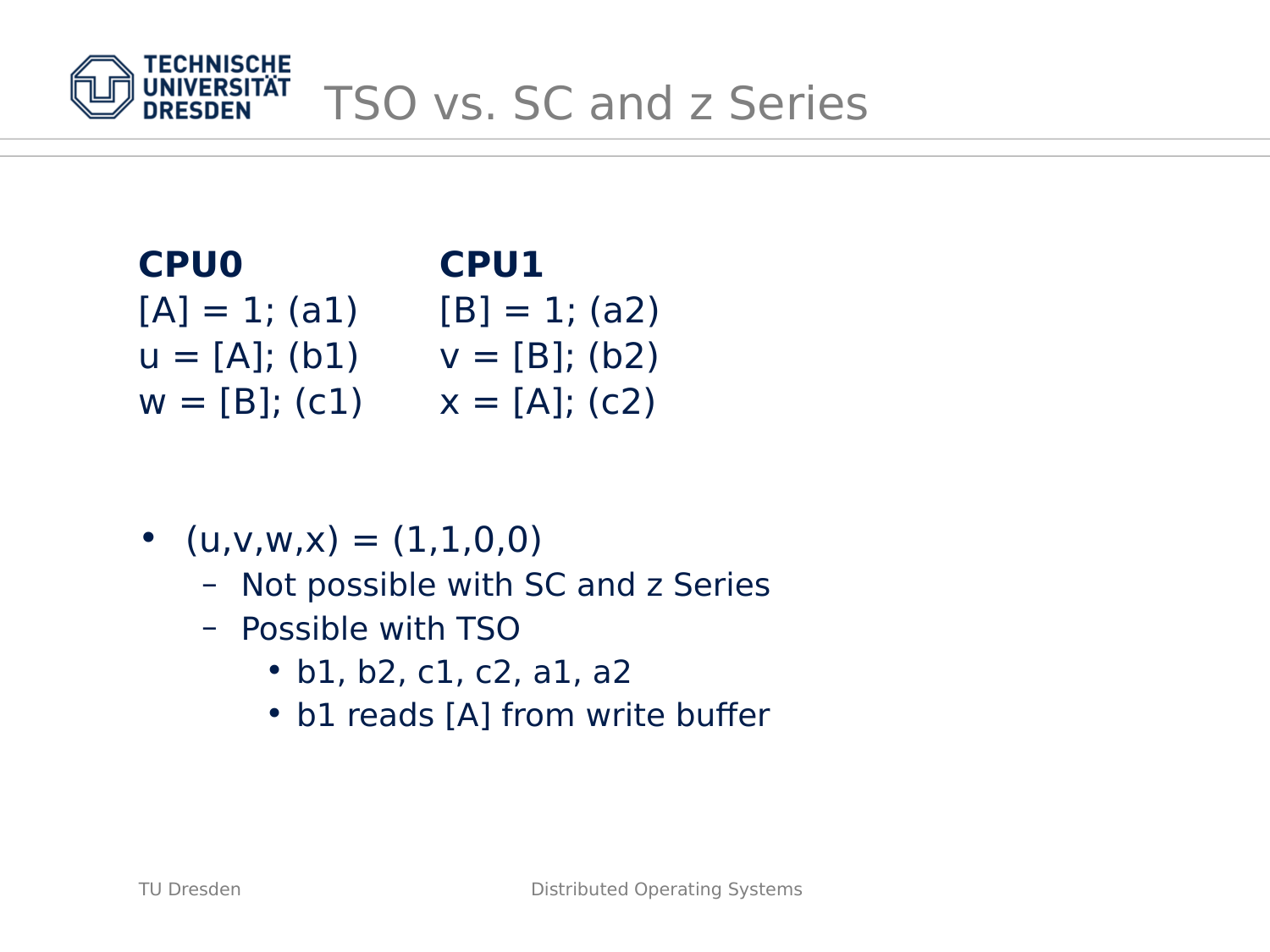

- Similar to Total Store Order (TSO)
- Additionally supports multiple cached memory copies
	- Relaxed atomicity for write operations
		- Each write broken into suboperations to update cached copies of other CPUs
	- Non-unique write order: **per-CPU visibility order**
- Additional coherency requirement
	- All write suboperations to the same location complete in the same order across all memory copies (or in other words: each processor sees writes to the same location in the same order)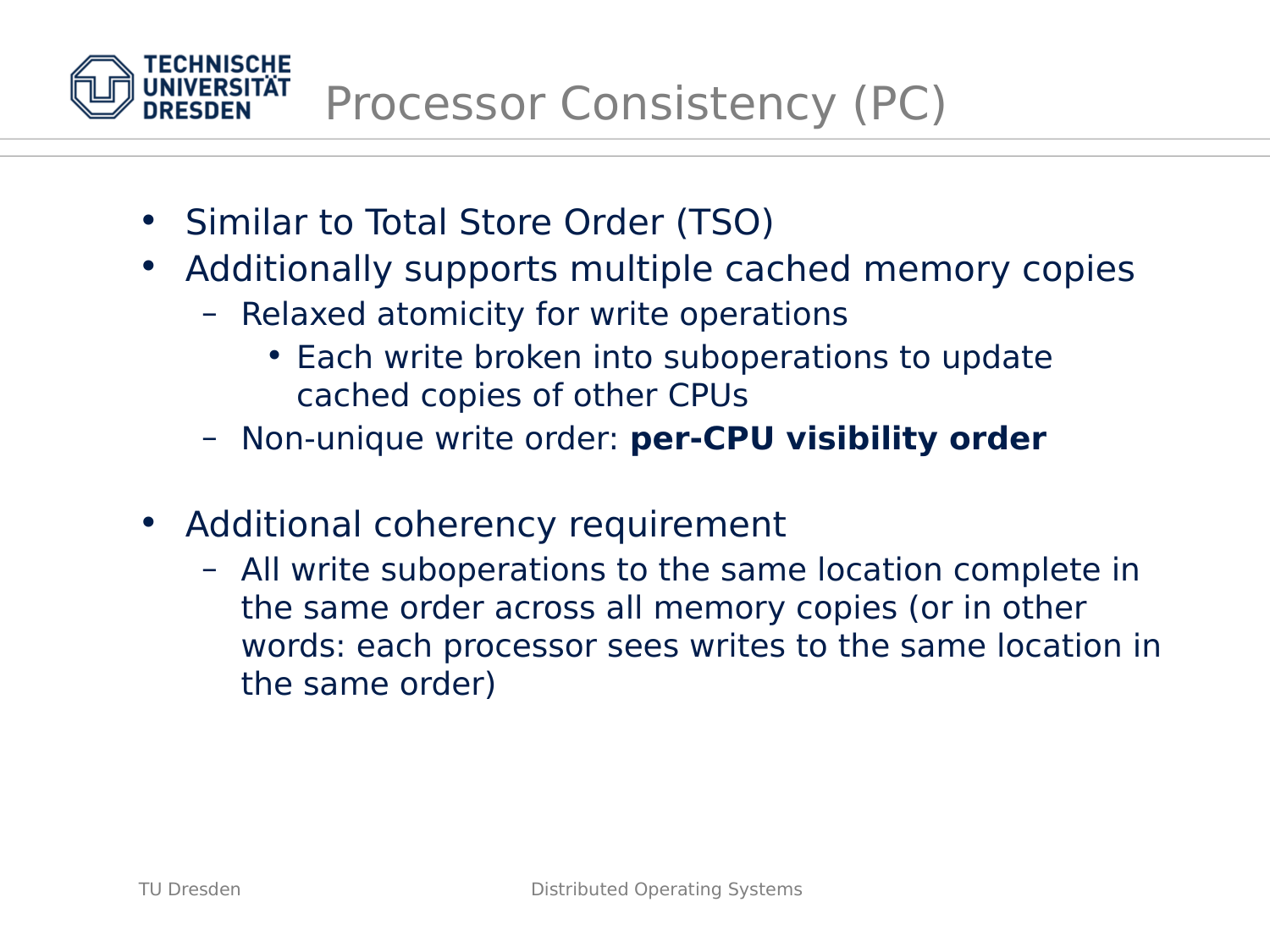

## **CPU0 CPU1 CPU2**  $[A] = 1; (a1)$   $u = [A]; (a2)$   $v = [B]; (a3)$  $[B] = 1$ ; (b2)  $w = [A]$ ; (b3)

- $(u,v,w) = (1,1,0)$ 
	- Not possible with SC, z Series, TSO
	- Possible with Processor Consistency (PC)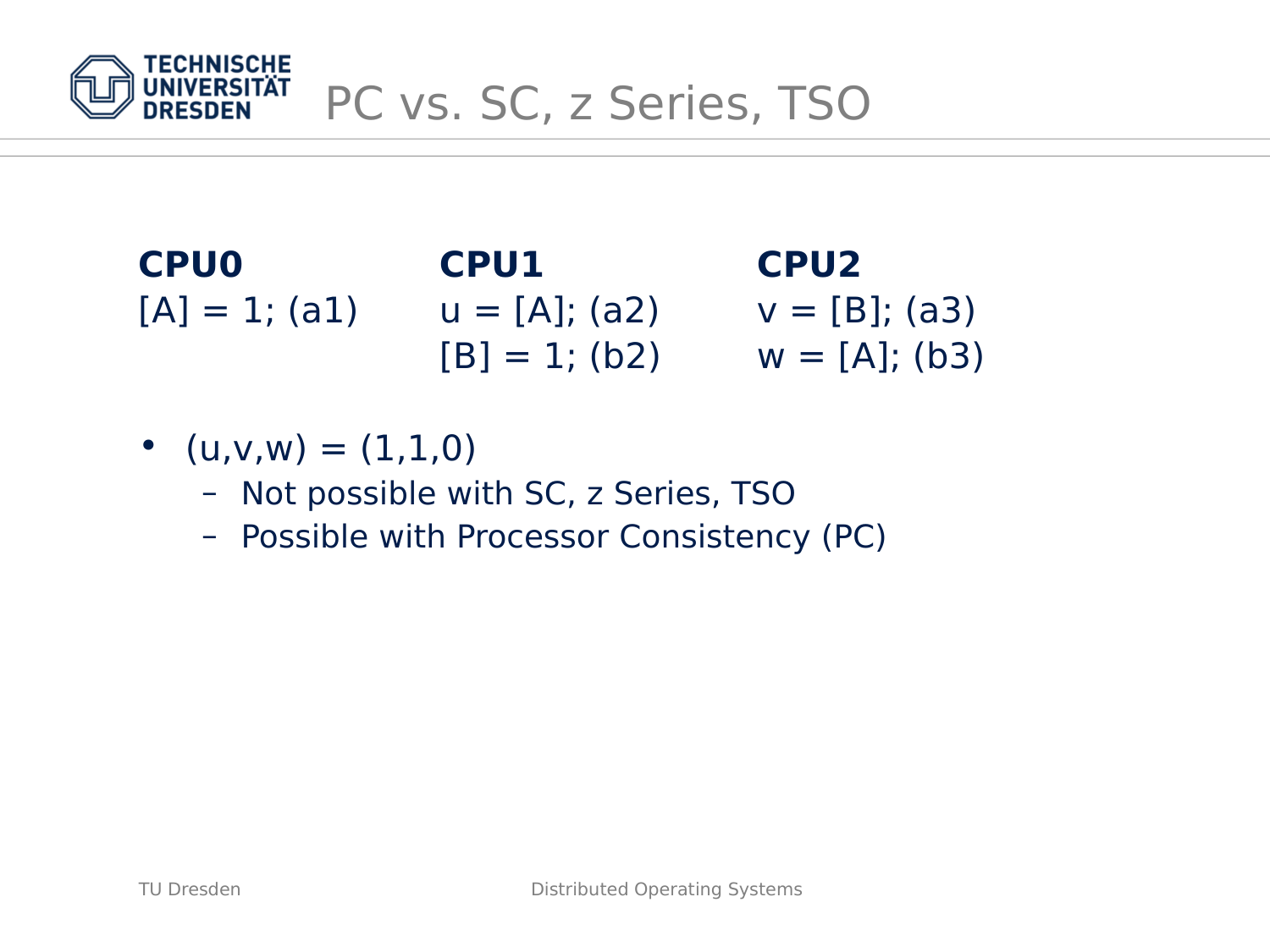

**CPU0 CPU1 CPU2**  $[A] = 1; (a1)$   $u = [A]; (a2)$   $v = [B]; (a3)$  $[B] = 1$ ; (b2)  $w = [A]$ ; (b3)

- $(u,v,w) = (1,1,0)$ 
	- Not possible with SC, z Series, TSO
	- Possible with Processor Consistency (PC)
		- CPU0 sets [A], sends update to other CPUs
		- CPU1 gets update, sets [B], sends update
		- CPU2 sees update from CPU1, but hasn't seen update from CPU0 yet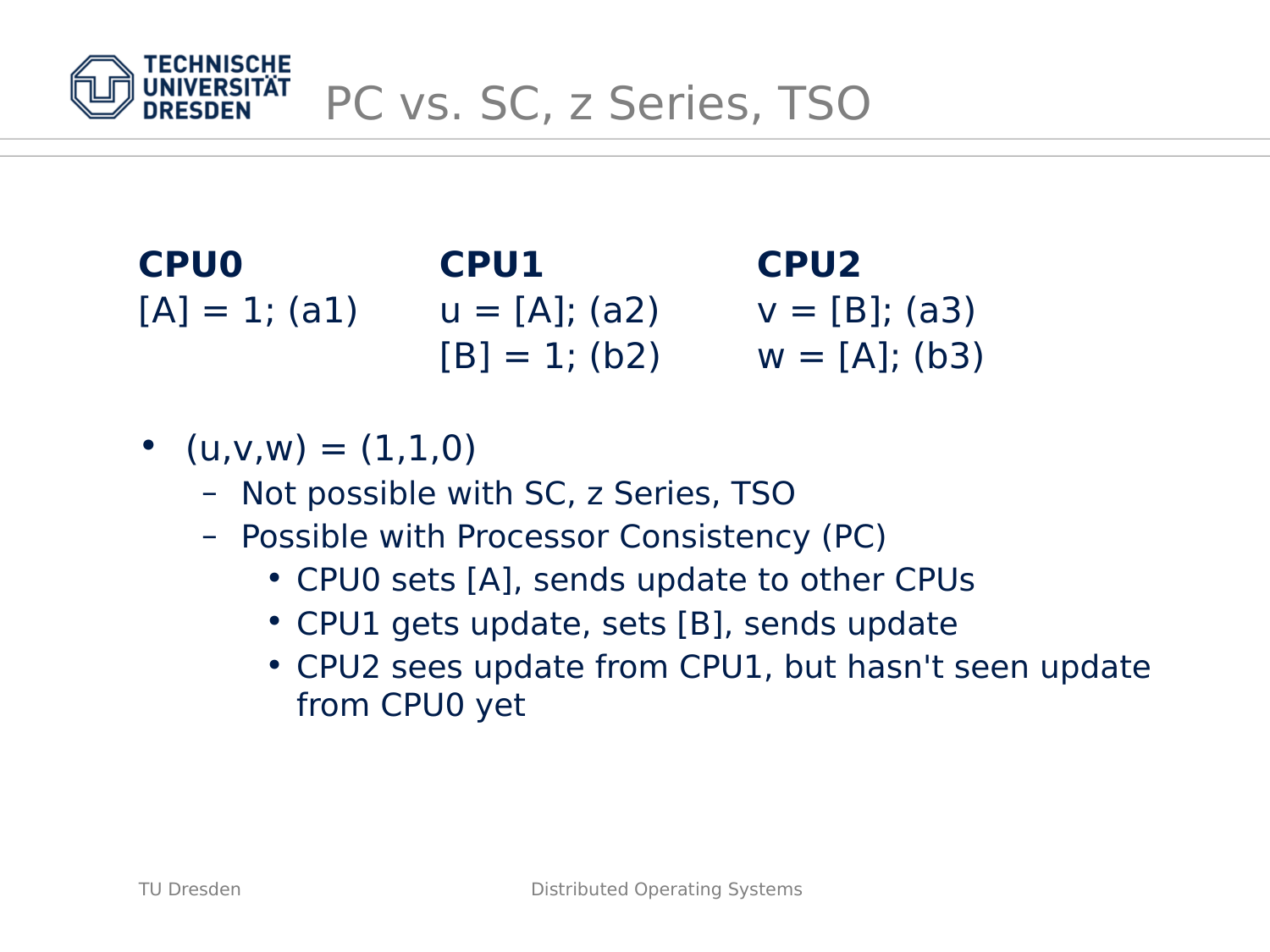

**CPU0 CPU1 CPU2**  $[A] = 1;$  while  $([A] == 0);$  while  $([B] == 0);$  $[B] = 1;$  print  $[A];$ 

## **Write Atomicity**

All cores see writes at the same time (and the same order).

Relaxing write atomicity

- CPU0 writes [A]; sends update to CPU1/2
- CPU1 receives; writes [B]; sends update to CPU2
- CPU2 receives update from CPU1, prints  $[A] = 0$
- CPU2 receives update from CPU0

Not sequentially consistent!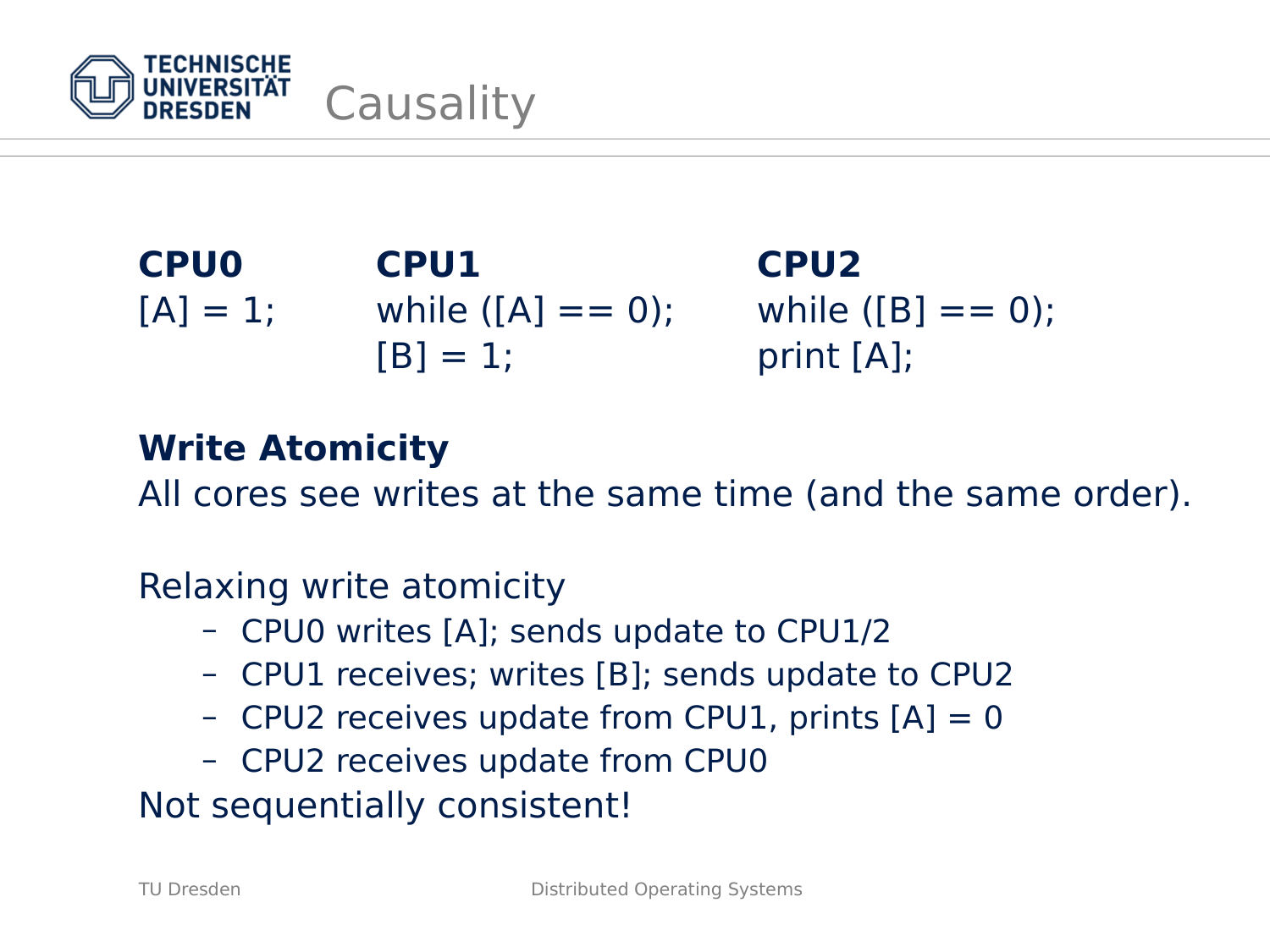

- In-order memory operations:
	- Read→Read
	- Read→Write
- Out-of-order memory operations:
	- Write→Read (later reads can bypass earlier writes)
		- Forwarding of pending writes to successive reads to the same location
	- Write→Write (later writes can bypass earlier writes)
		- Unless both are to the same location
		- Breaks naive producer-consumer code
- Write atomicity is maintained  $\rightarrow$  single visibility order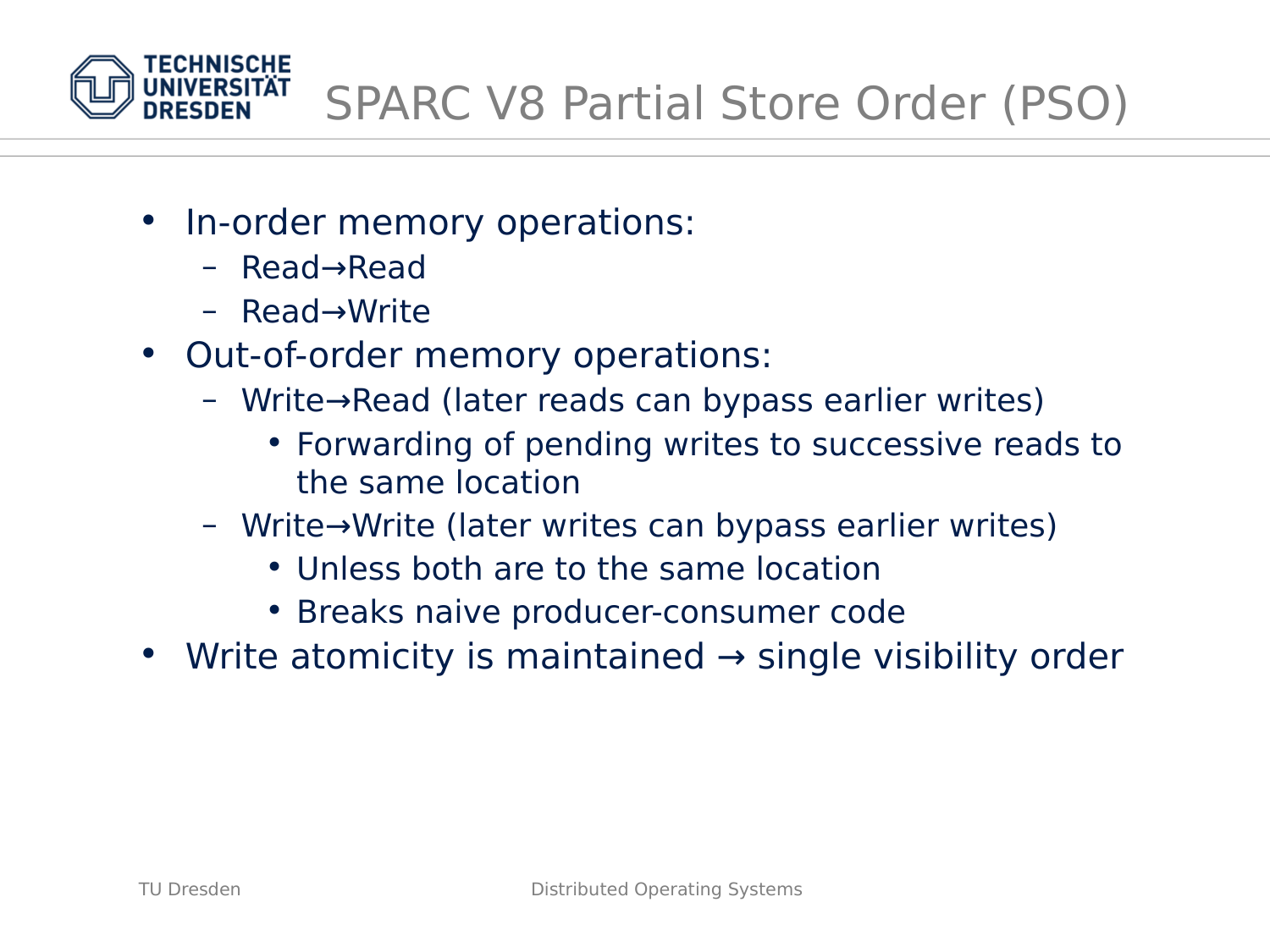

## **CPU0 CPU1**  $[A] = 1; (a1)$  while ([Flag] == 0); (a2)  $[B] = 1$ ; (b1)  $u = [A]$ ; (b2)  $[Flag] = 1; (c1) \quad V = [B];$  (c2)

- $(u,v) = (0,0)$  or  $(0,1)$  or  $(1,0)$ 
	- Not possible with SC, z Series, TSO, PC
	- Possible with PSO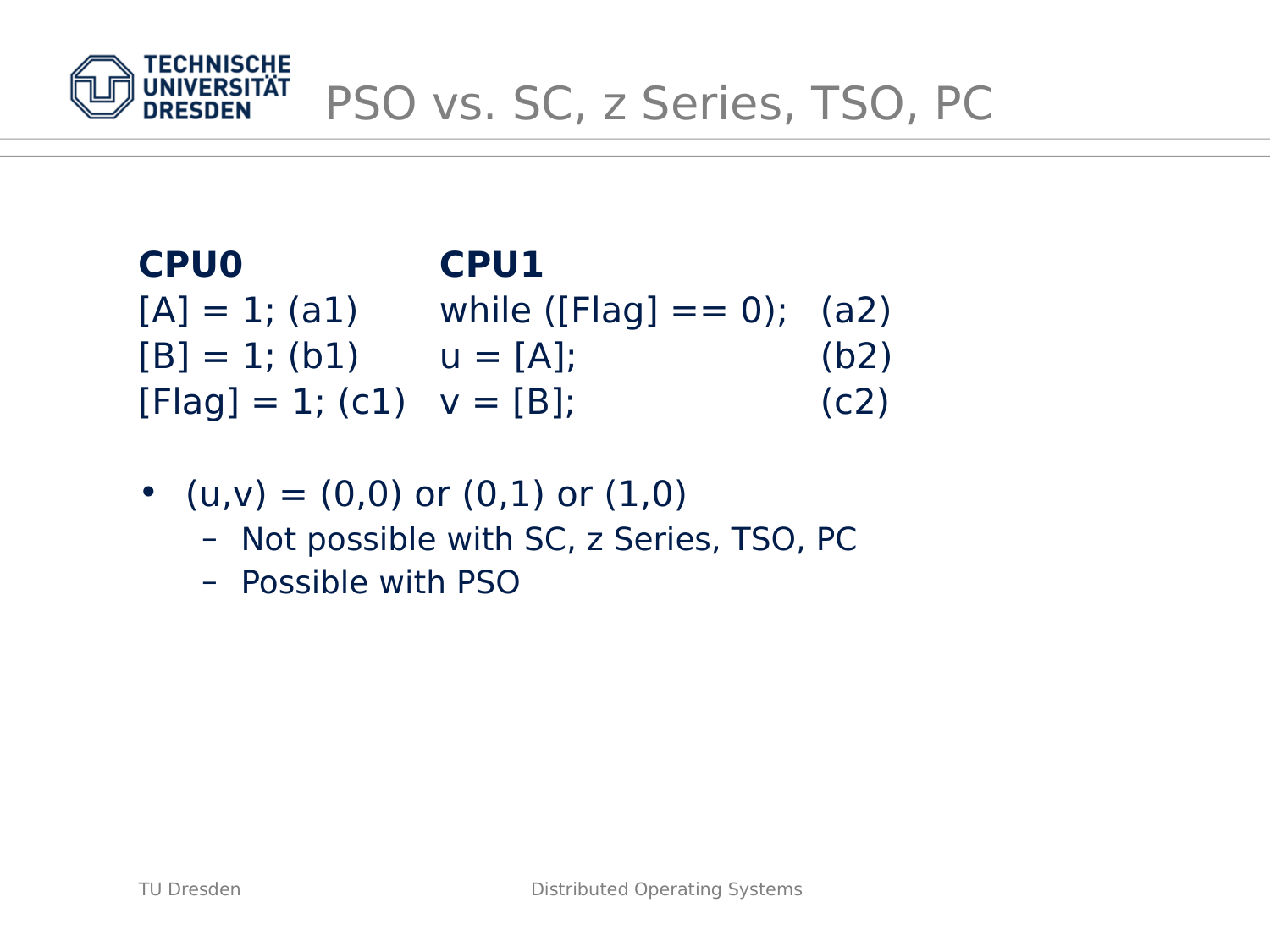

## **CPU0 CPU1**  $[A] = 1; (a1)$  while ([Flag] == 0); (a2)  $[B] = 1$ ; (b1)  $u = [A]$ ; (b2)  $[Flag] = 1; (c1) \quad V = [B];$  (c2)

- $(u,v) = (0,0)$  or  $(0,1)$  or  $(1,0)$ 
	- Not possible with SC, z Series, TSO, PC
	- Possible with PSO
		- c1,a2,b2,c2,a1,b1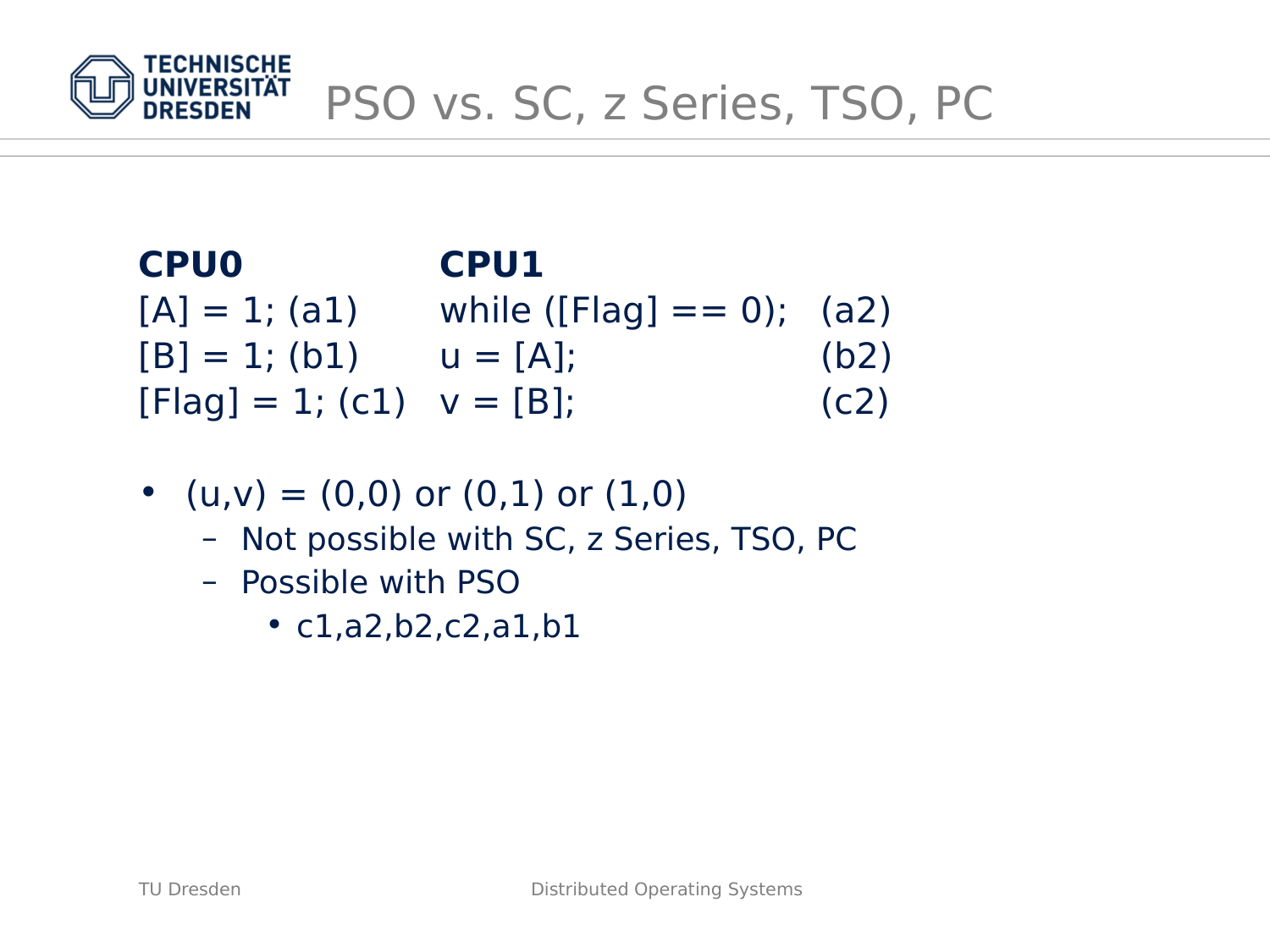Relaxing all Program Orders

- In addition to previous relaxations:
	- Read→Read (later reads can bypass earlier reads)
		- Read followed by read can execute out-of-order
	- Read→Write (later writes can bypass earlier reads)
		- Read followed by a write can execute out-of-order
- Examples
	- Weak Ordering (WO)
	- Release Consistency (RC)
	- DEC Alpha
	- SPARC V9 Relaxed Memory Model (RMO)
	- PowerPC
	- Itanium (IA-64)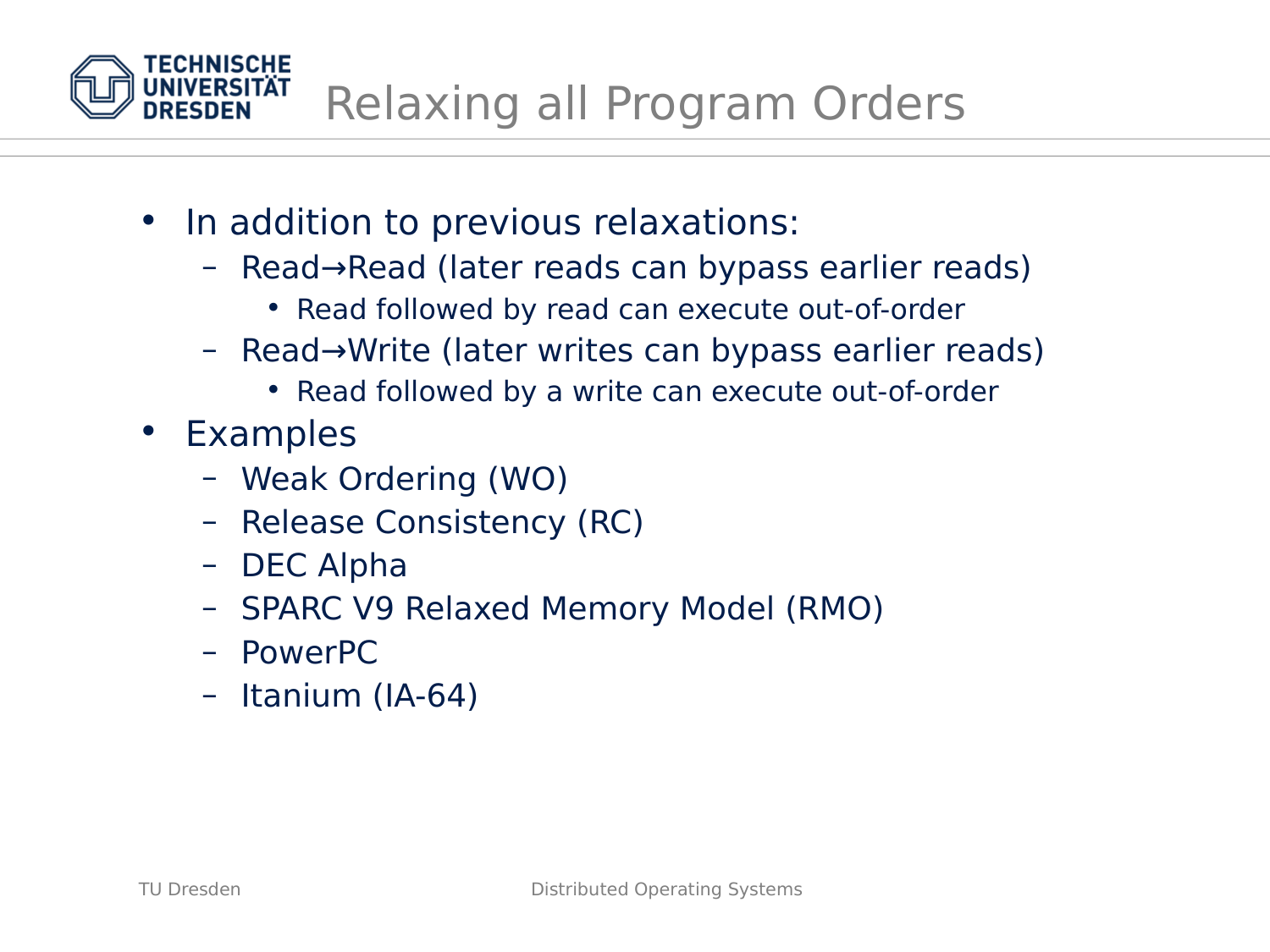

- Distinguishes memory operations as
	- Ordinary (data)
	- Special
		- Sync (synchronization)
		- Nsync (asynchronous data)
- Sync operations classified as
	- Acquire
		- Read operation for gaining access to a shared resource
		- e.g., spinning on a flag to be set, reading a pointer
	- Release
		- Write operation for granting permission to a shared resource
		- e.g., setting a synchronization flag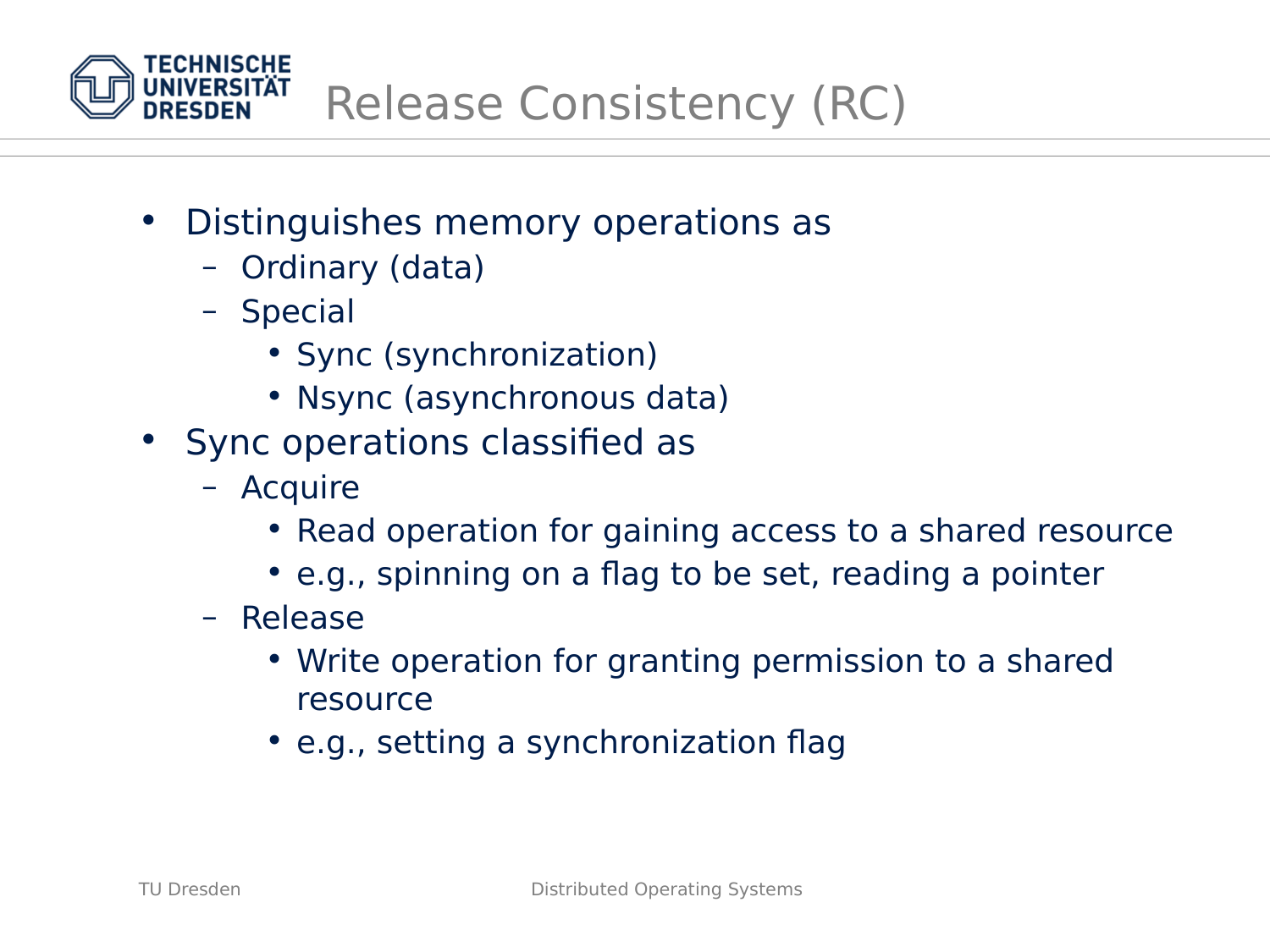

- $\cdot$  RC<sub>SC</sub>
	- Sequential consistency between special operations
	- Program order enforced between:
		- acquire  $\rightarrow$  all
		- all  $\rightarrow$  release
		- special  $\rightarrow$  special
- $RC_{PC}$ 
	- Processor consistency between special operations
	- Program order enforced between:
		- acquire  $\rightarrow$  all
		- all → release
		- special → special, **except** release followed by acquire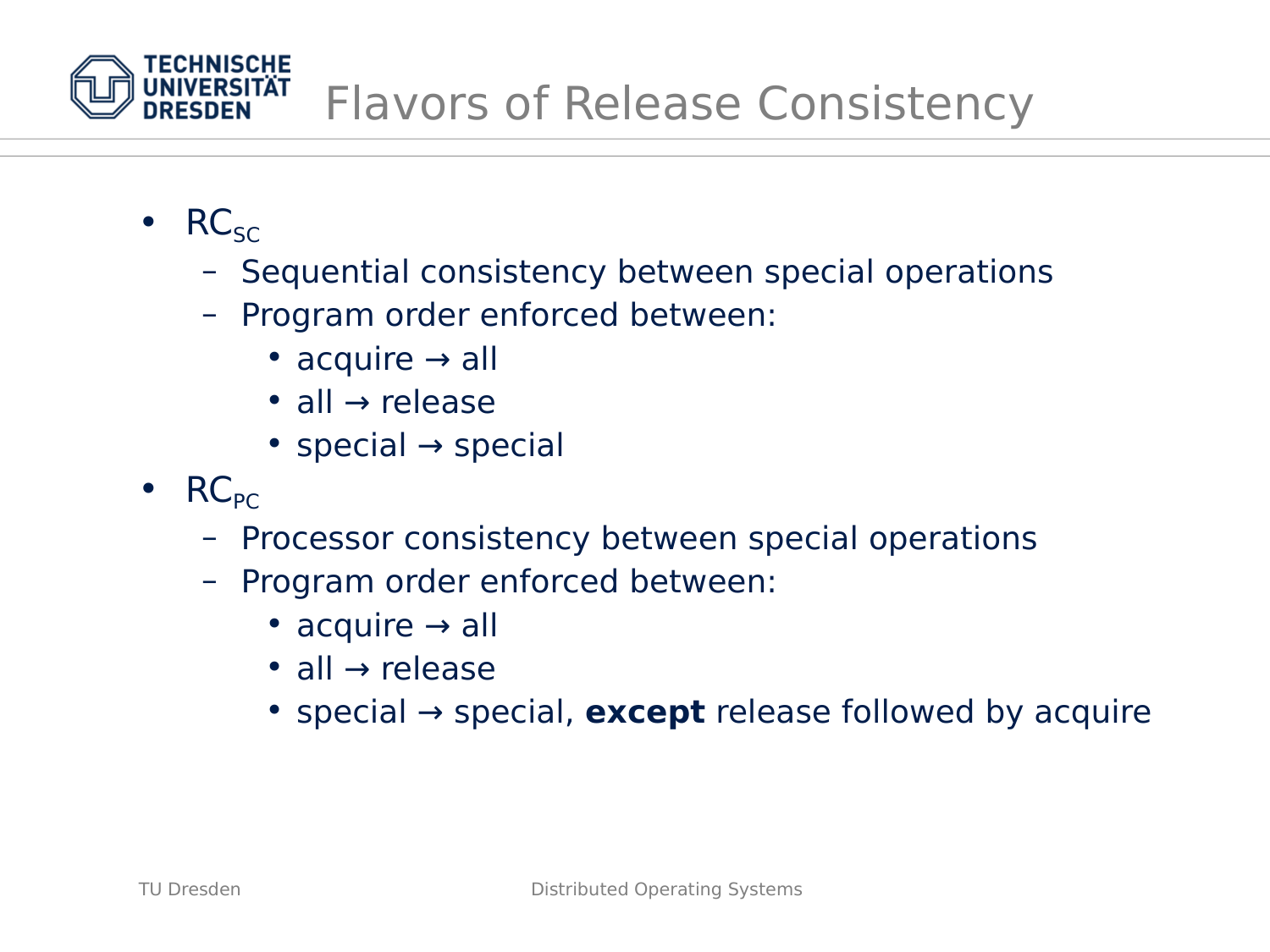

## Standardized memory models for HLL:

- C / C++ 2011
- Java

Basic model: Sequential Consistency for data-race free programs (SC-DRF)

A data-race free program will execute sequentially consistent.

## **Data Race (informal)**

Multiple threads access a memory location without synchronization, one of them is a writer.